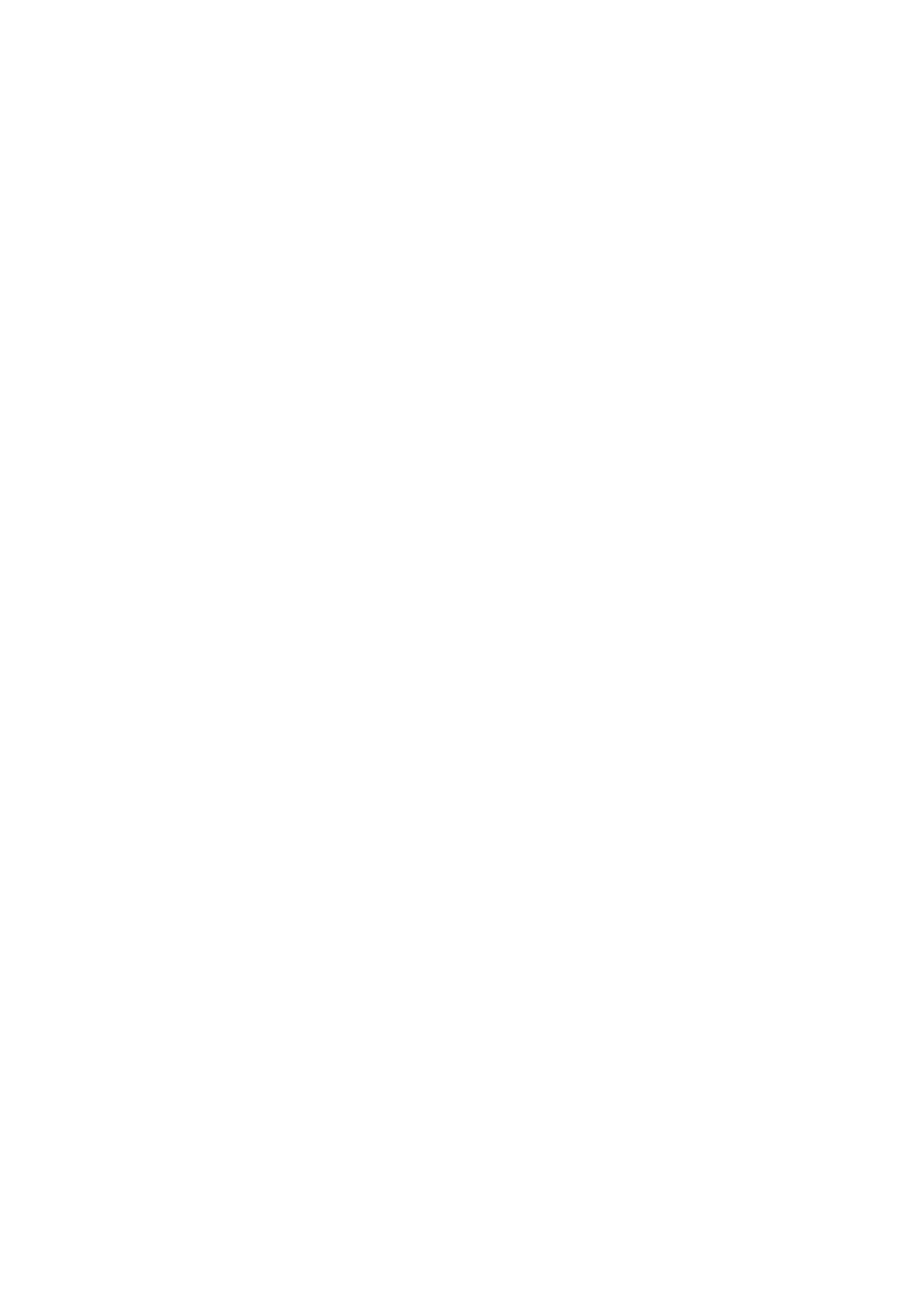# The New Zealand Non-profit Sector in Comparative Perspective

By Jackie Sanders, Mike O'Brien, Margaret Tennant, S. Wojciech Sokolowski, Lester M. Salamon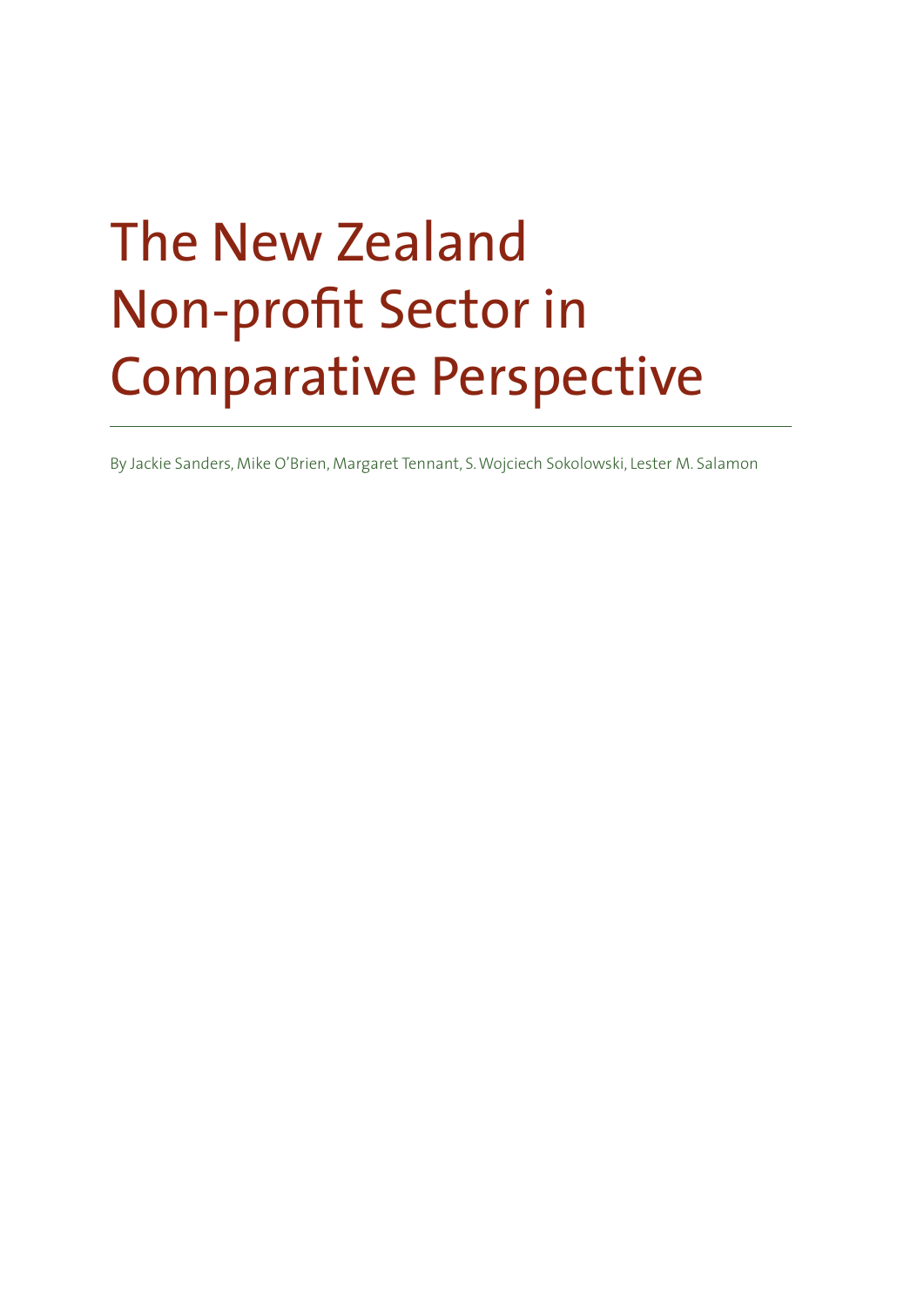#### **Committee for the Study of the New Zealand Non-profit Sector**

Chair: Garth Nowland-Foreman, Independent Researcher/Lecturer, Unitec New Zealand Deputy Chair: David Robinson, Director, Social and Civic Policy Institute Peter Glensor, Director, Chair, Board member of several non-profit agencies Tafaoimalo Loudeen Parsons, The Family Centre Lower Hutt Shona Hickey, Ngāti Mutunga ki Wharekauri, Community Development Worker Peter McIlraith, Representative of the Combined Community Trusts of New Zealand Robyn Munford, Professor, Massey University Bob Stephens, Associate Professor, Victoria University of Wellington Tuwhakairiora Williams, Whakatohea, Ngāti Porou, Ngaitai, Independent researcher, non-profit sector

#### **Ministry of Social Development**

Diana Suggate, Project Manager, Office for the Community and Voluntary Sector Raewyn Good, Principal Analyst, Centre for Social Research and Evaluation James King, Analyst, Office for the Community and Voluntary Sector

### **Research team**

Jackie Sanders, Massey University Margaret Tennant, Massey University Mike O'Brien, Massey University

#### **Acknowledgements**

The research team would like to acknowledge:

- the staff of Statistics New Zealand for their valuable input and advice on the data in this report
- the generous support of the College of Humanities and Social Sciences at Massey University
- the assistance of the Johns Hopkins Center for Civil Society Studies, especially Wojciech Sokolowski, Megan Haddock, and Lester M. Salamon.

ISBN 978-0-478-32301-6 (Online) ISBN 978-0-478-32302-3 (Print)

© 2008, Office for the Community and Voluntary Sector Tari mō te Rāngai ā-Hapori, ā-Tūao PO Box 1556, Wellington New Zealand Telephone: 64 4 9189555 Email: ocvs@msd.govt.nz

#### **The Study of the New Zealand Non-profit Sector Project**

*The Study of the New Zealand Non-profit Sector Project is funded by the Combined Community Trusts of New Zealand, the Ministry of Social Development, and the Tindall Foundation.*

#### **Suggested form of citation:**

Jackie Sanders, Mike O'Brien, Margaret Tennant, S. Wojciech Sokolowski and Lester M. Salamon. *The New Zealand Non-profit Sector in Comparative Perspective.* Office for the Community and Voluntary Sector, 2008.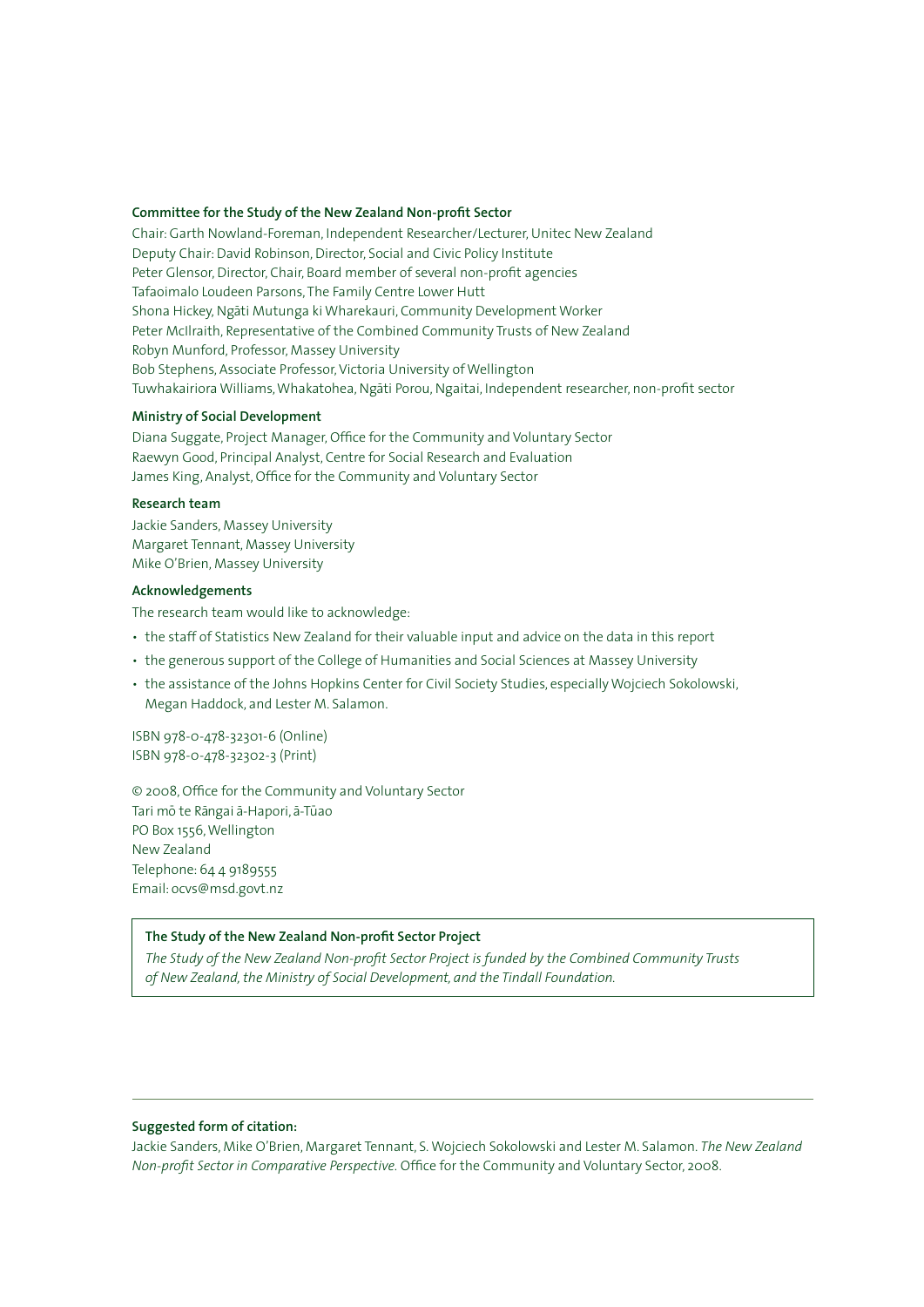# **Contents**

| Preface                                                                     | 1              |
|-----------------------------------------------------------------------------|----------------|
| Chapter 1: Introduction                                                     | 3              |
| Chapter 2: Definition and approach                                          | 4              |
| Objectives                                                                  | 4              |
| Approach                                                                    | 4              |
| Defining non-profit organisations                                           | 5              |
| Applicability to Aotearoa New Zealand                                       | 6              |
| International Classification of Non-profit Organisations                    | 6              |
| Service and expressive functions                                            | $\overline{7}$ |
| Country clusters                                                            | $\overline{7}$ |
| Data sources and methodology                                                | $\overline{7}$ |
| Important notes about the data                                              | 8              |
| Chapter 3: Dimensions of Aotearoa New Zealand's Non-profit Sector           | 10             |
| A significant economic force                                                | 10             |
| Comparison to other countries                                               | 12             |
| A diverse sector                                                            | 14             |
| Revenue                                                                     | 17             |
| Summary                                                                     | 22             |
| Chapter 4: Explaining the Shape of Aotearoa New Zealand's Non-profit Sector | 23             |
| Chapter 5: Contemporary issues confronting the non-profit sector            | 28             |
| Chapter 6: Conclusions and implications                                     | 3 <sup>2</sup> |
| Appendix A: Methodology                                                     | 34             |
| Defining non-profit institutions                                            | 34             |
| Tangata whenua governance organisations                                     | 34             |
| Population of non-profit institutions                                       | 34             |
| Paid employment in non-profit institutions                                  | 35             |
| Volunteering for non-profit institutions                                    | 35             |
| Estimation of gross domestic product                                        | 36             |
| Government funding to non-profit institutions                               | 36             |
| Calculation of membership dues and subscriptions                            | 36             |
| Estimation of private philanthropy                                          | 36             |
| Appendix B: New Zealand Standard Classification of Non-profit Organisations | 37             |
| Subgroup descriptions and examples                                          | 38             |
| <b>Appendix C: Country Clusters</b>                                         | 41             |
| References                                                                  | 43             |
|                                                                             |                |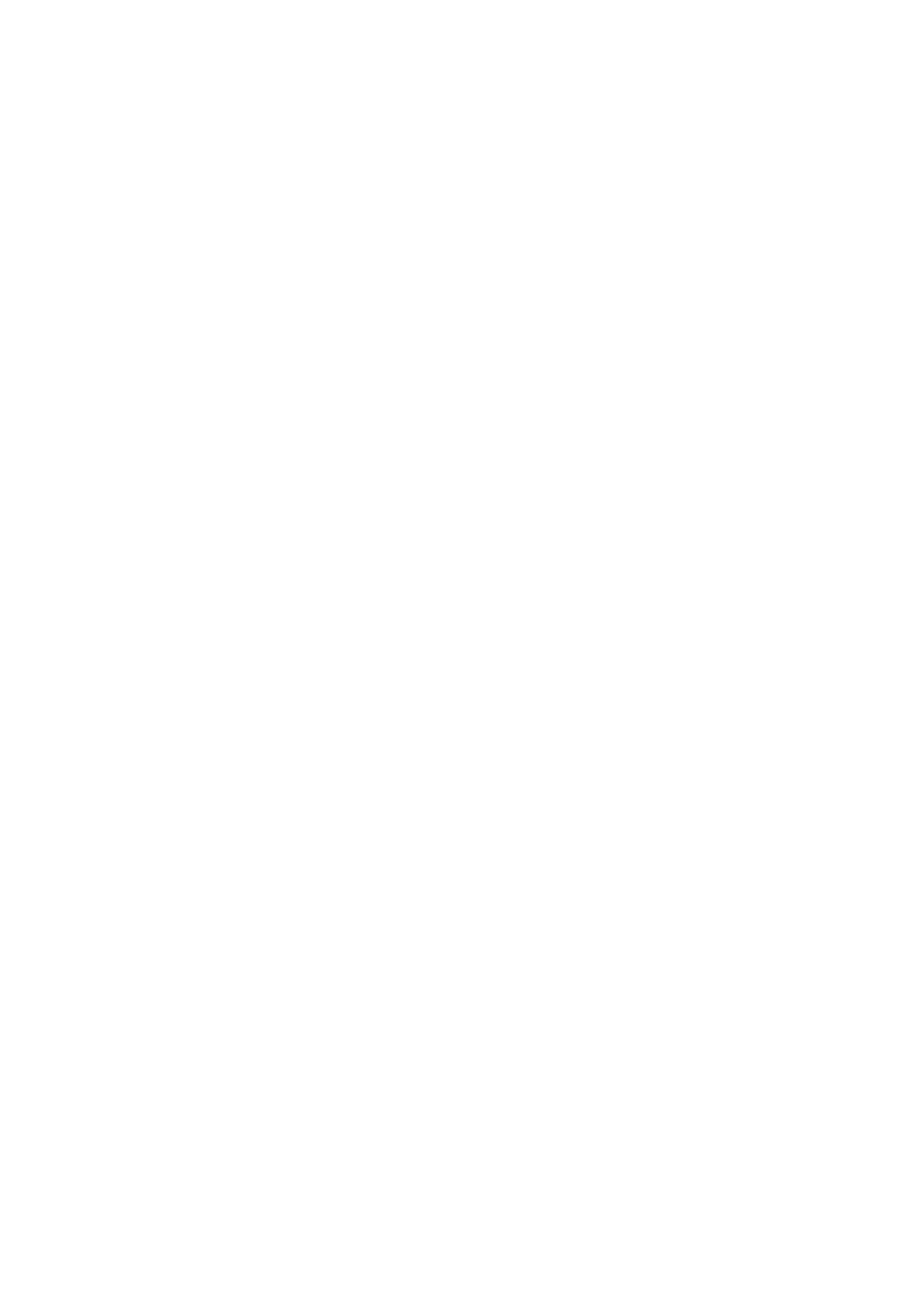# Preface

The research reported in this paper is one more important step in both understanding and making more visible the role of non-profit organisations in Aotearoa New Zealand. This volume focuses on the overall shape of non-profit organisations in this country – especially their economic contribution – in international comparison. It has potentially significant public policy implications for the future of non-profit organisations in this country.

It finds its place as a part of an international comparative non-profit research programme, initiated by the Center for Civil Society Studies at Johns Hopkins University. Our participation in this collaborative international programme is the result of the vision, over many years, of a small handful of individuals in this country's non-profit sector, in private philanthropy, and in government. It is fitting that this vision has been brought to life in a collaborative enterprise which has drawn together the passion, the financing and the intellectual capital of academia, community researchers, the non-profit sector, private philanthropy and government agencies.

The research itself draws heavily on this country's first *Non-profit Institutions Satellite Account: 2004* produced by Statistics New Zealand in August 2007. This in turn builds on Statistics New Zealand's earlier report on *Counting Non-profit Institutions in New Zealand: 2005* (2007) and a 2006 Johns Hopkins University publication *Defining the Nonprofit Sector: New Zealand.* It has been a privilege for the Committee to advise Statistics New Zealand on the production of the Non-profit Institutions Satellite Account, as well as managing New Zealand's participation in the Johns Hopkins University study.

Alongside this work we are publishing a more detailed history of non-profit organisations in Aotearoa New Zealand. A collated bibliography of research on non-profit organisations in this country and a working paper on the impact of public policy on non-profit organisations will follow. We hope others will draw on the valuable material generated by this project to further expand our understanding of this most important sector of society.

Appreciation must go to the team at Johns Hopkins University, especially Lester Salamon and Wojciech Sokolowski for their international leadership, and to each of the members of the Committee for the Study of the New Zealand Non-profit Sector, who guided the evolution of this project as well as providing important first-hand data and perspectives. The project would not have been possible without the financial, practical and moral support of the Tindall Foundation, the Combined Community Trusts, the Office for the Community and Voluntary Sector (Ministry of Social Development), and Statistics New Zealand. In particular, I would like to express my admiration and thanks for the dedication, insight and hard work of the Massey University research team who brought this project to life – Jackie Sanders, Mike O'Brien and Margaret Tennant.

Garth Nowland-Foreman

Chair, Committee for the Study of the New Zealand Non-profit Sector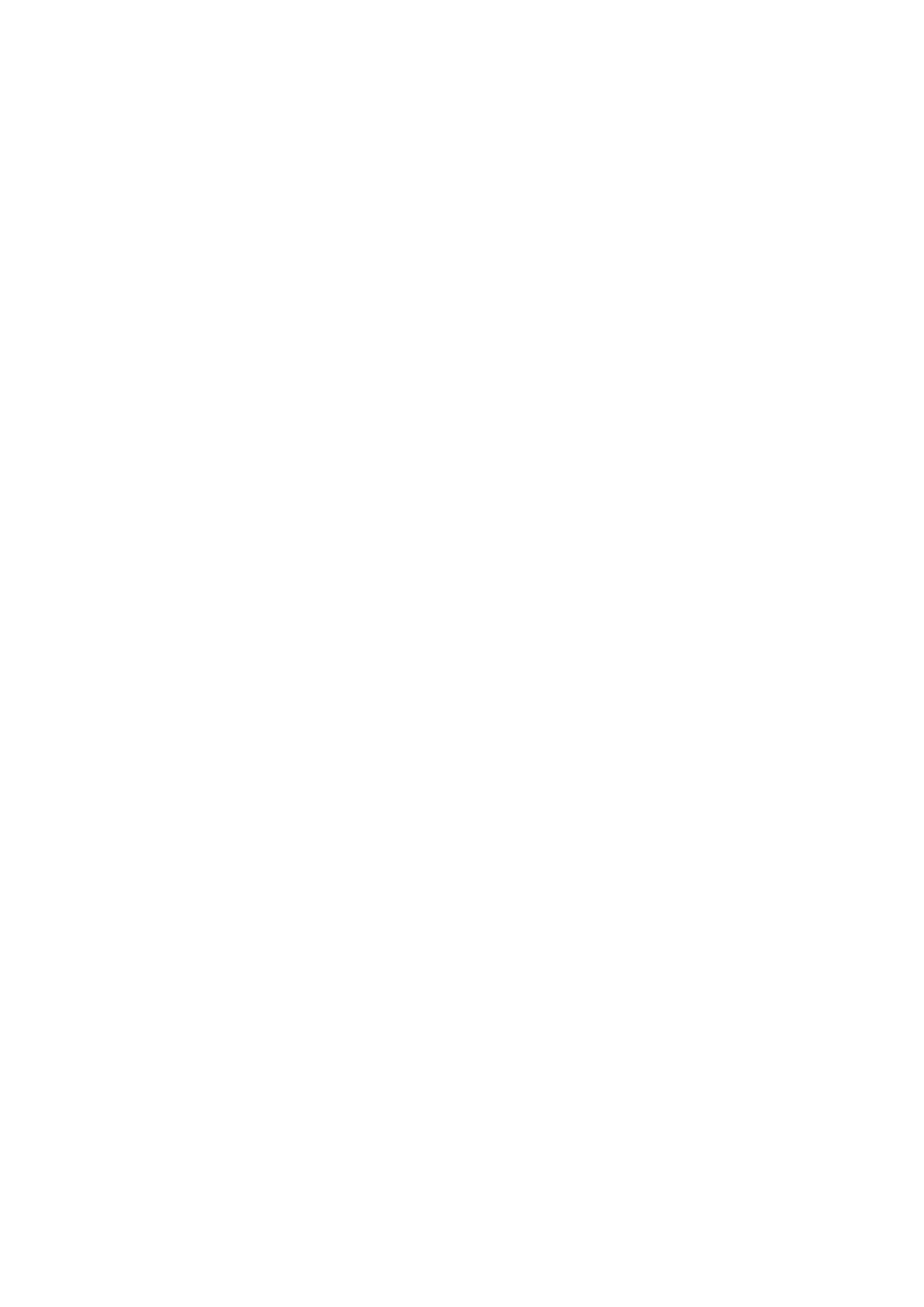# Chapter 1 Introduction

Aotearoa New Zealand has a strong non-profit sector, with rich historical traditions, and it is evolving and growing in importance in Aotearoa New Zealand society. At least three major social forces have shaped the non-profit sector in contemporary Aotearoa New Zealand.

The first of these is the indigenous Māori population, which developed its own forms of social organisation based on whānau (family), hapū (sub-tribe) and iwi (tribe). Māori kin-based associational forms have remained significant, and they inform contemporary service, governance and membership organisations.

The second force is the legal, political and social inheritances that followed from the signing of the Treaty of Waitangi between the British Crown and Māori in 1840,' and the subsequent settlement of the country by Europeans of predominantly Anglo-Celtic descent. The British influence gave birth to today's institutional forms familiar to Western audiences, among them charitable societies, clubs, lodges, temperance societies, and craft unions.

The third force is the welfare state, which was embedded in the 1938 Social Security Act and further elaborated in subsequent decades. The development of the welfare state fostered a close collaboration between key non-profit organisations and government and led to an infusion of public resources that has substantially strengthened the sector while requiring increasing accountability from it.

As a result of these influences, Aotearoa New Zealand has a robust non-profit sector that, in addition to providing human services, is broadly engaged in what have been referred to as the *expressive* activities of culture, recreation, civic activism and advocacy activities. This pronounced expressive dimension makes the Aotearoa New Zealand non-profit sector unique among English-speaking countries.

These findings emerge from a research project carried out by a team of Aotearoa New Zealand researchers<sup>2</sup> working in co-operation with the Johns Hopkins Comparative Nonprofit Sector Project and Statistics New Zealand. The work has been co-ordinated by the Ministry of Social Development in partnership with the Committee for the Study of the New Zealand Non-profit Sector.<sup>3</sup> This research project sought to measure Aotearoa New Zealand non-profit sector organisations quantitatively, following the methodological guidelines spelled out in the United Nations *Handbook on Non-profit Institutions in the System of National Accounts*, to compare these findings to those from other countries surveyed by the Johns Hopkins University study, and to put this set of institutions into historical and political context. The result is the first comprehensive empirical overview of the non-profit sector in Aotearoa New Zealand that systematically compares Aotearoa New Zealand to other countries.

This report provides a brief summary of the results of this work. The discussion falls into five chapters beyond this Introduction. Chapter 2 provides detail on the project's objectives, the approach to gathering and analysing data and the way in which non-profit organisations have been defined for the purposes of this project. Chapter 3 summarises the major empirical findings about the scope and scale of Aotearoa New Zealand non-profit organisations and compares these findings to those on the 40 other countries on which comparable data are now available. Chapter 4 briefly examines the key historical factors that shaped the development of non-profit organisations in Aotearoa New Zealand. Chapter 5 discusses the key issues confronting the sector in the contemporary period, particularly in terms of the impact of government policy. Finally, Chapter 6 draws some conclusions from the findings presented here and outlines their implications for public policy, non-profit organisations, and research.

A treaty signed at Waitangi on 6 February 1840 (and in other parts of the country subsequently), by representatives of the British Crown and various Māori chiefs, established a British governor in Aotearoa New Zealand, recognised Māori ownership of their lands and other properties, and gave Māori the rights of British subjects. Although the Treaty is generally considered the founding document of Aotearoa New Zealand as a nation; the English and Māori language versions of the Treaty differ significantly, so the British and the Māori interpretations of the Treaty also differ.

<sup>&</sup>lt;sup>2</sup> The qualitative research in Aotearoa New Zealand has been undertaken by Dr Jackie Sanders, Associate Professor Mike O'Brien and Professor Margaret Tennant, faculty at Massey University.

<sup>&</sup>lt;sup>3</sup> For a full list of project partners, see the acknowledgements page at the beginning of this report.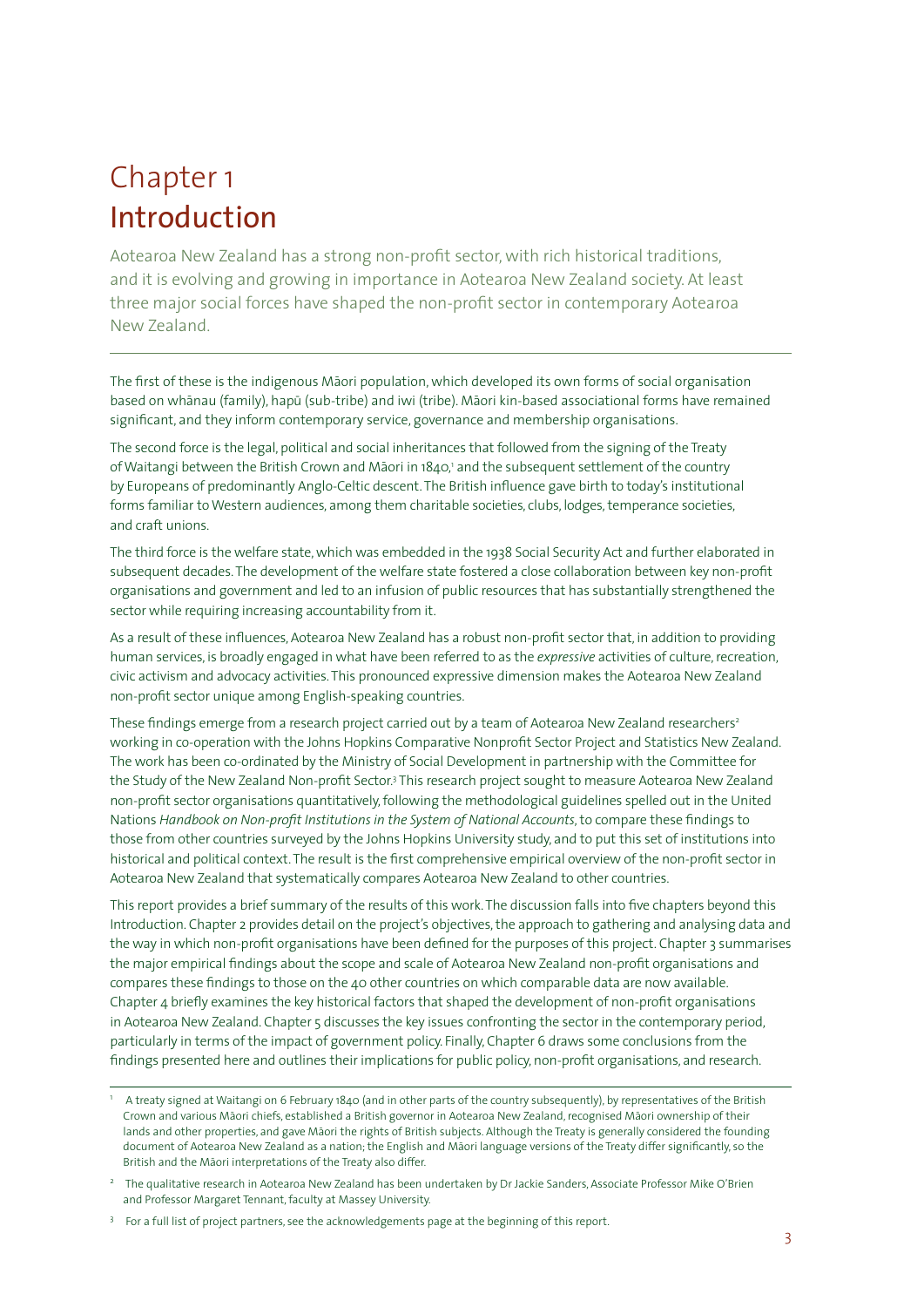# Chapter 2 Definition and approach

The Johns Hopkins Comparative Nonprofit Sector Project, of which the work examined here is a part, aims to bring non-profit organisations into better empirical and conceptual focus worldwide. To date, the project has operated in 41 countries in Europe, Asia, North America, Latin America, the Middle East, Africa and Australia.<sup>4</sup> A complete list of countries included in the Johns Hopkins University study can be found in Appendix C. To date Aotearoa New Zealand is the only Pacific nation to have participated in this project.

### **Objectives**

From the outset, this project has sought to accomplish five principal objectives:

- First, to *document* the scope, structure, financing, and role of the non-profit sector
- Second, to *explain* why this sector varies in size, composition, character, and role from place to place and identify the factors that seem to encourage or retard its development, including differences in history, legal arrangements, religious backgrounds, cultures, socioeconomic structures, and patterns of government policy
- Third, to *evaluate* the impact these organisations have and the contributions they make, as well as the drawbacks they entail
- Fourth, to *improve awareness* of this set of institutions by disseminating the results of the work
- Fifth, to *build local capacity* to carry on the work in the future.

# **Approach**

To pursue these objectives, the project has utilised an approach that is:

- *Comparative*, covering countries at different levels of development and with a wide range of religious, cultural, and political traditions. This comparative approach was a central feature of the project's methodology.
- *Systematic*, utilising a common definition of the entities to be included and a common classification system for differentiating among them.
- *Collaborative*, relying extensively on local analysts to root project definitions and analysis in local knowledge and ensure the local experience to carry the work forward in the future. In Aotearoa New Zealand the work was carried out by staff from Statistics New Zealand and the Ministry of Social Development, and an academic team based at Massey University.

- $5$  Countries are listed in Appendix C by country clusters.
- $6$  For a full list of project personnel in Aotearoa New Zealand, see the acknowledgements page at the beginning of this report.

For a summary of the results of the first phase of project work, focusing on eight countries, see: Lester M. Salamon and Helmut K. Anheier (1994) *The Emerging Sector: An Overview*, Baltimore, MD: Johns Hopkins Institute for Policy Studies, republished in 1996 as *The Emerging Non-profit Sector*, Vol. 1 in the Johns Hopkins Nonprofit Sector Series Manchester, UK: Manchester University Press. More detailed results are available in a series of books published in the Johns Hopkins Nonprofit Sector Series by Manchester University Press. Results of the second phase of project work, covering 22 countries, can be found in: Lester M. Salamon, Helmut K. Anheier, Regina List, S. Wojciech Sokolowski, Stefan Toepler, and Associates (1999) *Global Civil Society: Dimensions of the Non-profit Sector*, Baltimore, MD: Johns Hopkins Center for Civil Society Studies, and Lester M. Salamon, S. Wojciech Sokolowski, and Associates (2004) *Global Civil Society: Dimensions of the Non-profit Sector*, Vol. 2, Bloomfield, CT: Kumarian Press. For a complete list of the products of the Johns Hopkins Comparative Nonprofit Sector Project, please contact the Center for Civil Society Studies as noted via the website: www.jhu.edu/ccss.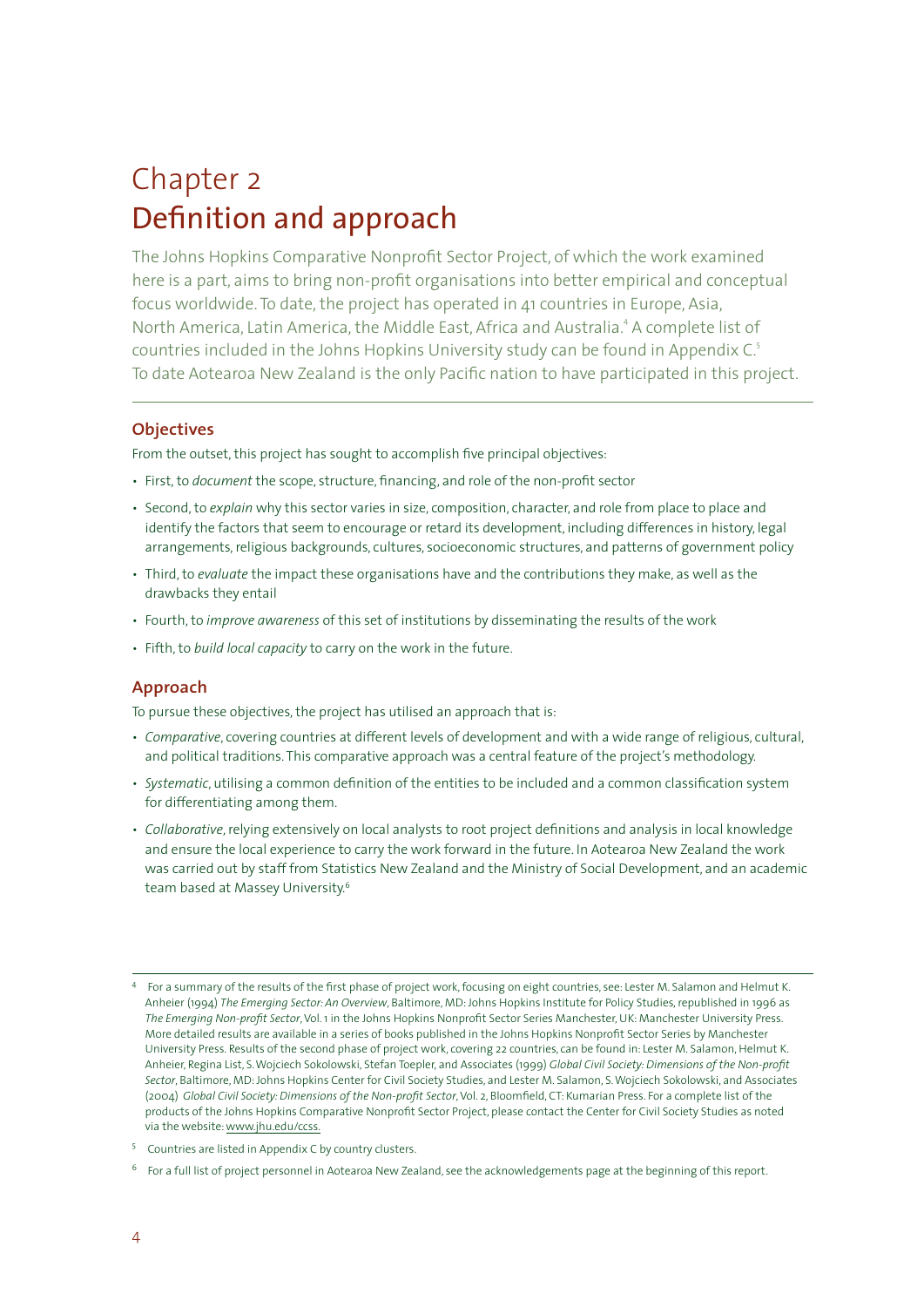- *Consultative*, involving the active participation of local non-profit personnel, government leaders, the press, and the business community in order to further ensure that the work in each country is responsive to the particular conditions of the country and that the results could be understood and disseminated locally. In Aotearoa New Zealand, the project had the support of a particularly strong and engaged Committee made up of sector leaders, government officials, and leading academics.<sup>7</sup>
- *Empirical,* employing a set of empirical measures of the overall level of effort that non-profit organisations mobilise in each country, the distribution of this effort among various activities, and the sources of support for this activity.

### **Defining non-profit organisations**

Given the comparative and empirical nature of this inquiry, the task of developing a coherent definition of the entities of interest took on special importance and therefore deserves special comment. This is particularly true given the somewhat contested nature of the central concepts defining the non-profit, or civil society, sector around the world.

The Johns Hopkins University study adopted a bottom-up, inductive approach, building up the definition from the experiences of the broad range of countries embraced within the project. In particular, Johns Hopkins University first solicited from the project's country-based research teams, or "Local Associates," a roadmap of the kinds of entities that would reasonably be included in the non-profit or civil society sector in their respective countries. These roadmaps were then compared to each other to identify where they overlapped and the core characteristics of the entities that fell into this overlapping area. Finally, the "grey areas" that existed on the fringes of this core set of characteristics were noted and a process was created for Local Associates to determine how to treat entities that occupied these grey areas.

Out of this process emerged a consensus on five structural-operational features that defined the entities at the centre of concern. For the purpose of this project, therefore, the non-profit sector is defined as being composed of entities that are:

- *Organised*, ie they have some structure and regularity to their operations, whether or not they are formally constituted or legally registered. This definition embraces informal, ie non-registered, groups as well as formally registered ones.
- *Private*, ie they are not part of the apparatus of the state, even though they may receive substantial support from governmental sources.
- *Not profit-distributing*, ie they are not primarily commercial in purpose and do not distribute profits to a set of directors, stockholders, or managers. Non-profit organisations can generate surpluses in the course of their operations, but any such surpluses must be reinvested in the objectives of the organisation. This criterion serves as a proxy for the "public purpose" criterion used in some definitions of non-profit, but it does so without having to specify in advance and for all countries what valid "public purposes" are.
- *Self-governing*, ie they have their own mechanisms for internal governance, are able to cease operations on their own authority, and are fundamentally in control of their own affairs.
- *Non-compulsory*, ie membership or participation in them is not legally required or otherwise a condition of citizenship.

 $7$  For a list of the members of the Committee for the Study of the New Zealand Non-profit Sector, see the acknowledgements page at the beginning of this report.

 $8$  For a full discussion of the challenges of defining civil society and non-profit organisations and of the steps taken to formulate the definition used in this project, see: Lester M. Salamon and Helmut Anheier (Eds) (1996) *Defining the Non-profit Sector*, Manchester, UK: Manchester University Press.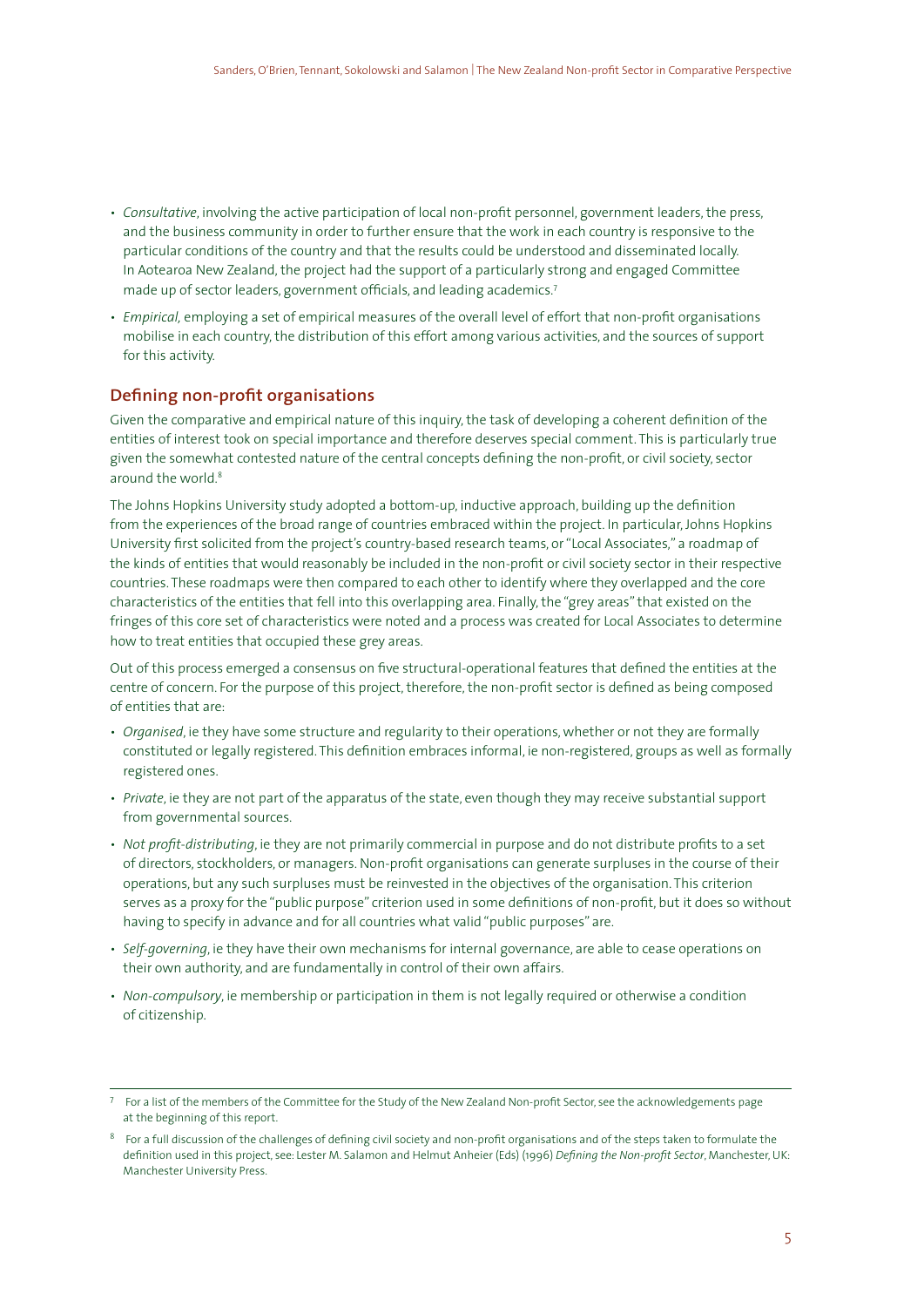# **Applicability to Aotearoa New Zealand**

The "structural-operational" definition has been tested in every country included in the Johns Hopkins University study to determine whether it is sufficiently broad to encompass the great variety of organisations commonly considered to be part of the non-profit sector, yet sufficiently sharp to distinguish these institutions from those in the other two major sectors – business and government.

Aotearoa New Zealand offered some specific challenges to the structural-operational definition due to the significant and distinctive presence of the substantial Māori community, and the distinctive organisational forms it has developed to provide stewardship for the affairs of iwi (tribes). Māori share a strong commitment to the extended family, where "community service" is often seen as an extension of everyday family responsibilities as opposed to a separate non-profit or voluntary activity. Consequently, the condition of voluntary or non-compulsory participation or membership stipulated by the structural-operational definition may be too restrictive in Aotearoa New Zealand if interpreted too literally, as it could place important Māori organisational forms out of scope of the non-profit sector on grounds that involvement in them is a responsibility of being a part of the Māori community. What is more, the notion of a separate "sector" and "sector organisations" may not fit with the Māori experience.

However, some notion of social obligation is involved in voluntary action for virtually all people. These obligations may receive different forms of cultural expression in different societies, but they share one thing in common – they encourage individuals to act for the greater good without employing coercion and formal sanctions for non-compliance. These obligations may be especially strong in Māori culture. In view of this, the project team concluded that Māori organisational forms met the intention of the criteria stipulated by the structuraloperational definition. Consequently, these organisations have been included in the scope of this study.

#### **International Classification of Non-profit Organisations**

As a further aid to depicting the entities embraced within the project definition, the Johns Hopkins University study formulated a classification scheme for differentiating these entities according to their primary activity. For this purpose, the project introduced the International Classification of Non-profit Organisations (ICNPO), formulated on the basis of the International Standard Industrial Classification (ISIC), but incorporating more detailed categories in the areas relevant for non-profit activities. The ICNPO identifies 12 categories of non-profit organisation activity. Each of these categories in turn is further divided into subcategories.

The New Zealand Standard Classification of Non-profit Organisations (NZSCNPO), which classifies non-profit organisations in Aotearoa New Zealand, slightly adapts the ICNPO. The main modification is the inclusion of a new subgroup of *tangata whenua* governance organisations,<sup>9</sup> which is included under the category "Development and housing" for purposes of international comparisons (see Appendix A for further details). The full listing of NZSCNPO categories and subcategories is at Appendix B.

It is important to note that this new category does not include all Māori non-profit organisations. Māori non-profit organisations are included in the category that best represents their primary activity, for example marae health centres are included under "Health", and Māori business associations under "Business and professional associations", etc. The "Tangata whenua governance" category only includes iwi and other organisations, such as marae committees with a wide mandate for governing a people.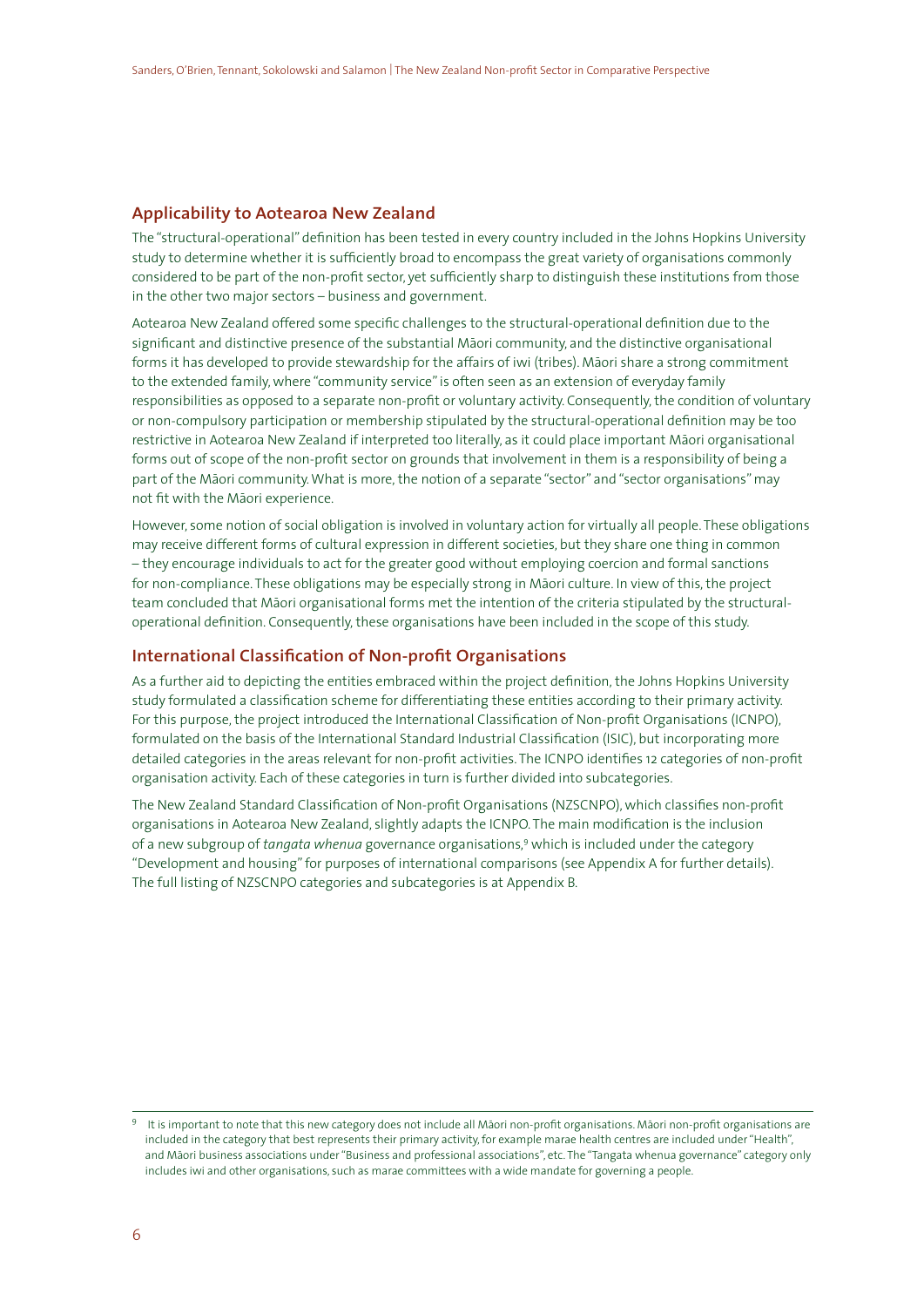# **Service and expressive functions**

Within the Johns Hopkins University study a distinction has been made between the role of non-profit organisations in providing tangible services, and wider functions such as advocacy, community building, connecting individuals, providing a home for 'social movements', and acting as vehicles for a variety of other sentiments and impulses. To simplify descriptions of these roles, it has become convenient to group the 12 ICNPO (and now NZSCNPO) categories into two broad general categories:

- *service* functions, which involve the delivery of direct services such as education, health, housing and community development, social services and the like
- *expressive* functions, which involve activities that provide avenues for the expression of cultural, religious, professional or policy values and interests. Included here are civic and advocacy; arts, culture, and recreation; environmental protection; and business, labour, religious, and professional representation.

Salamon, Sokolowski and List (2003: 20–2) acknowledge that the distinction between *expressive* and *service* functions is far from perfect and many organisations are engaged in both. Nevertheless, the distinction can help highlight the different roles that non-profit organisations can play.

### **Country clusters**

To make sense of the data on the 41 countries covered by their work, the Johns Hopkins University researchers identified certain clusters of countries that shared some basic features in the overall structure of their non-profit sectors. These features included the relative size of the sector, volunteer participation, revenue and structure. Other factors taken into account in forming these clusters included the countries' levels of development, their social and political histories, and their regions. These clusters made it possible to make richer comparisons among countries than were possible through simple comparisons of each country to the 41-country averages.

Altogether, eight "country-clusters" were identified among the 41 countries included in the study (see Appendix C). As will become clear, New Zealand bears closest resemblance to the Anglo-Saxon cluster, though it has similarities to elements of the Nordic pattern.

### **Data sources and methodology**

The core data in this report were assembled primarily by Statistics New Zealand, using methods outlined in the United Nations *Handbook on Non-profit Institutions in the System of National Accounts* (henceforth UN *NPI Handbook*). These data were published in *Non-profit Institutions Satellite Account: 2004* (Statistics New Zealand 2007a) and *Counting Non-profit Institutions: 2005* (Statistics New Zealand 2007b), which provides further details on data assembly methodology.

The UN *NPI Handbook* drew heavily on the experience of the Johns Hopkins Comparative Nonprofit Sector Project, which is the source of the data on the other countries used for comparative purposes here. This project specified a common set of target data items, offered guidance on likely sources of such data, and then relied on Local Associates to formulate detailed strategies for generating the needed information in each country utilising official economic statistics (eg employment surveys, business surveys, or administrative records) and supplementary surveys of non-profit organisations and volunteering as needed. Johns Hopkins University staff worked closely with staff of Statistics New Zealand to ensure consistency between the national accounts data assembled by Statistics New Zealand and the data assembled through the core Johns Hopkins University study. Nevertheless, some differences remain that explain certain aspects of the comparisons featured in the body of this report. These are covered in Appendix A, along with brief details of the sources and methods used to compile these data.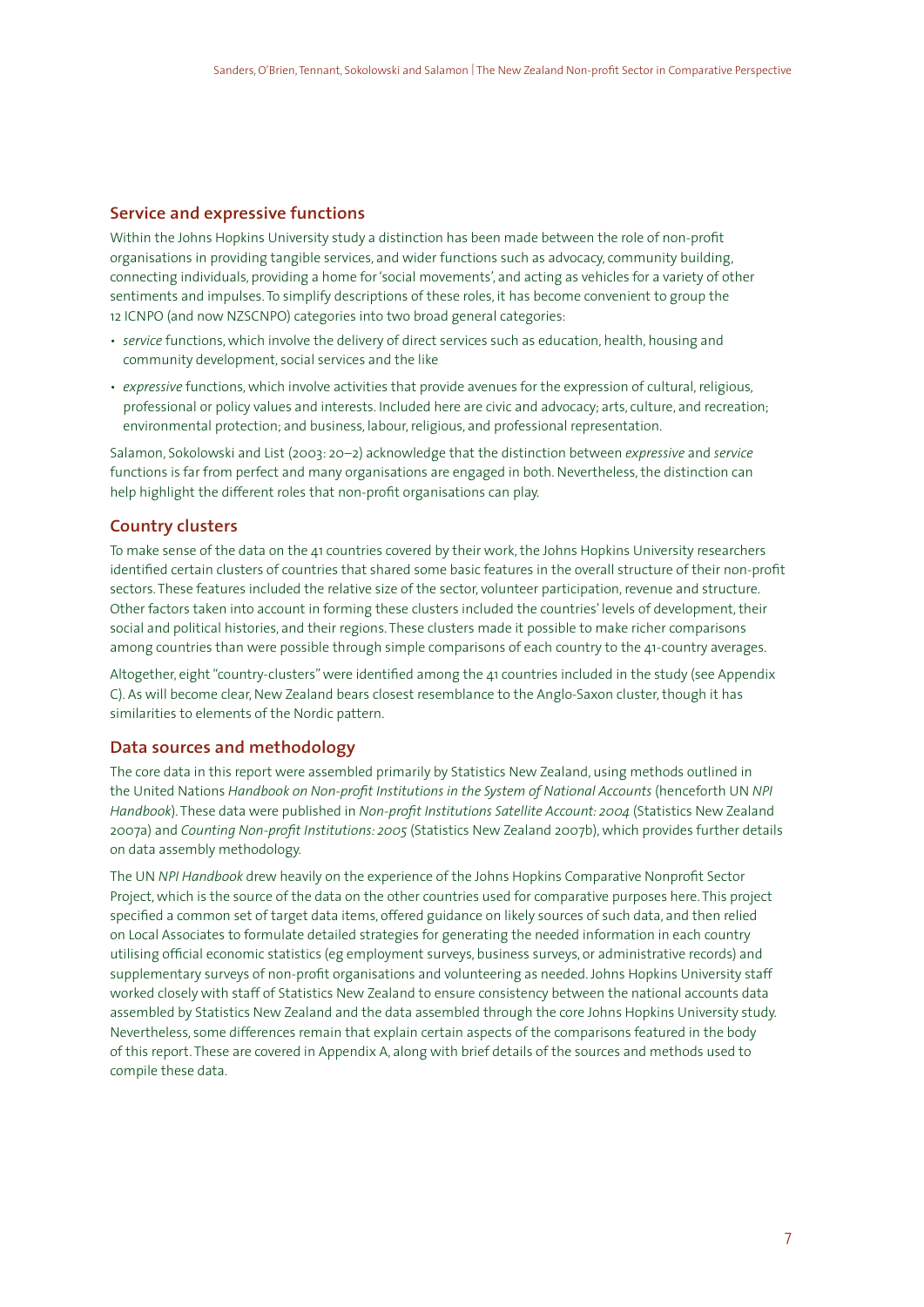# **Important notes about the data**

Other features of the analysis should be borne in mind in interpreting the comparative findings presented here.

Given the generally labour-intensive character of non-profit organisations, we use the size of the non-profit workforce as a critical indicator of the level of activity of these organisations. However, the workforce extends well beyond the paid staff to include volunteers. The non-profit workforce is thus a combination of the paid workers and volunteers. Due to variations in country size, the workforce of the non-profit sector is measured as a percent of each country's economically active population. Conceptually, this represents the non-profit sector's share of a country's total available labour pool (ie all those available for work, whether currently employed or not).

Workforce data for non-profit organisations – on both paid staff and volunteers – are expressed in full-time equivalent terms to make them comparable among countries and organisations. Thus, a non-profit organisation that employs 20 half-time workers would have the same number of full-time equivalent workers (ie 10) as an organisation that employs 10 people full-time. Similarly, a non-profit organisation that employs 10 full-time paid workers would have the same "workforce" as an organisation that engages 50 volunteers who work one day a week, or one-fifth time, each. It should be noted however, that in Figure 1, the conversion to full-time equivalents for all other industries is done on the basis that two part-time workers (part-time being defined as working less than 30 hours per week) are equivalent to one full-time worker.

Although data were collected on different countries at different time periods between 1995 and 2004, attempts have been made to minimise the consequences of the different base years. This is achieved by focusing on the *relative* size of the non-profit sector in a country rather than the *absolute* size, since the relative size will be more stable for the period under examination. Thus, for example, we measure workforce as a percent of the economically active population, and revenues as a percent of gross domestic product (GDP).

Both religious and secular organisations were included within the study's definition of the non-profit sector, and an effort was made in most countries to capture the activity of both *religious worship organisations* (eg churches, mosques, synagogues, choirs, and religious study groups) and *religiously affiliated service organisations* (eg schools, hospitals, and homeless shelters operated by religious worship organisations). Generally, where a distinction between these two was possible, the affiliated service organisations were assigned to the relevant service field in which they chiefly operate (eg health, education, and social services). The organisations primarily engaged in religious worship, by contrast, were assigned to the special category of "Religious organisations" (ICNPO group 10). Data on religion were not available in the following countries: Colombia, Egypt, India, Morocco, Peru, and Spain.

Unless otherwise noted, average figures reported here (such as those for country clusters) are unweighted averages in which the values of all countries are counted equally, regardless of the size of the country or of its non-profit sector.

Throughout this report *monetary values* for Aotearoa New Zealand are denoted in both the New Zealand currency and in US dollars at the exchange rate in effect as of the date for which data are reported, which was 2004.10 Monetary values for other countries are expressed in US dollars in order to facilitate comparisons.

The number of countries covered varies somewhat by data availability. Total workforce data are available on 41 countries; however, data on the distribution of the workforce by field were not available in two countries: Egypt and Morocco. Revenue data were not available for Egypt, India, and Morocco.

<sup>&</sup>lt;sup>10</sup> The exchange rate used to convert between New Zealand and United States dollars was 1 USD = 1.626 NZD.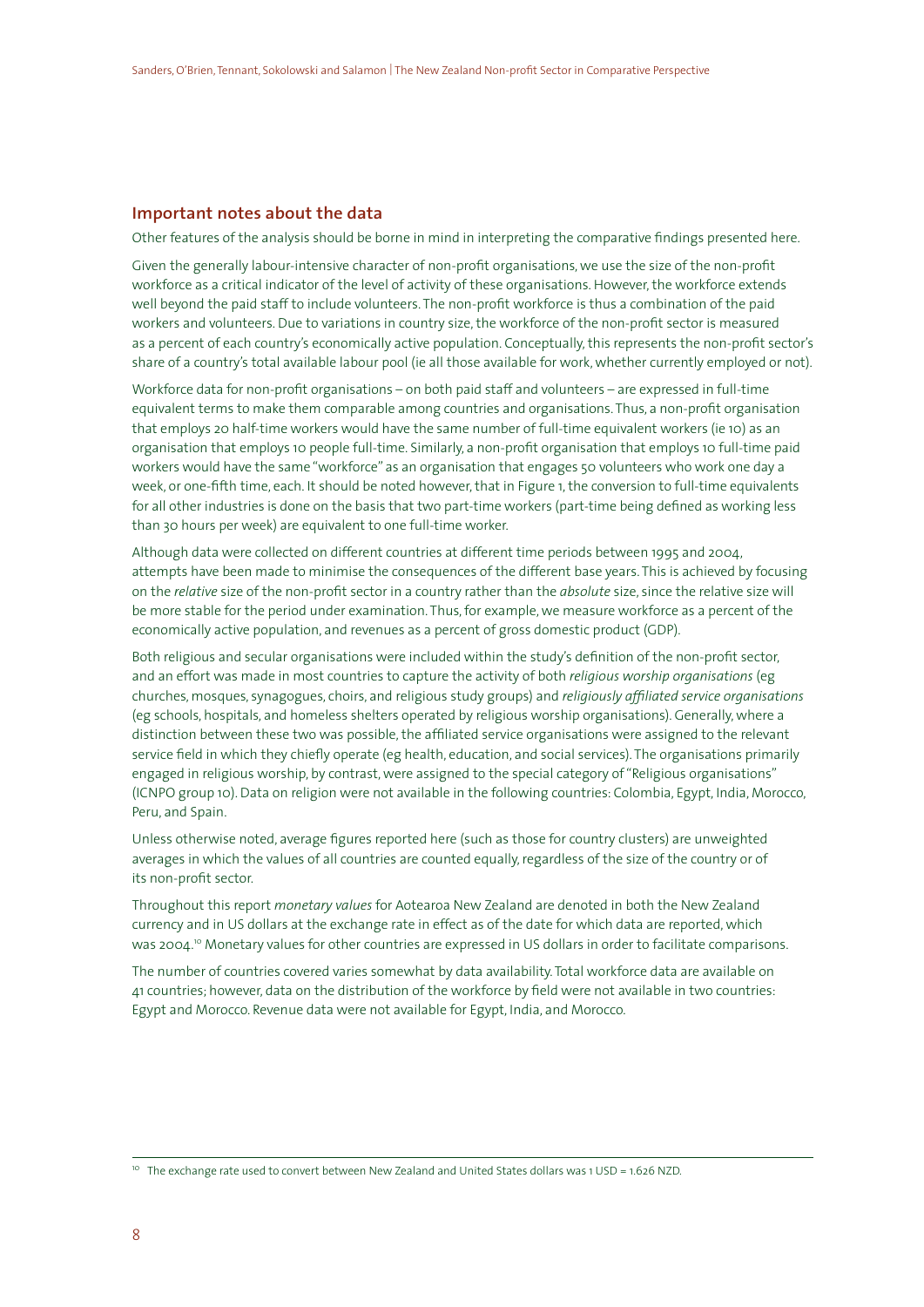The System of National Accounts groups government grants together with private philanthropy, and government contracts together with market sales, in computing non-profit revenue sources. This has the effect of significantly obscuring the overall scale of government support to non-profit institutions, a topic of important policy concern. Statistics New Zealand utilised this approach in its Non-profit Institutions Satellite Account, due to a lack of information on sales transactions. The UN *NPI Handbook*, however, calls on countries to treat non-profit revenue from government differently by pulling all government support together regardless of whether it takes the form of a grant, a contract, or a voucher. In order to make the New Zealand revenue data more comparable to that generated by Johns Hopkins University in other countries, efforts have been made to identify and aggregate government funding across all sources in New Zealand. Still, the total amount of government funding identified in Aotearoa New Zealand is likely to be a lower-bound estimate. In particular, not all contracts or fees from (government) District Health Boards to non-profit organisations may have been identified. These unidentified payments are therefore included as part of "fee income" for analysis in this report. In this respect, the total revenue of non-profit organisations in Aotearoa New Zealand is likely to remain the same, but the share coming from government would be an underestimate, and the share coming from other sales and fees would be overestimated.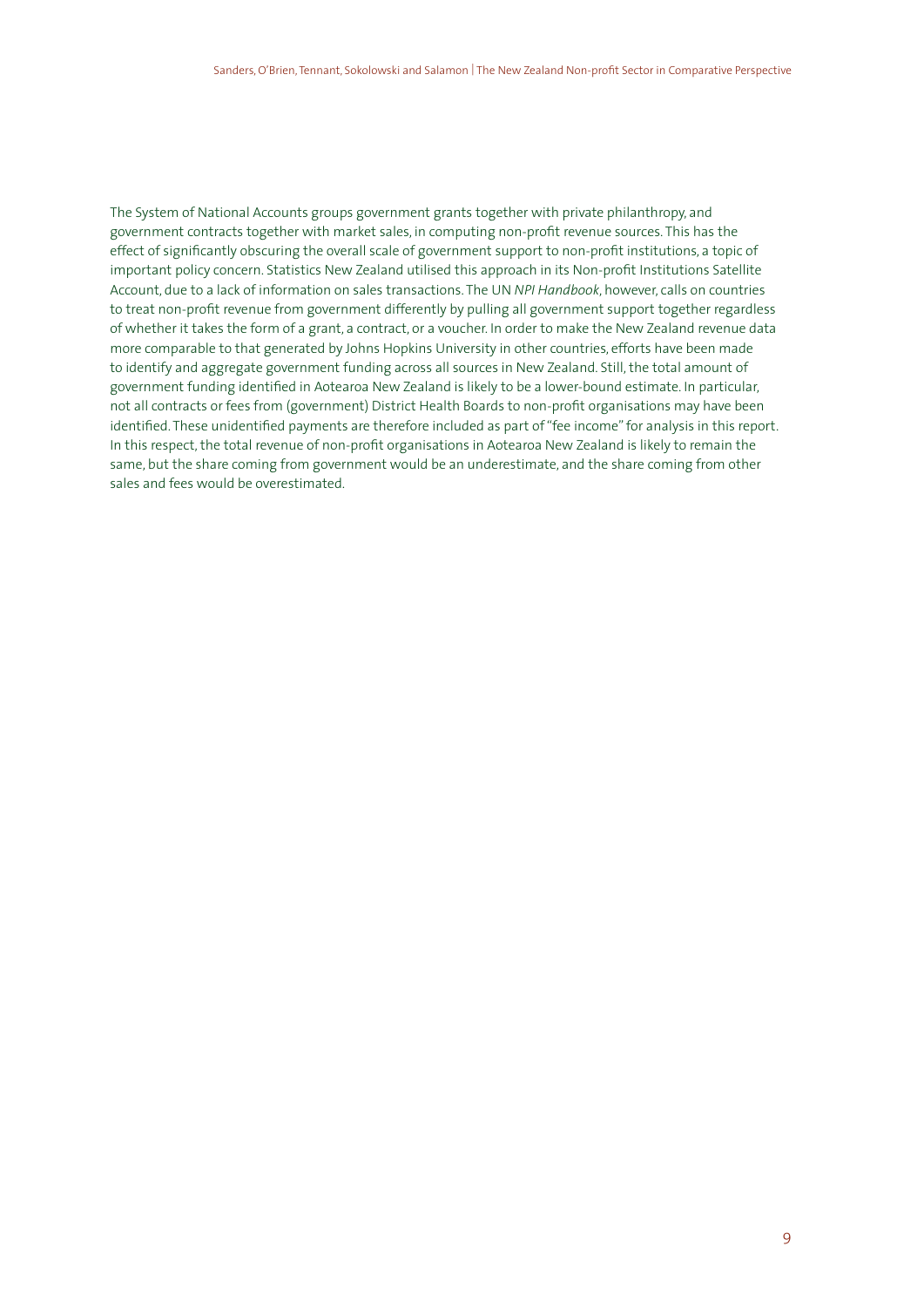# Chapter 3 Dimensions of Aotearoa New Zealand's non-profit sector

The discussion below outlines the key features of the Aotearoa New Zealand non-profit sector and compares and contrasts it with the other countries covered by the Johns Hopkins Comparative Nonprofit Sector Project.

# **A significant economic force**

Data assembled on Aotearoa New Zealand for this project demonstrates that non-profit organisations are a significant economic force:

**A \$9.8 billion industry.** The non-profit sector in Aotearoa New Zealand had operating expenditures for the year ended March 2004 of NZ\$6.5 billion (US\$4.0 billion at the then prevailing exchange rate)." In addition, it mobilised volunteer work that represented an additional \$3.3 billion of labour. The total expenditures represented by the paid and volunteer effort of non-profit institutions thus totalled NZ\$9.8 billion.

After excluding the sector's "intermediate consumption", ie its purchases from other sectors of the economy, this translated into a net "value added"12 to the country's GDP of NZ\$7.0 billion, (US\$4.3 billion) or 4.9 percent of GDP, as reported in Table 1. Of this total, NZ\$3.6 billion represents the cash value added of the non-profit institutions and NZ\$3.3 billion represents the value added by volunteer work.

**A significant employer.** The total non-profit sector workforce numbers over 200,000 full-time equivalent paid staff and volunteers, which represents 9.6 percent of the economically active population,<sup>13</sup> as Table 1 also shows.

**A sector that has a larger workforce than many industries.** The non-profit sector in Aotearoa New Zealand thus engages a larger workforce than many of the nation's industries. As Figure 1 shows, non-profit sector organisations employ more people than the construction, transportation, and utilities industries combined, and more than 90 percent of the amount employed in the manufacturing sector.

<sup>11</sup> The operating expenditure figure noted here is total operating expenditures. It does not include donations paid, as these are considered to be transfers, not expenses.

<sup>12</sup> "Value added" and "operating expenditures" are two different measures of the economic scale of a set of institutions. Unfortunately, neither is ideal for assessing the relative economic importance of non-profit institutions. Value added represents the net contribution that a set of institutions makes to the GDP after deducting its "intermediate consumption", ie the cost of the goods or services it acquires from other sectors and uses in its own production. The problem is that the only value included in this computation the proceeds of the sales of goods or services. This ignores the portion of the output of non-profit organisations that is supported by gifts and grants and not sales. On the other hand, operating expenditures include payments for intermediate outputs of other sectors (eg office supplies, medical equipment, vehicles, rent). Value added thus underestimates the contribution of non-profit organisations by not counting output paid by grants and gifts, whereas expenditures overestimate that contribution by counting intermediate consumption. We report both figures to provide a sense of the relative scale of these two measures.

<sup>13</sup> EAP data for all countries covered by this project come from International Labour Organization, http://laborsta.ilo.org/.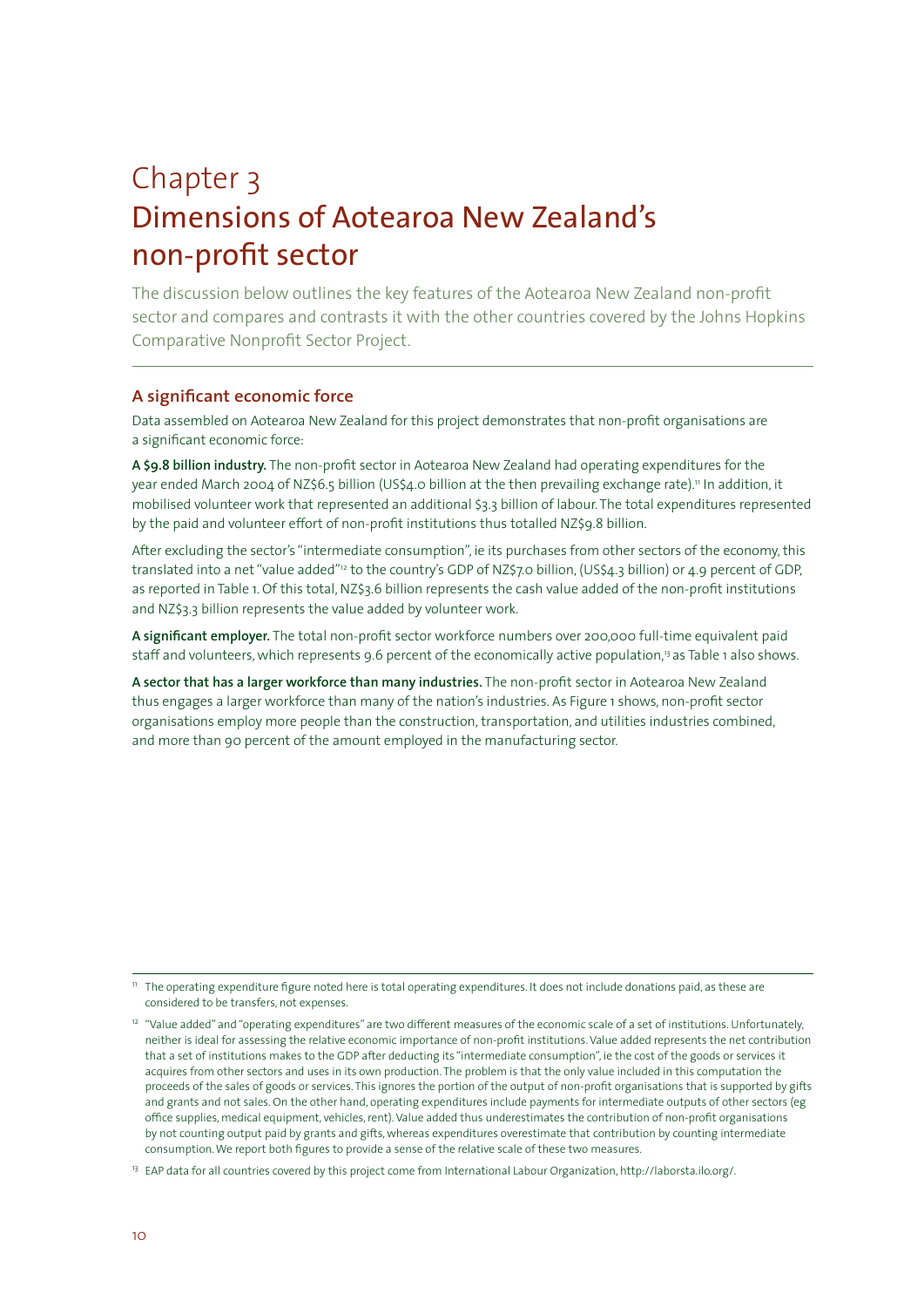#### **TABLE 1 Non-profit organisations in Aotearoa New Zealand: Selected indicators**

| Variable                | Amount              |        |
|-------------------------|---------------------|--------|
| Expenditures            |                     |        |
| Non-profit institutions | NZ\$6.5b (US\$4.0b) |        |
| Volunteers              | NZ\$3.3b (US\$2.0b) |        |
| <b>Total</b>            | NZ\$9.8b (US\$6.1b) |        |
| Economic value added    |                     | % GDP* |
| Non-profit institutions | NZ\$3.6b (US\$2.2b) | 2.6%   |
| Volunteers              | NZ\$3.3b (US\$2.0b) | 2.3%   |
| Total**                 | NZ\$7.0b (US\$4.3b) | 4.9%   |
| Employment (FTE)***     |                     | % EAP* |
| Paid staff              | 66,806              | 3.2%   |
| Volunteers              | 133,799             | 6.4%   |
| <b>Total</b>            | 200,605             | 9.6%   |

Sources: GDP, Non-profit institution employment, volunteers and finances – Statistics New Zealand; Economically active population – International Labour Organization.

Economic value added measured as percent of GDP. Employment measured as percent of economically active population (EAP).

\*\* Totals may not add due to rounding.<br>\*\*\*  $FTE = full-time equivalent.$ 

 $FTE = full-time equivalent.$ 

#### **FIGURE 1 Employment in non-profit institutions vs. selected industries in New Zealand, 2004**



Sources: Industry data sourced from the March 2004 quarter Quarterly Employment Survey; NPI data sourced from the Statistics NZ Business Frame (October 2005), the 1998/9 Time-Use Survey and the Quarterly Employment Survey.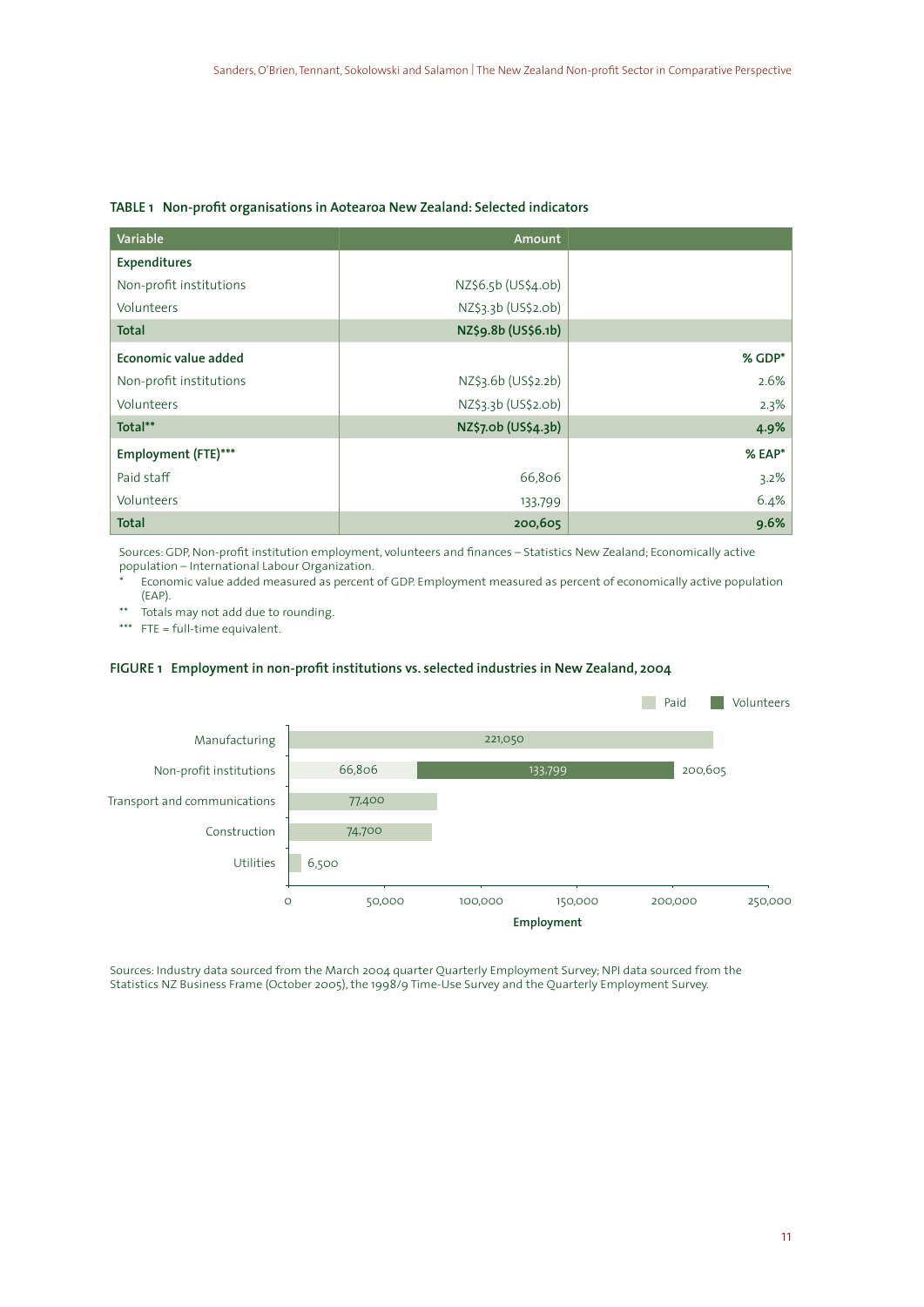**Extensive volunteer input.** Especially notable is the sizable volunteer workforce that Aotearoa New Zealand non-profit sector organisations help to mobilise. Overall, the volunteer effort translates into nearly 134,000 full-time equivalent workers in Aotearoa New Zealand, which represents 6.4 percent of the total economically active population (Table 1). Put differently, volunteers comprise two-thirds of the non-profit sector workforce in the country. The actual number of people volunteering is significantly higher than this, of course, since most volunteers do not work full time. According to Statistics New Zealand estimates, over 1 million people, or 31 percent of the population 12 years and over, were engaged in some kind of volunteer work for a non-profit organisation in Aotearoa New Zealand in 2004. Volunteers fill approximately 1.7 million positions; 46 percent of volunteers do so for more than one organisation.

### **Comparison to other countries**

**Proportionally, the seventh largest non-profit sector workforce in the world.** As Table 2 shows, as a share of the economically active population, the non-profit sector workforce – paid staff and volunteers – in the countries for which data are available varies from a high of 15.9 percent in the Netherlands to a low of 0.7 percent in Romania, with a 41-country average of 5.6 percent.14 The Aotearoa New Zealand figure, at 9.6 percent, is among the highest, putting the country ahead of United States and Australia in the relative size of its non-profit organisation workforce. It also puts Aotearoa New Zealand ahead of the averages for the two country clusters that it most closely resembles – the Anglo-Saxon and Nordic clusters, as Figure 2 shows.15

|                      | % of EAP | Year |                    | % of EAP | Year |
|----------------------|----------|------|--------------------|----------|------|
| Netherlands          | 15.9%    | 2002 | Korea, Republic of | 4.2%     | 2003 |
| Canada               | 12.3%    | 2002 | Portugal           | 4.2%     | 2002 |
| Israel               | 11.4%    | 2002 | Mexico             | 4.2%     | 2003 |
| Belgium              | 11.0%    | 1995 | South Africa       | 3.4%     | 1998 |
| United Kingdom       | 11.0%    | 1995 | <b>Brazil</b>      | 3.3%     | 2002 |
| Ireland              | 10.9%    | 1995 | Egypt              | 3.2%     | 1999 |
| <b>New Zealand</b>   | 9.6%     | 2004 | Uganda             | 2.4%     | 1998 |
| Japan                | 9.6%     | 2004 | Colombia           | 2.3%     | 1995 |
| Sweden               | 9.6%     | 2002 | Kenya              | 2.1%     | 2000 |
| France               | 9.0%     | 2002 | Peru               | 2.1%     | 1995 |
| <b>United States</b> | 8.9%     | 2004 | Hungary            | 2.0%     | 2003 |
| Denmark              | 8.8%     | 2004 | Tanzania           | 1.9%     | 2000 |
| Austria              | 7.8%     | 2005 | Philippines        | 1.9%     | 1997 |
| Australia            | 7.6%     | 2000 | Czech Republic     | 1.7%     | 2004 |
| Norway               | 7.3%     | 2004 | India              | 1.5%     | 2000 |
| Germany              | 6.8%     | 1995 | Morocco            | 1.5%     | 1999 |
| Argentina            | 5.9%     | 1995 | Slovakia           | 1.0%     | 1996 |
| Finland              | 5.7%     | 1996 | Pakistan           | 1.0%     | 2000 |
| Chile                | 5.0%     | 2004 | Poland             | 0.9%     | 1997 |
| Spain                | 4.3%     | 1995 | Romania            | 0.7%     | 1995 |
| Italy                | 4.3%     | 1999 | 41-country average | 5.6%     |      |

**TABLE 2 Non-profit workforce as percent of economically active population, by country**

<sup>14</sup> These figures include data on religious worship organisations for most countries. The countries where data on these organisations were not available are: Colombia, Egypt, India, Morocco, Peru, and Spain.

<sup>15</sup> See Appendix C for country clusters.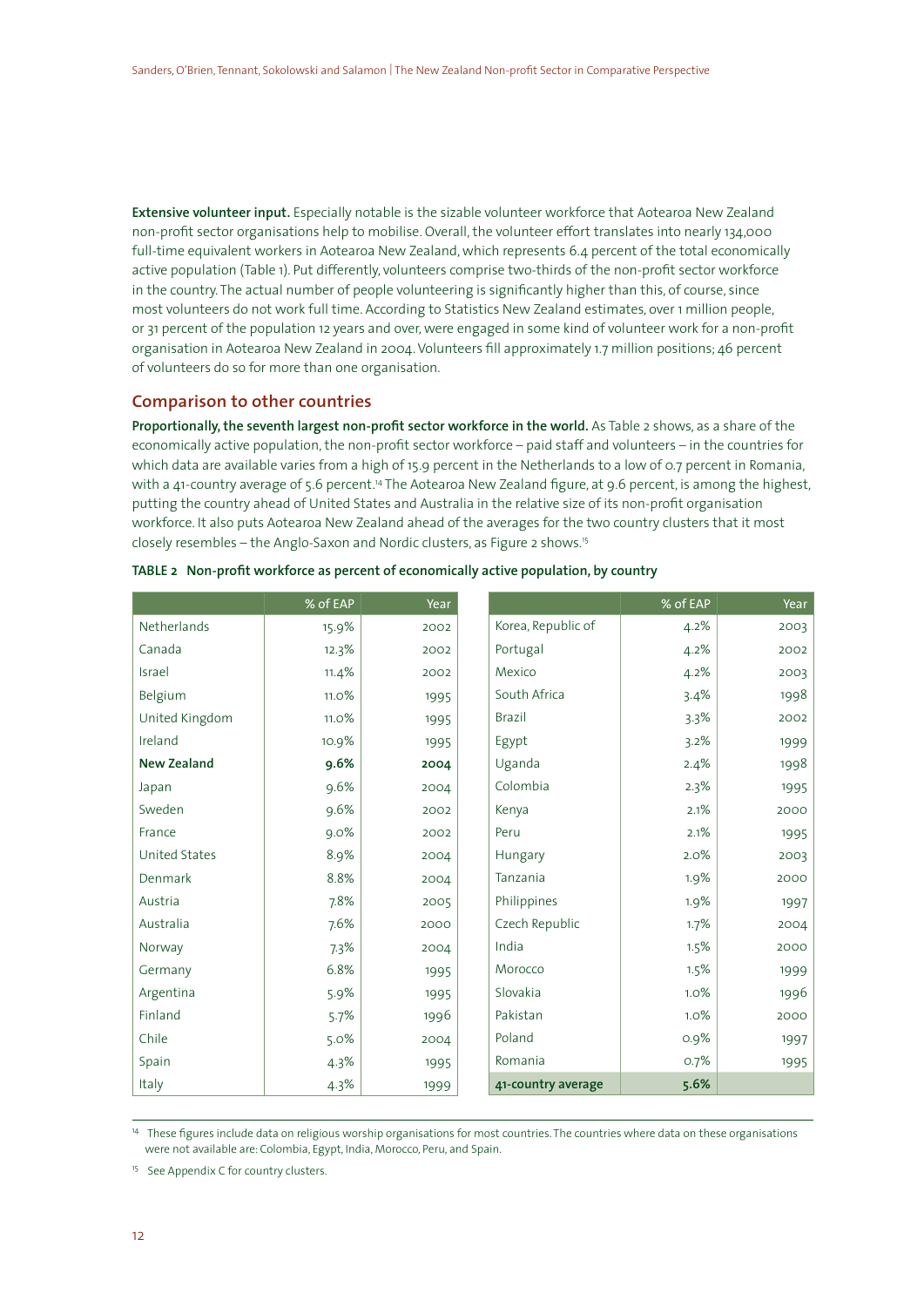

### **FIGURE 2 Non-profit organisational workforce as a percent of economically active population, New Zealand vs. country groups**

Source: EAP data for all countries in this project come from International Labour Organization.

**Volunteer participation unusually high.** At 67 percent, the volunteer share of the non-profit workforce in New Zealand easily outdistances the 48 percent for the Anglo-Saxon country cluster, not to mention the 41-country average of 42 percent (see Figure 3). In fact, 90 percent of New Zealand non-profit organisations employ no paid staff, and so rely on volunteers to function.



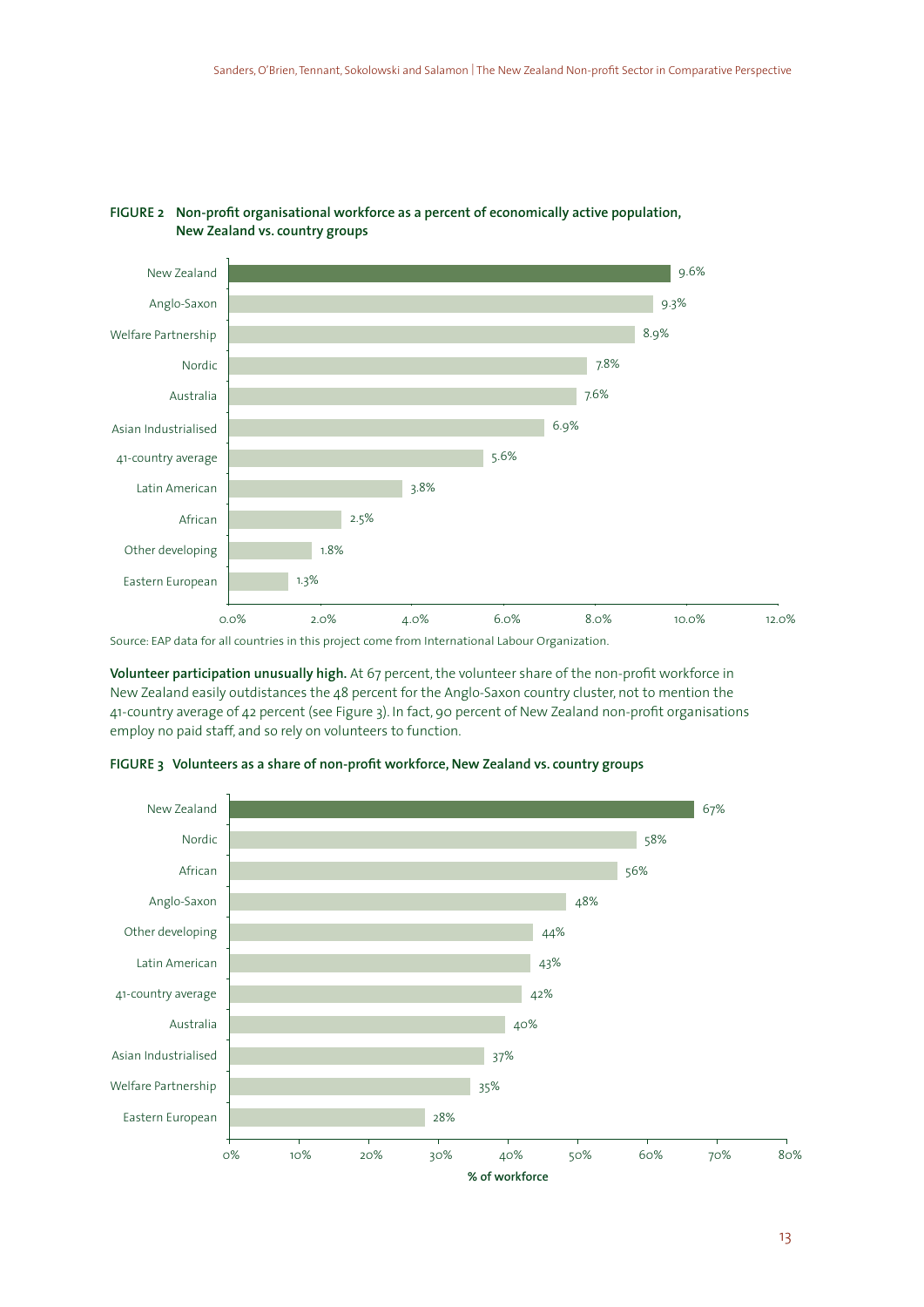### **A diverse sector**

Like their counterparts elsewhere, Aotearoa New Zealand non-profit organisations perform a wide array of functions, from the provision of health, education, and social services to the promotion of culture and civic action. At the same time, Aotearoa New Zealand non-profit organisations have a number of distinctive features that set them apart from those in other English-speaking countries as well as internationally.

As noted in Chapter 2, to examine the composition of non-profit organisations in different countries the Johns Hopkins University study first sorted organisations among 12 fields based on their major activity (eg health, education, social services). It then grouped these 12 major fields into two broad groupings – *service* functions and *expressive* functions. The service functions include education and research, health services, social services, and community development and housing. The expressive functions include culture, sports and recreation, environmental protection, civic and advocacy activities, activities of labour unions, professional associations and business leagues, and religious worship. In the case of Aotearoa New Zealand, while paid staff can be readily attributed to different fields, limitations of the data made it impossible to provide as fine-grained a differentiation of volunteer workers among fields, especially in the expressive functions. Accordingly, volunteers working in religion, civic and advocacy, environmental protection, and business, professional, and labour organisations were grouped together as working in various *membership* organisations. In addition, the volunteering data treat volunteers in Māori organisations as a separately identified group. Despite these limitations of the data, a number of important comparative observations are possible.

**Strong presence of expressive organisations.** As shown in Table 3, expressive activities engage 49 percent of the non-profit workforce in Aotearoa New Zealand.<sup>16</sup> By comparison, these expressive functions account for only 37 percent of the non-profit workforce on average in the 39 countries for which data are available. The expressive share of non-profit activity in Aotearoa New Zealand also exceeds the average for the country cluster with which Aotearoa New Zealand is most closely associated – the Anglo-Saxon cluster (39 percent). Only the Nordic cluster exceeds it.

**Composition of expressive fields different in Aotearoa New Zealand than elsewhere.** This relatively high non-profit involvement in expressive functions in Aotearoa New Zealand is due, for the most part, to a significant presence of cultural, recreational and sporting associations, which engage 25 percent of the non-profit workforce in Aotearoa New Zealand, much larger than the Anglo-Saxon or the 39-country averages (18 and 17 percent, respectively). Also distinctive is the presence of Māori civic organisations. Other membership associations, by contrast, account for 20 percent of the total workforce, which is comparable to 39-country and Anglo-Saxon averages (21 percent each). The historical reasons for these patterns are elaborated on in Chapter 4.

**A less pronounced non-profit role in health and education.** Overall, service functions account for a smaller share of non-profit activity in Aotearoa New Zealand than is the case internationally, even including a portion of the sizable Māori volunteer activity that takes the form of service functions. One major reason for this is the considerably smaller role of non-profit organisations in the health field in Aotearoa New Zealand (8 percent of total non-profit employment versus the 39-country average of 12 percent and the Anglo-Saxon cluster average of 16 percent). The educational share of non-profit activities in New Zealand, at 16 percent, is also smaller than either the full 39-country average (21 percent) or the Anglo-Saxon cluster average (18 percent). These findings reflect the fact that Aotearoa New Zealand adopted more direct, universal public provision rather than just financing of key services in the health and education fields.<sup>17</sup> This differs markedly from the Welfare Partnership model, where non-profit organisations developed a much more substantial role in the delivery of these health and education services, even though the state increased its role in the financing of them.

<sup>&</sup>lt;sup>16</sup> Included in this total is half of the volunteer activity that takes place in and through organisations. This is an estimate since although it is known that a portion of the substantial Māori volunteering takes the form of civic activity, data limitations make it impossible to determine exactly what portion. Accordingly, for the purpose of international comparison we have identified the volunteering that takes place in and through Māori organisations separately, but divided it equally between service and expressive functions. This seemed a more reasonable approach than allocating all of this volunteer activity to an "Other" category that is neither service nor expressive. Therefore, it has been given its own category (see Table 4 below), within the service and expressive groups.

<sup>&</sup>lt;sup>17</sup> As noted in Chapter 2, it is possible that the data underestimate non-profit revenue from government, especially in the health sector, but irrespective of this, the point remains regarding the relatively strong role for the state in health services in this country developed as a part of the welfare state from the 1938 Social Security Act.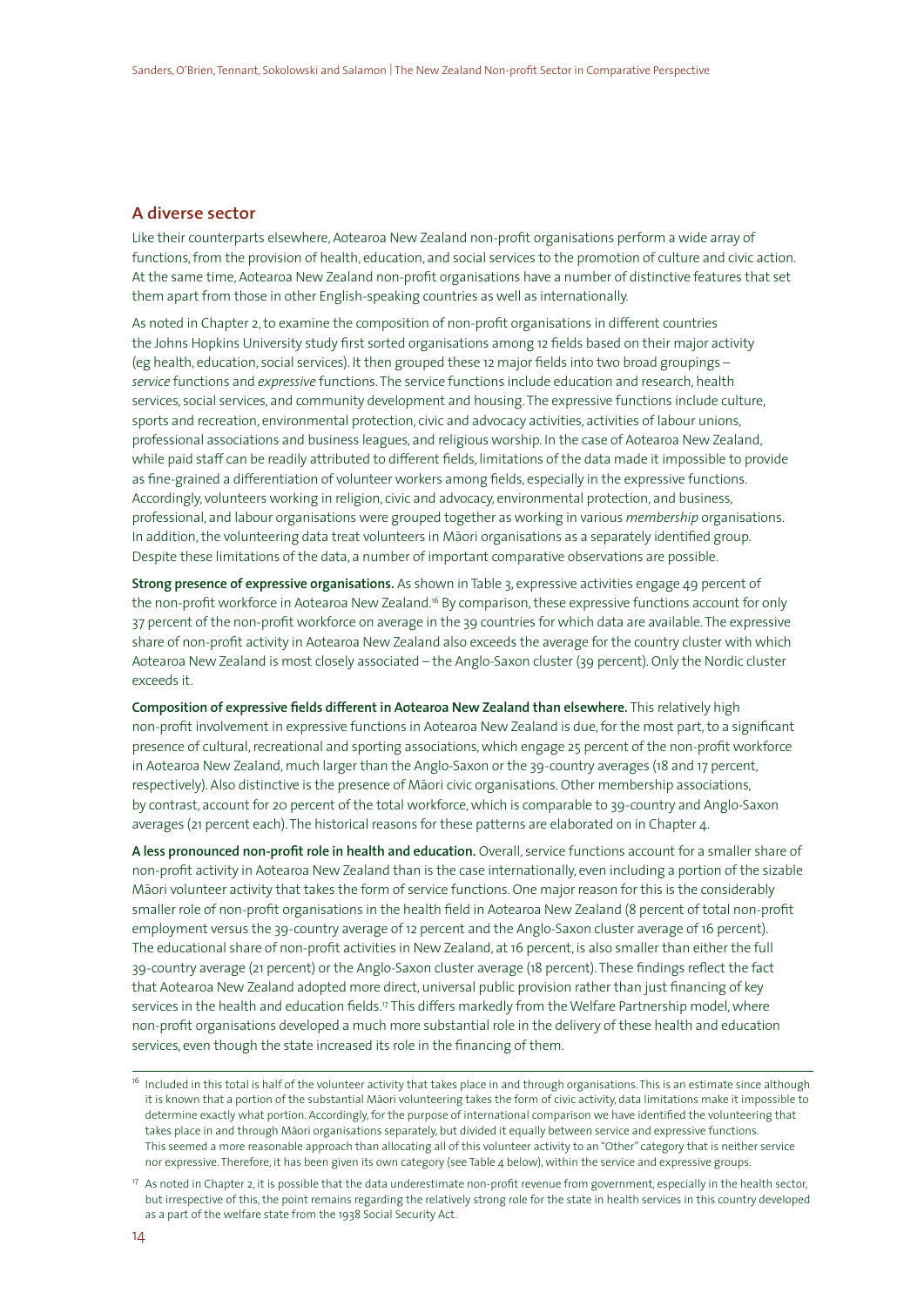|                              | <b>New</b> | 39        |                  | Welfare     |             |               |
|------------------------------|------------|-----------|------------------|-------------|-------------|---------------|
|                              | Zealand    | countries | Australia        | Partnership | Anglo-Saxon | <b>Nordic</b> |
| Service role                 |            |           |                  |             |             |               |
| Education and research       | 16%        | 21%       | 19%              | 19%         | 18%         | 13%           |
| Health                       | 8%         | 12%       | 12%              | 18%         | 16%         | 5%            |
| Social services              | 16%        | 19%       | 26%              | 24%         | 16%         | 17%           |
| Development and housing      | 7%         | 8%        | 5%               | 4%          | 6%          | 5%            |
| Māori-based*                 | 3%         |           |                  |             |             |               |
| Service role total           | 50%        | 60%       | 61%              | 66%         | 56%         | 40%           |
| <b>Expressive role</b>       |            |           |                  |             |             |               |
| Culture and recreation       | 25%        | 17%       | 21%              | 16%         | 18%         | 35%           |
| Membership associations**    | 20%        | 21%       | 16%              | 14%         | 21%         | 22%           |
| Māori-based*                 | 3%         |           |                  |             |             |               |
| <b>Expressive role total</b> | 49%        | 37%       | 37%              | 30%         | 39%         | 57%           |
| Other                        |            |           |                  |             |             |               |
| Philanthropy                 | $O\%$      | 1%        | $O\%$            | 1%          | 1%          | $O\%$         |
| International activities     | $O\%$      | 1%        | $O\%$            | 1%          | 1%          | 1%            |
| Not elsewhere classified***  | 2%         | O%        | 1%               | 2%          | 3%          | 2%            |
| Other total                  | 2%         | 2%        | 2%               | 4%          | 5%          | 3%            |
| <b>Grand total</b>           | $100\%$    | 100%      | 100 <sup>%</sup> | $100\%$     | $100\%$     | 100%          |

#### **TABLE 3 Composition of non-profit workforce, New Zealand vs. country groups**

|                              |                | <b>Asian</b>   | Eastern  |         | Other      |
|------------------------------|----------------|----------------|----------|---------|------------|
|                              | Latin American | Industrialised | European | African | developing |
| Service role                 |                |                |          |         |            |
| Education and research       | 28%            | 19%            | 22%      | 10%     | 40%        |
| Health                       | 9%             | 24%            | 6%       | 9%      | 8%         |
| Social services              | 17%            | 19%            | 18%      | 21%     | 15%        |
| Development and housing      | 9%             | 7%             | 6%       | 17%     | 9%         |
| Māori-based*                 |                |                |          |         |            |
| Service role total           | 62%            | 68%            | 53%      | 57%     | 72%        |
| <b>Expressive role</b>       |                |                |          |         |            |
| Culture and recreation       | 10%            | 5%             | 26%      | 13%     | 7%         |
| Membership associations**    | 27%            | 23%            | 18%      | 18%     | 18%        |
| Māori-based*                 |                |                |          |         |            |
| <b>Expressive role total</b> | 37%            | 29%            | 43%      | 31%     | 26%        |
| Other                        |                |                |          |         |            |
| Philanthropy                 | 1%             | 1%             | 2%       | 2%      | O%         |
| International activities     | O%             | O%             | 1%       | 1%      | о%         |
| Not elsewhere classified***  | 1%             | 1%             | $1\%$    | 8%      | 2%         |
| Other total                  | 2%             | 3%             | 4%       | 12%     | 2%         |
| <b>Grand total</b>           | 100%           | 100%           | 100%     | 100%    | 100%       |

Due to rounding, all values smaller than 0.5% are shown as 0%.

\* Volunteering only.

\*\* This group includes the following ICNPO groups: Environment, Civic and advocacy, Religious congregations, and Professional associations.

\*\*\* For international comparison, volunteering in New Zealand M¯aori-based organisations (see Table 4 below) has been merged with other Not elsewhere classified workforce.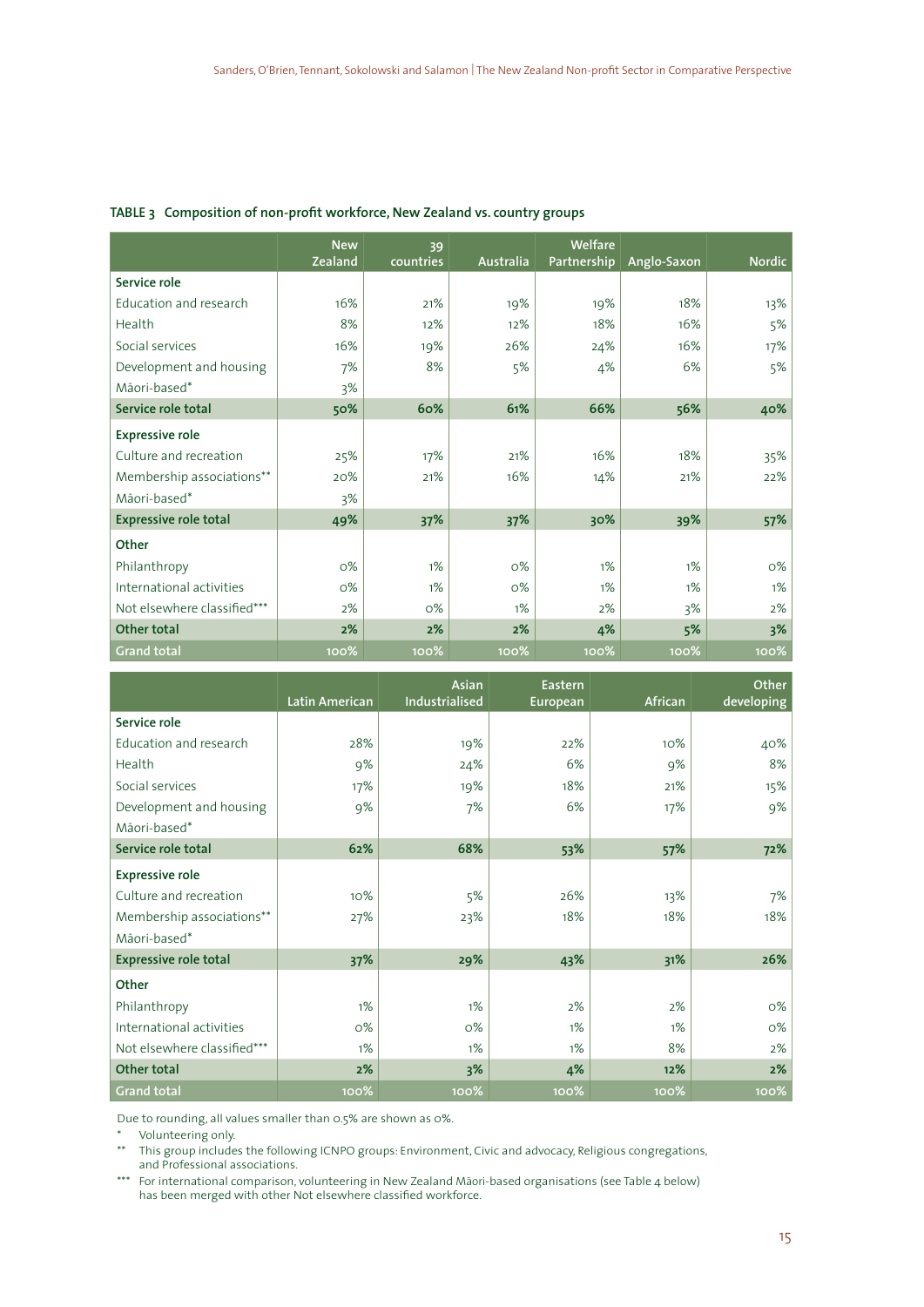**Paid staff and volunteers distributed differently.** As is the case in many other countries, the distribution of the paid staff and volunteers of the non-profit workforce in Aotearoa New Zealand are quite different. As shown in Table 4, two-thirds of the paid staff are concentrated in service activities (67 percent), whereas only 31 percent are engaged in expressive activities. By contrast, the majority of volunteer effort (57 percent) is concentrated in expressive activities, with just 41 percent in service activities. Especially notable, as expected, is the relatively high proportion of the volunteer workforce (29 percent) engaged in culture and recreation activities, most likely many of them in sports. This is quite similar to the Nordic pattern of non-profit activity. Among paid staff, the field engaging the highest proportion of workers is social services (30 percent) and this may be reflective of a significant growth of non-profit provision of social services beginning in the 1970s and continuing with the state sector reforms of the 1980s.<sup>18</sup>

|                              | Paid staff | <b>Volunteers</b> |
|------------------------------|------------|-------------------|
| Service role                 |            |                   |
| Education and research       | 19%        | 15%               |
| Health <sup>*</sup>          | 14%        | 4%                |
| Social services*             | 30%        | 8%                |
| Development and housing      | 4%         | 8%                |
| Māori-based                  | **         | 5%                |
| Service role total           | 67%        | 41%               |
| Expressive role              |            |                   |
| Culture and recreation       | 16%        | 29%               |
| Membership organisations     | 15%        | 23%               |
| Of which:                    |            |                   |
| Environment                  | 1%         | **                |
| Civic and advocacy           | 2%         | **                |
| Religious congregations      | 9%         | **                |
| Professional associations    | 3%         | $***$             |
| Māori-based                  | $***$      | 5%                |
| <b>Expressive role total</b> | 31%        | 57%               |
| Other                        |            |                   |
| Philanthropy                 | 1%         | **                |
| International activities     | 1%         | **                |
| Not elsewhere classified     | 1%         | 2%                |
| Other total                  | 2%         | 2%                |
| <b>Grand total</b>           | 100%       | 100%              |

|  |  | TABLE 4   Distribution of paid staff and volunteers, by field, New Zealand 2004 |  |  |  |  |
|--|--|---------------------------------------------------------------------------------|--|--|--|--|
|--|--|---------------------------------------------------------------------------------|--|--|--|--|

Source: Volunteering data from NPISA Table 7.04. Due to the way in which the data were collected, some social services volunteering may be counted within the "Health" volunteering data.

Not available.

<sup>&</sup>lt;sup>18</sup> Due to data limitations, some social service volunteering may also be included in the health group and vice versa. However, these two groups combined account only for 12.6 percent of total volunteer input.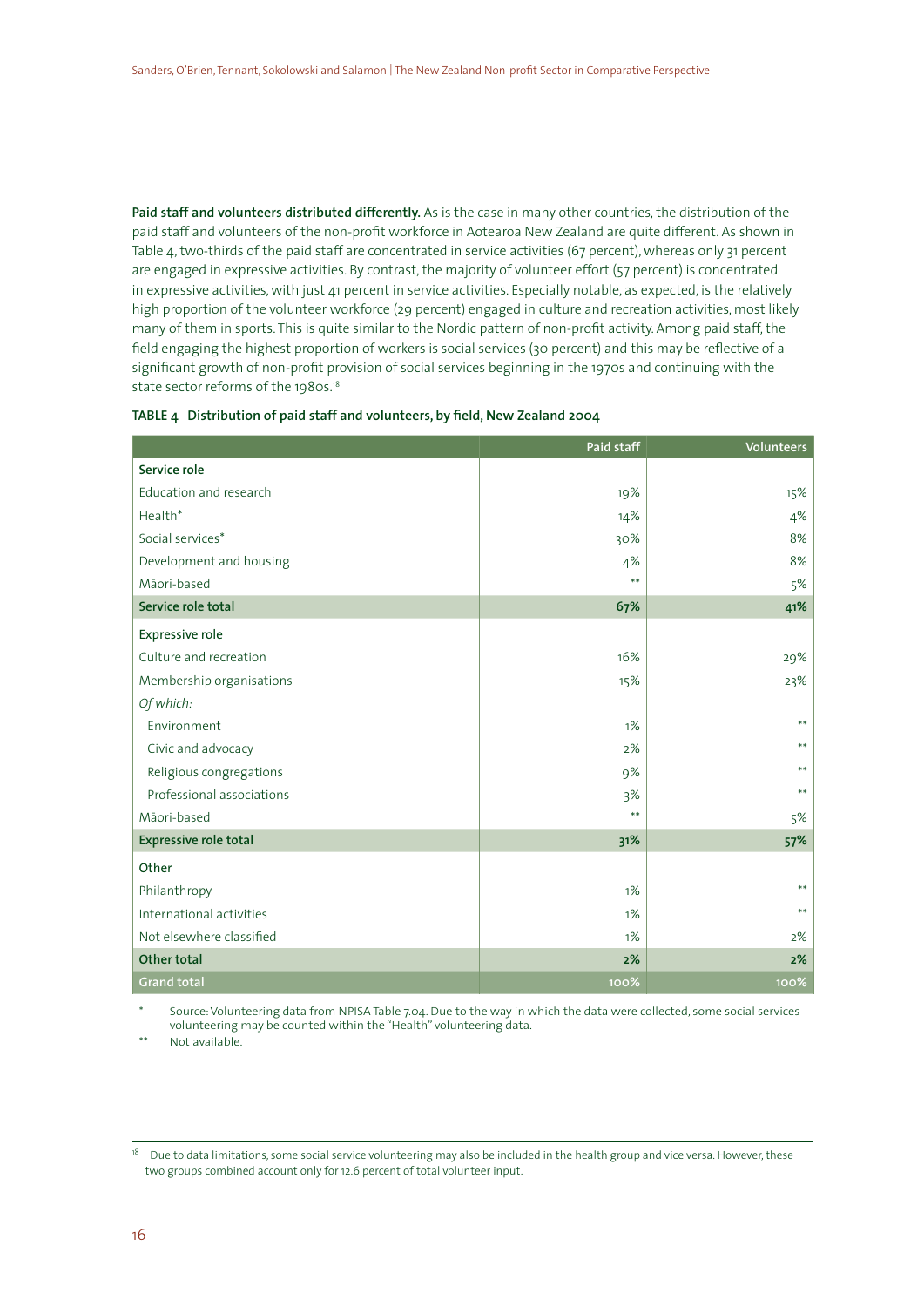### **Revenue**

Non-profit organisations receive their support in various forms and from various sources. For the purpose of cross-national comparison, these revenue streams have been grouped by their major source: government, private philanthropy and private fees for services.<sup>19</sup> The results are quite interesting.

**Fees the most important revenue source.** Even with most government contract payments excluded, market sales, membership dues and investment income combined constitute the largest single source of support for Aotearoa New Zealand non-profit organisations, accounting for about 55 percent of all revenues (see Figure 4). This reflects the fact that the fields that typically receive the bulk of government support, health and education, comprise a rather small share of the non-profit sector in Aotearoa New Zealand since these services are provided predominantly through public institutions in this country. However, it also needs to be noted that a small number of large non-profit organisations derive a significant proportion of their incomes from fees, which may overstate the role that fees play for many smaller organisations. Furthermore, as noted earlier, the level of government support is considered a conservative estimate due to the difficulty of identifying all government contract payments, so actual market fees may make up less than 55 percent of revenues.

#### **FIGURE 4 Non-profit revenue structure, New Zealand, 2004**



<sup>&</sup>lt;sup>19</sup> As noted in Chapter 2, the Non-profit Institutions Satellite Account published by Statistics New Zealand followed Systems of National Accounts conventions in grouping government contracts with fee income and grouping government grants with philanthropic contributions. For the purposes of our analysis here, government contract payments and government grants have been separated from private fees and private contributions, respectively, so that they can be reported separately.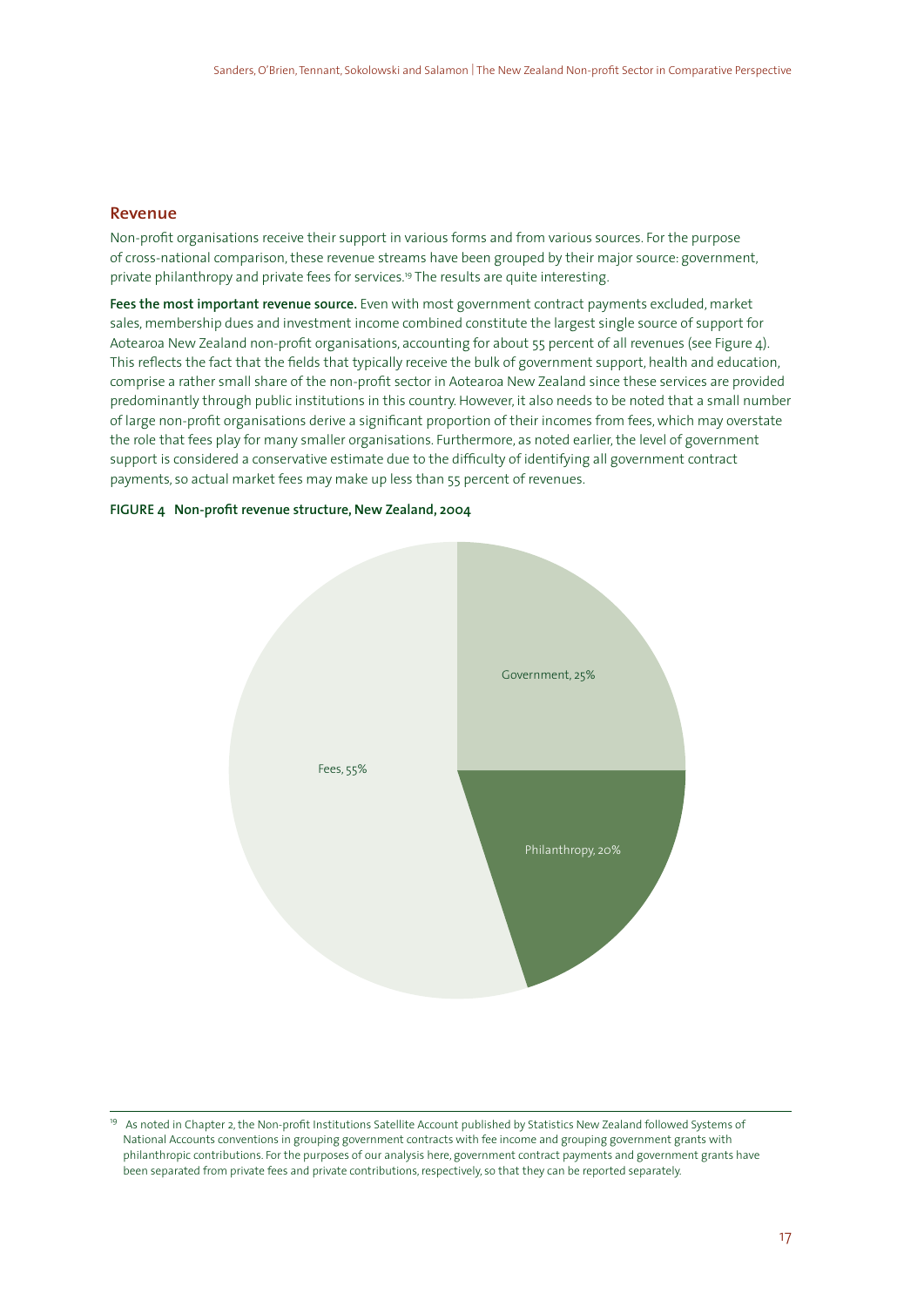| Source             |                                    | NZ\$ million | %     |
|--------------------|------------------------------------|--------------|-------|
| Government (25%)   | Government grants                  | 759          | 10%   |
|                    | Government contracts*              | 1,241        | 15%   |
| Fees (55%)         | Sales and other income             | 3,596        | 45%   |
|                    | Investment income                  | 478          | 6%    |
|                    | Memberships and subscriptions      | 330          | 4%    |
|                    | From insurance claims              | 23           | $O\%$ |
| Philanthropy (20%) | From households                    | 850          | 11%   |
|                    | From businesses                    | 216          | 3%    |
|                    | From other non-profit institutions | 543          | 7%    |
| Total**            |                                    | 8,036        | 100%  |

#### **TABLE 5 Non-profit revenue structure by source, New Zealand, 2004**

This is a derived figure. Total funding from government (grants plus contracts) is conservatively estimated to be NZ\$1.97 billion for the year ending March 2004, and subtracting government grants from this gives a conservative estimate of government contracts. Any unidentified income from government is contained within 'Fees – sales and other income'.

\*\* Figures do not sum to totals due to rounding.

**Moderate government support.** Government grants and contracts are the second largest source of support. A conservative estimate of 25 percent of total Aotearoa New Zealand non-profit cash revenue comes from government.20 As noted above, this figure could be higher. It is suspected that some payments, mostly to health non-profit organisations, have not been attributed as government contracts, and therefore would have been classified as fees for this analysis.

**Sizeable philanthropic support.** Philanthropic giving from households, corporations, and foundations amounted to NZ\$1.6 billion (US\$990 million) in 2004. Just over half of this (NZ\$850 million) comprises donations and bequests from individuals. While sizable in total, philanthropy still represents the smallest of the three major divisions of revenue sources for Aotearoa New Zealand non-profit organisations.

**Distinctive revenue structure.** This revenue structure of the Aotearoa New Zealand non-profit sector differs noticeably from that in the other highly industrialised country clusters on which data are available, as Figure 5 shows. With the above data limitations in mind, the level of **government support** to non-profit organisations in New Zealand, at 25 percent of total revenue, is lower than the Anglo-Saxon country average (36 percent) and the Nordic average (35 percent).

<sup>&</sup>lt;sup>20</sup> Lottery grants are included under government revenue because the administering body is a government agency, while community, gaming and energy trust funding are included under philanthropic revenue.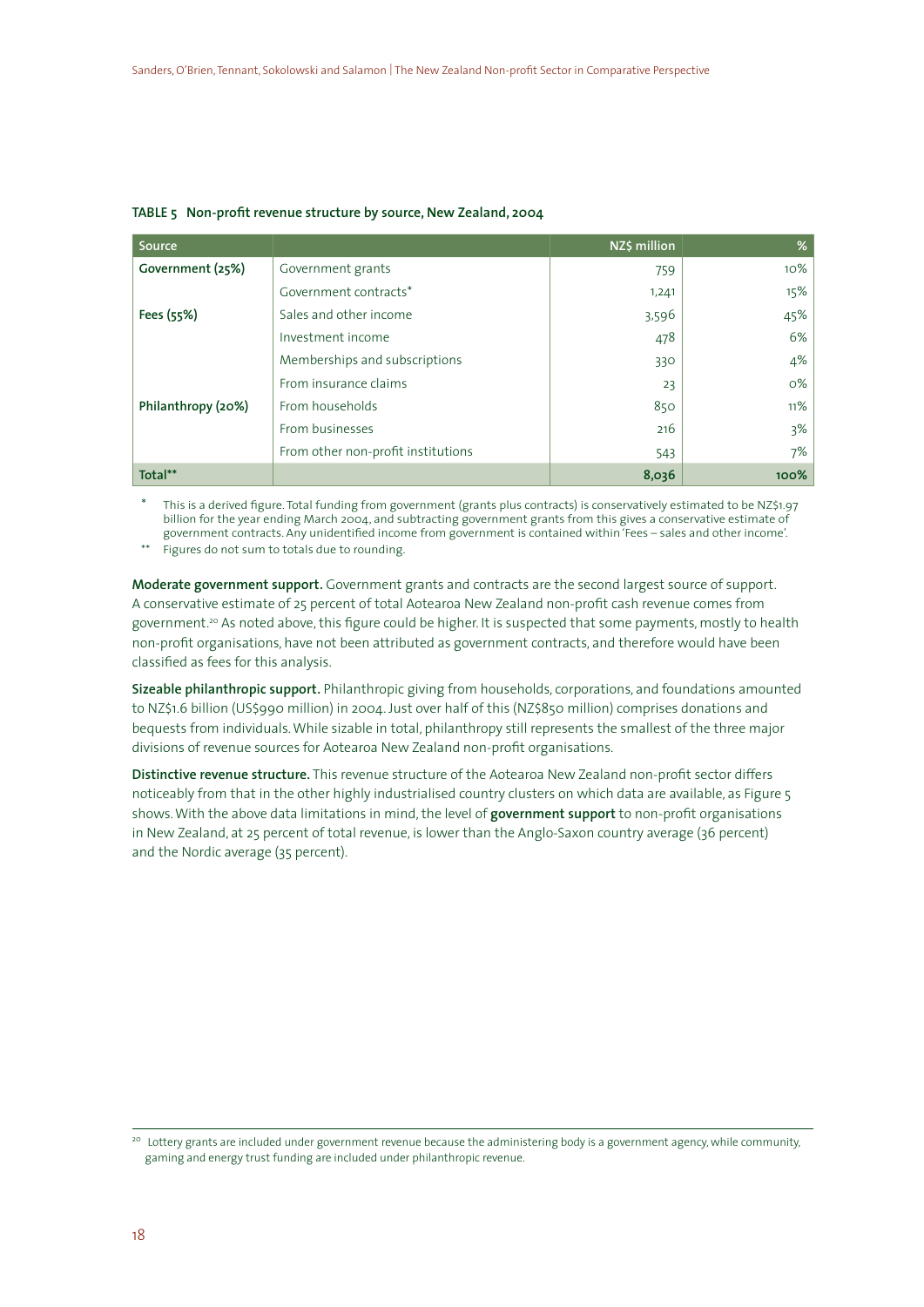

#### **FIGURE 5 Non-profit revenue structure, New Zealand vs. country groups**

The share of non-profit revenue coming from **private philanthropy** in New Zealand, at 20 percent, is significantly above the averages in all the highly industrialised country clusters listed above, but also above the 38-country average of 15 percent.<sup>21</sup> In fact, as shown in Table 5, in only a handful of less industrialised countries (Pakistan, Slovakia, South Africa, Romania and Uganda) does the share of non-profit revenue coming from philanthropy exceed that in New Zealand. Reflecting this, philanthropy constitutes a relatively large 1.1 percent of the GDP in New Zealand, roughly on a par with other countries in the Anglo-Saxon cluster, but well ahead of the overall average, as shown in Figure 6.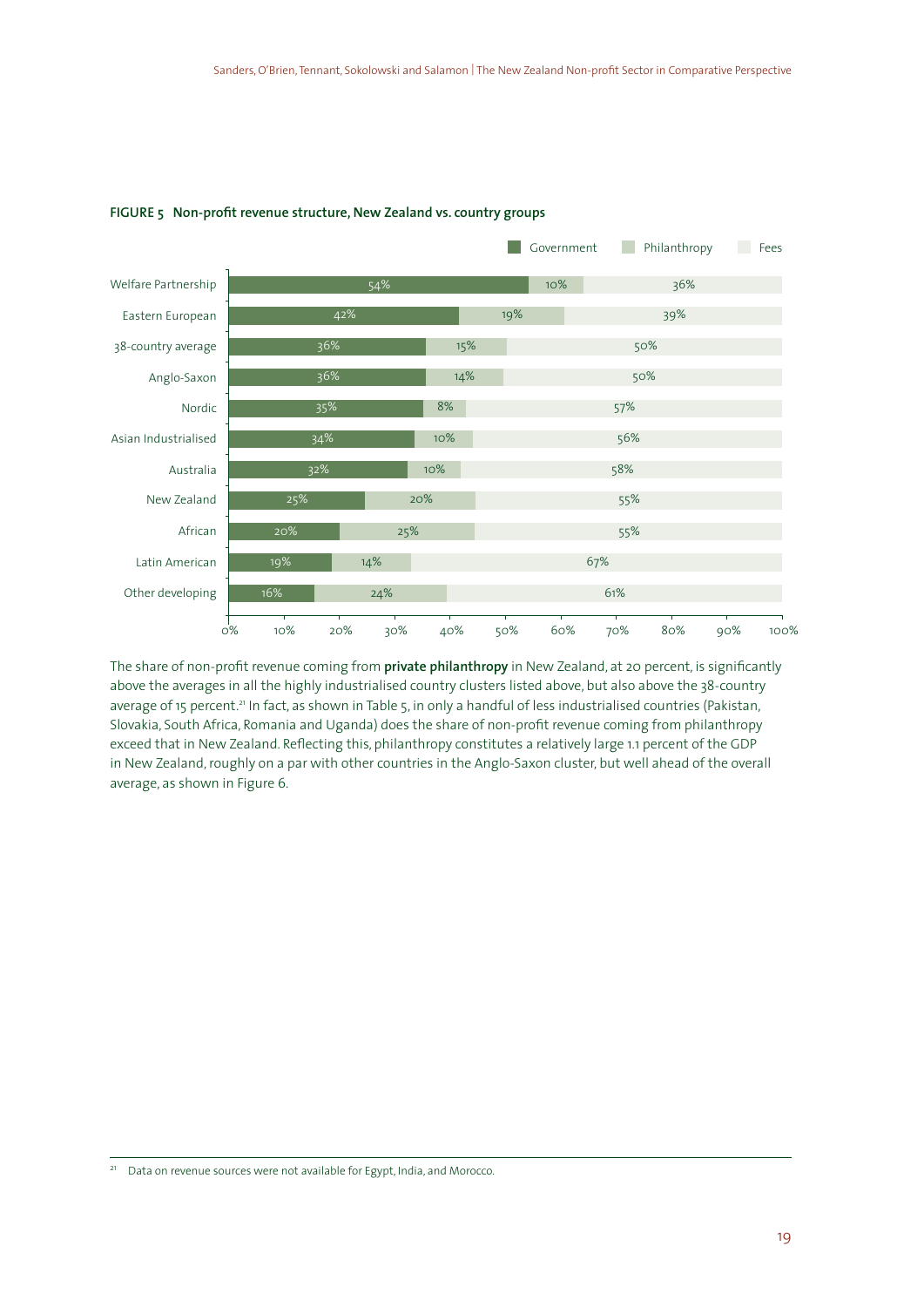### **TABLE 6 Revenue structure, by country**

|                    |                 | From private | From private<br>fees, dues, and |      |
|--------------------|-----------------|--------------|---------------------------------|------|
|                    | From government | philanthropy | investments                     | Year |
| Argentina          | 17%             | 19%          | 64%                             | 1995 |
| Australia          | 32%             | 10%          | 58%                             | 2000 |
| Austria            | 50%             | 16%          | 34%                             | 2005 |
| Belgium            | 76%             | 5%           | 19%                             | 1995 |
| Brazil             | 6%              | 10%          | 85%                             | 2002 |
| Canada             | 49%             | 13%          | 39%                             | 2002 |
| Chile              | 45%             | 19%          | 35%                             | 2004 |
| Colombia           | 15%             | 15%          | 70%                             | 1995 |
| Czech Republic     | 65%             | 18%          | 17%                             | 2004 |
| Denmark            | 40%             | 7%           | 53%                             | 2004 |
| Finland            | 36%             | 7%           | 57%                             | 1996 |
| France             | 63%             | 10%          | 28%                             | 2002 |
| Germany            | 65%             | 3%           | 32%                             | 1995 |
| Hungary            | 52%             | 12%          | 36%                             | 2003 |
| India              | 36%             | 13%          | 51%                             | 2000 |
| Ireland            | 74%             | 10%          | 15%                             | 1995 |
| Israel             | 48%             | 14%          | 38%                             | 2002 |
| Italy              | 36%             | 3%           | 61%                             | 1999 |
| Japan              | 38%             | 1%           | 61%                             | 2004 |
| Kenya              | 5%              | 15%          | 80%                             | 2000 |
| Korea, Republic of | 29%             | 20%          | 51%                             | 2003 |
| Mexico             | 11%             | 11%          | 78%                             | 2003 |
| Netherlands        | 63%             | 5%           | 32%                             | 2002 |
| <b>New Zealand</b> | 25%             | 20%          | 55%                             | 2004 |
| Norway             | 36%             | 7%           | 57%                             | 2004 |
| Pakistan           | 6%              | 44%          | 50%                             | 2000 |
| Peru               | 18%             | 12%          | 70%                             | 1995 |
| Philippines        | 4%              | 15%          | 81%                             | 1997 |
| Poland             | 24%             | 15%          | 60%                             | 1997 |
| Portugal           | 40%             | 12%          | 48%                             | 2002 |
| Romania            | 45%             | 26%          | 28%                             | 1995 |
| Slovakia           | 22%             | 24%          | 54%                             | 1996 |
| South Africa       | 42%             | 25%          | 33%                             | 1998 |
| Spain              | 32%             | 19%          | 49%                             | 1995 |
| Sweden             | 29%             | 9%           | 62%                             | 1992 |
| Tanzania           | 27%             | 20%          | 53%                             | 2000 |
| Uganda             | $7%$            | 38%          | 55%                             | 1998 |
| United Kingdom     | 45%             | 11%          | 43%                             | 1995 |
| United States      | 40%             | 15%          | 45%                             | 2004 |
| 39-country average | 36%             | 15%          | 50%                             |      |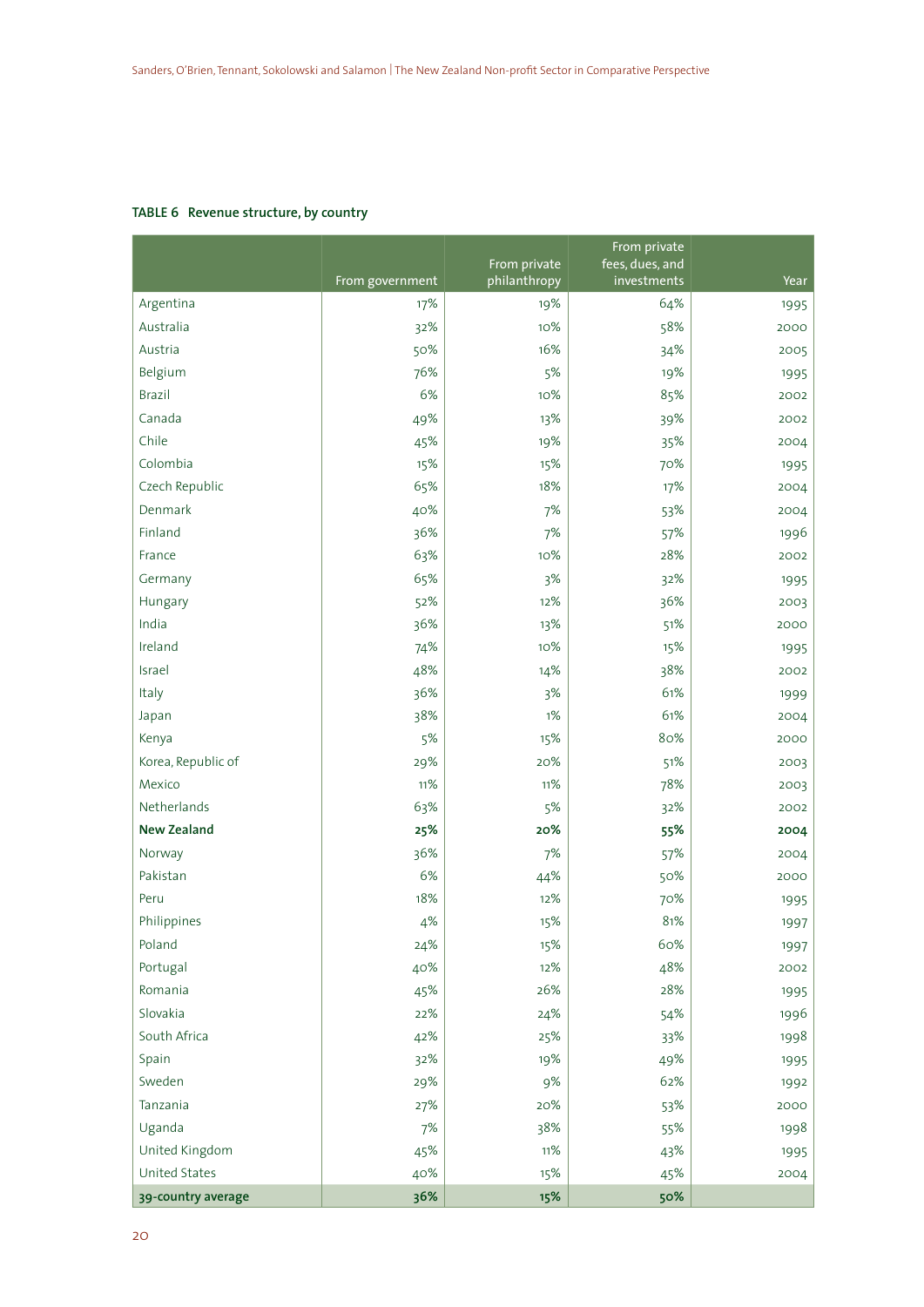

#### **FIGURE 6 Private philanthropy as percent of GDP, New Zealand vs. country groups**

Source: GDP figures for all countries in this project come from the United Nations Statistical Division.

However, included in these figures for private philanthropy in Aotearoa New Zealand is \$65 million in funding from community trusts and energy trusts – statutory bodies established to manage assets from the privatised community savings banks or utilities – and \$260 million from gaming machine trusts (which are obliged under statute to distribute minimum shares of turnover in grants to charities and other specified non-profit organisations). These entities make the structure of Aotearoa New Zealand philanthropy distinctive. Without them philanthropic revenues reduce to \$1,284 million (or 0.9% of GDP).

Finally, Aotearoa New Zealand comes close to other nations studied in the Asia/Pacific region (eg Australia, Japan, and Korea) in the share of its non-profit revenue deriving from **market sales and fees.**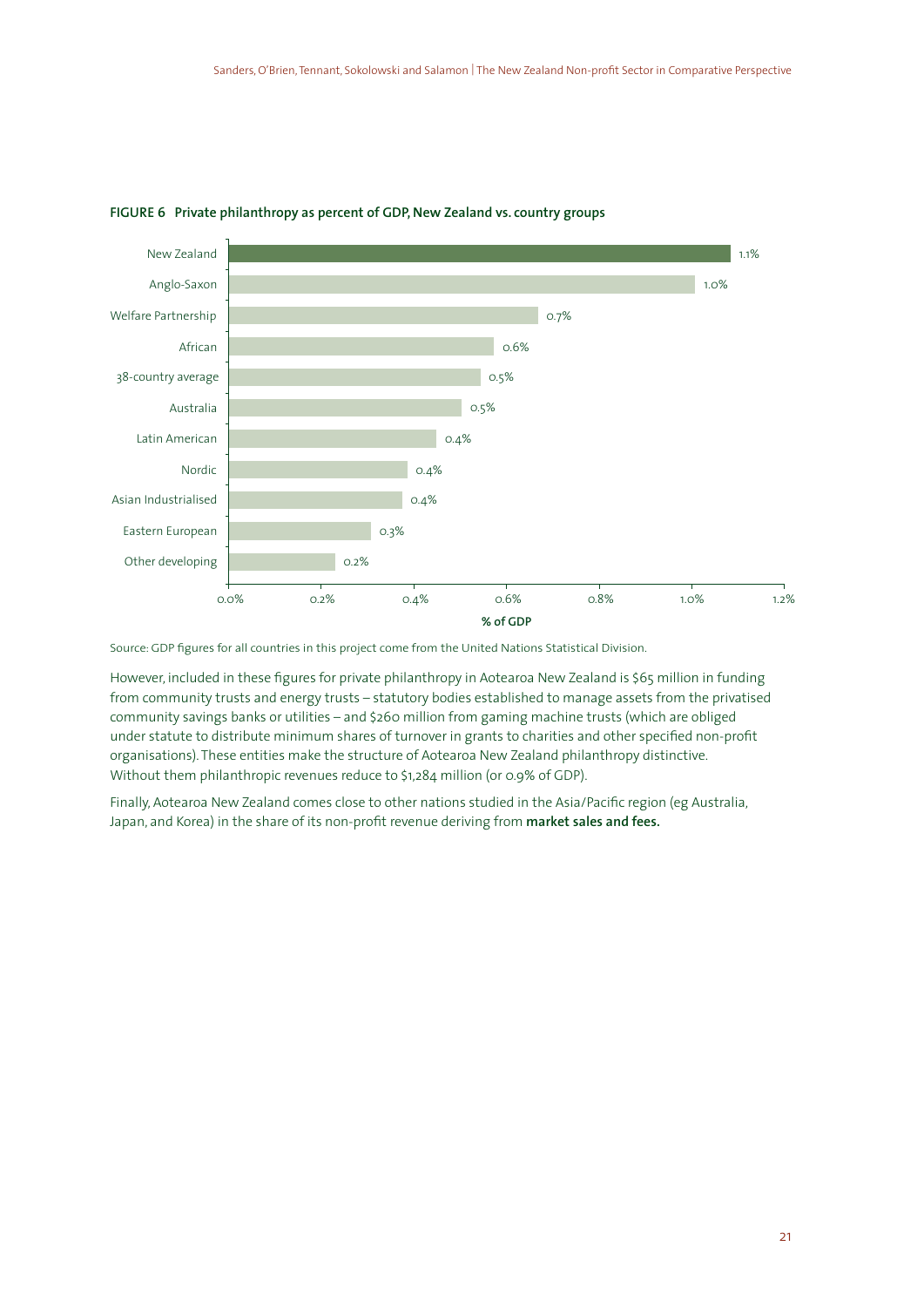### **Summary**

New Zealand's non-profit organisations represent a significant economic presence in addition to their social and political importance. This set of organisations engages a workforce that exceeds the country's construction and transport industries combined, and rivals that in all of manufacturing. Especially striking is the sizable volunteer workforce that these organisations mobilise. Measured as a share of the country's economically active population, this workforce places the Aotearoa New Zealand non-profit sector as the seventh largest among the 41 countries on which comparable data are available.

In addition to its size and its extensive volunteer component, the Aotearoa New Zealand non-profit sector also stands out from its counterparts elsewhere by virtue of its extensive expressive focus and its revenue structure. Expressive functions, which include culture, sports and recreation, environmental protection, civic activism, labour unions and professional associations, and religious worship, absorb about half of the non-profit sector workforce – paid staff and volunteers combined – well above the figure in all but the Nordic cluster. Similarly, New Zealand non-profit organisations receive more of their income from philanthropy and less from government than is the case in most other countries, although this may be due to conservative estimates of government funding and some unique bodies being included in the philanthropic field in this country.

Due to its unique characteristics, the New Zealand non-profit sector shares traits with several cross-national patterns of non-profit activity identified in the Johns Hopkins University study. While it shares features with other Anglo-Saxon cluster countries, such as the size of its workforce and its reliance on philanthropy, its relatively large fee income makes it akin to all but the Welfare Partnership cluster countries. Finally, the large scale of volunteer input and the salience of expressive activities among Aotearoa New Zealand's non-profit organisations make it resemble the pattern found most commonly in the Nordic cluster countries Denmark, Finland, Norway, and Sweden, although in Aotearoa New Zealand this result is also a product of the presence and contribution of a sizable indigenous population.

How did this distinctive pattern come about? In the next chapter we look to the history of the Aotearoa New Zealand non-profit sector for clues.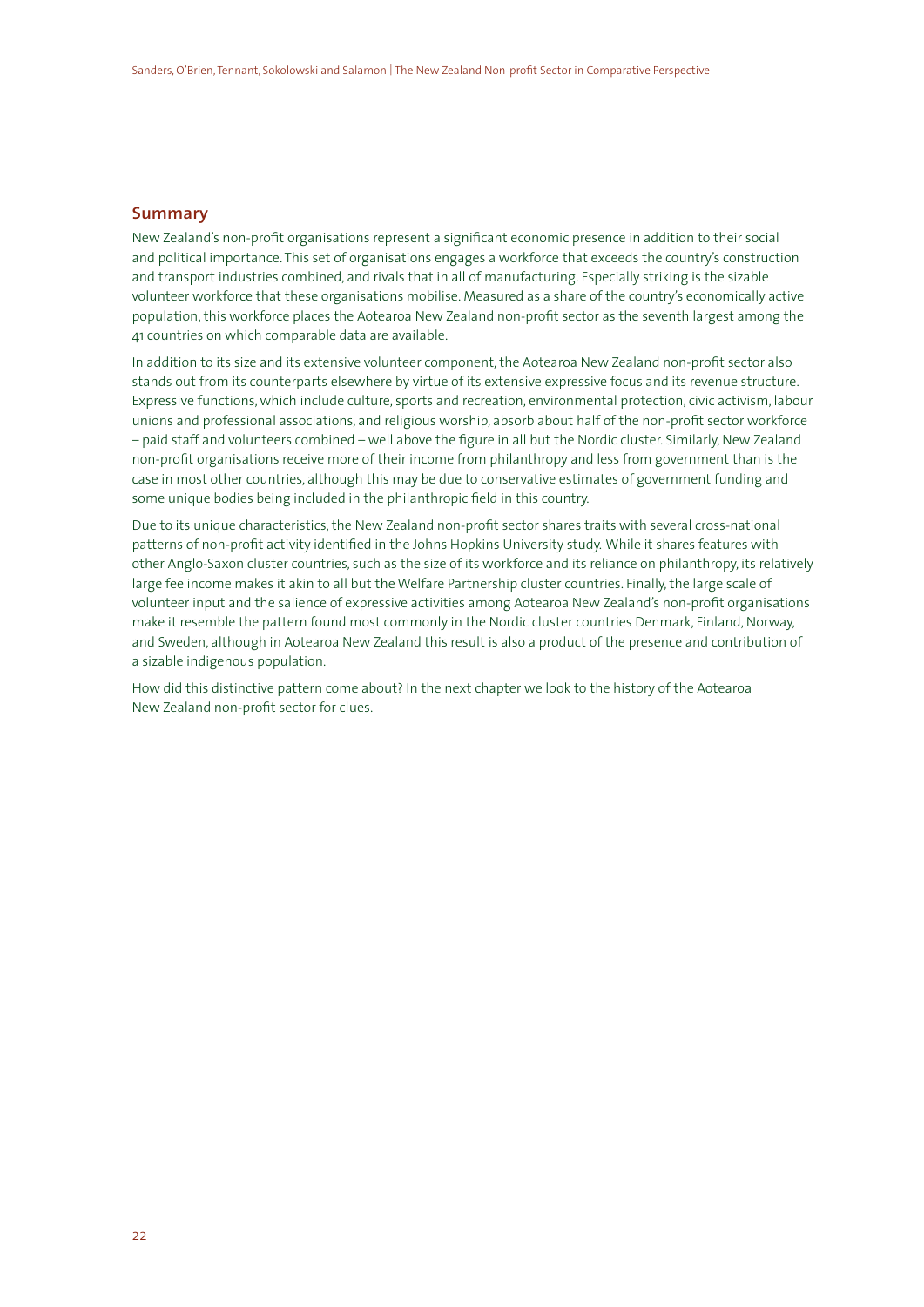# Chapter 4 Explaining the shape of Aotearoa New Zealand's non-profit sector<sup>22</sup>

The fairly large size and unusual structure of the Aotearoa New Zealand non-profit sector is hardly an accident. Rather it can be traced to the historical evolution of this sector, and particularly to three factors: first, the ongoing vitality of the indigenous Māori population and associated emergence of a bicultural society; second, the legal, social and political consequences of a predominantly British settlement from the mid-nineteenth century; and third, the post-1938 elaboration of the welfare state.

This particular version of the welfare state saw the active involvement of government in the delivery of services, especially in health and in education, but also encouraged partnership between the public and the non-profit sectors. Two key periods in the expansion of the sector in Aotearoa New Zealand were from the 1880s through to the First World War, when population numbers became sufficient to support an increasingly complex sector, and from the late 1960s, when, as happened in other western countries, new identities and sub-identities generated new associational forms, and non-profit organisations became as much markers of difference as forces for social integration.

By international standards the role of the indigenous Māori population is distinctive. Traditional Māori associational forms depend upon family ties and tribal affinity and on concepts of the self which are inextricable from the collective and participation in community (Office for the Community and Voluntary Sector 2007a: 11-13). Although they became a numerical minority in the population from the 1850s, Māori have remained an identifiable group and a political force, sometimes in contestation with, sometimes engaging with the predominantly British settler society and its descendants. This identity has remained despite considerable intermarriage with non-Māori over the late twentieth century. While Māori kin-based associational forms have remained significant, and showed renewed potency over the late twentieth century, Māori have also participated in the organisations of wider society, bringing distinctive perspectives to them, while borrowing from some of their structural forms. Although more apparent in some periods of the country's history than others, this interface has been highly significant. It has resulted in distinctive forms of organisation which do not readily fit internationally recognised non-profit sector categories, necessitating a new category in the ICNPO, that of "tangata whenua governance organisations" which have a mandate to provide stewardship of the affairs of iwi (tribes), hapū (sub-tribes) and marae.<sup>23</sup> These bodies are not part of local government, and do not fit into other field-specific categories focusing on health, education and sport, for example, but they are major forces in contemporary society.

Once Aotearoa New Zealand became a colony of Great Britain in 1840, there were social, legal and political consequences for the development of Anglo-settler paradigms of the non-profit sector. Aotearoa New Zealand was a relatively late addition to the Anglo-settler world, and the "associational revolution" which had started in Britain and Europe in the late eighteenth century was in full swing when Europeans, mostly British, started to migrate to the colony in significant numbers. The settlers arrived in Aotearoa New Zealand well acquainted with voluntary associations of various kinds, but local circumstances then gave a particular twist to the associational mix as it emerged in the new colony. For example, sporting culture was more highly developed in nineteenth than in eighteenth-century Britain, and in Aotearoa New Zealand it faced fewer obstacles to its establishment than it

<sup>&</sup>lt;sup>22</sup> This section draws heavily on a special analysis of the history of the Aotearoa New Zealand non-profit sector prepared by Professor Tennant, Associate Professor O'Brien and Dr Sanders.

<sup>23</sup> *Tangata whenua* literally translates as "people of the land" and refers to the indigenous people of Aotearoa New Zealand. Although often translated as "meeting place", a *marae* embodies the notion of ancestral location and the people associated with it (who may be widely dispersed).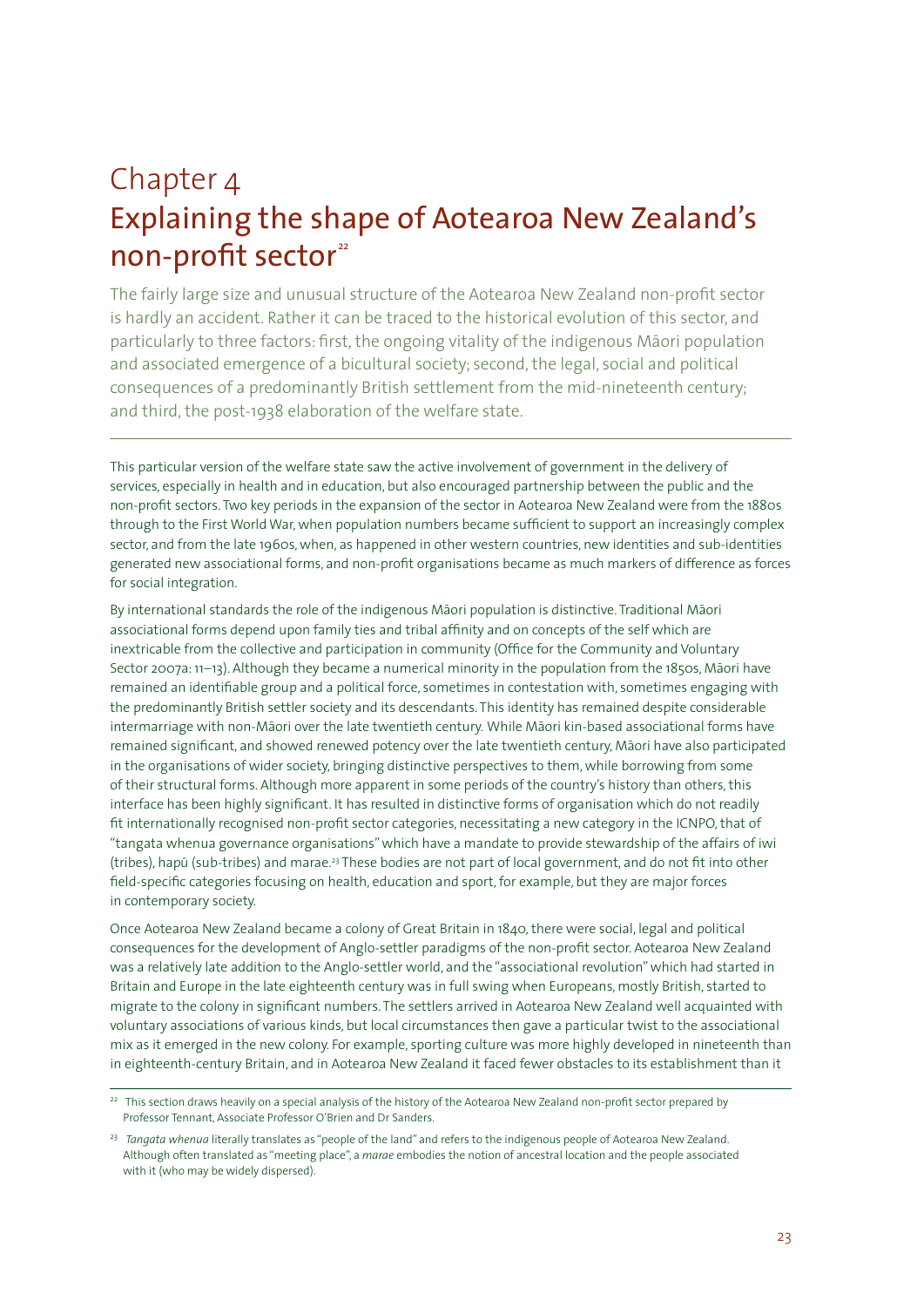had in puritan New England, in particular (Ryan 2003: 19–20). On the other hand, there was also a vast network of charities in Britain by the mid-nineteenth century, but the individualism and the reluctance of an immigrant society to recognise structural, as opposed to personal, causes of failure, meant that "other"-directed charities got off to a slow start in the colony (Tennant 2007: 59). The state assumed responsibility for hospital services and for education from an early stage in the colony's history, with the establishment of four state hospitals for the destitute in 1846, and a national system of free, compulsory and secular primary school education from 1877. If recent national statistics show a marked weighting towards non-profit institutions which may be characterised as expressive (in the areas of sport, recreation and culture), rather than service-oriented (Statistics New Zealand 2007a: 14), this is a relationship grounded in history.

Following from the British link, Aotearoa New Zealand drew on English common law precedent in providing a facilitative legal environment for the non-profit sector. Historically, government regulation of the sector was relatively light-handed despite early state financial aid to parts of the sector. The first and long-standing pieces of legislation were intended to simplify the titles of land held in trust for charitable purposes, to facilitate the receipt of government subsidies, and in the case of the 1908 Incorporated Societies Act, to protect the funds and property of non-profit organisations. It was relatively easy to obtain the privileged tax status associated with charitable entities and the few laws governing non-profit organisations were loosely enforced. This situation prevailed until very recently, when a range of wider employment, health and safety and goods and services legislation started to weigh heavily upon the sector (although not specifically targeting it). The 2005 Charities Act established a Charities Commission to register charities and gave it an educational and support role as well as a monitoring one. Tax exemptions for individual donors to charities, first introduced in a very modest way in 1962, were made more generous in 2007, but Aotearoa New Zealand has lagged behind other Western countries in this respect.

The Māori and settler populations of the nineteenth century and their descendants subsequently formed two pillars of the Aotearoa New Zealand non-profit sector that is, one indigenous pillar and one non-indigenous Anglo-settler pillar. Over the nineteenth century, Māori developed new institutions that drew upon settler political and organisational forms while remaining distinctively Māori and connected by family ties and tribal affinities. These included such pan-tribal movements as the Kingitanga or King movement, formed in the late 1850s, Paremata Maori or the Maori Parliament, established in 1882, and the Young Maori Party, which grew out of the Te Aute College Students' Association, formed in 1892 (Durie 2005: 16). The first two were formed as "parallel and equal authorities to the settler parliament," aiming for some degree of constitutional autonomy for Māori (Cheyne, O'Brien & Belgrave 2005: 29). This tendency of constructive borrowing and translation of forms to meet Māori ends has continued to the twenty-first century.

The rapid growth of the Aotearoa New Zealand population throughout the second half of the nineteenth century, together with advances in communication and transportation, also fostered the emergence of numerous voluntary associations formed by the European settlers. These included not only charitable and welfare organisations, but also political associations. These developments fostered the formation of national political parties, beginning with the Liberal Party in 1887, the farmer-dominated Reform Party in 1909, and the Labour Party in 1916 (Richardson 1992, Dalziel 1993).

Another organisational form that rapidly developed in the late nineteenth and early twentieth centuries was the labour union. The number of unions rose from 50 in 1888 to 200 in 1890, with a possible twenty-fold increase in membership (Roth 1973: 10). By 1913, Aotearoa New Zealand was among the most unionised countries in the world, and some 15,000 of its 70,000 unionists had an affiliation with the radical Federation of Labour (Belich 2001: 145; Olssen 1988: 107, 217). Unions, partnering with the Labour Party, remained a significant organisational force within Aotearoa New Zealand society until 1991, when the Employment Contracts Act restricted union access to workplaces and encouraged workers to negotiate individual employment contracts. Since the repeal of the Employment Contracts Act in 2000, union membership has begun to rise again, but it has yet to approach pre-1991 figures, and membership density has stabilised at around 21–22 percent of all wage and salary earners, compared with 43 percent in 1991 (Feinberg-Danieli and Lafferty 2006). From the time of the Industrial Conciliation and Arbitration Act (1894), the Labour Government's introduction of compulsory unionism (1936) to the Employment Contracts Act, government action has influenced the strength of the union movement.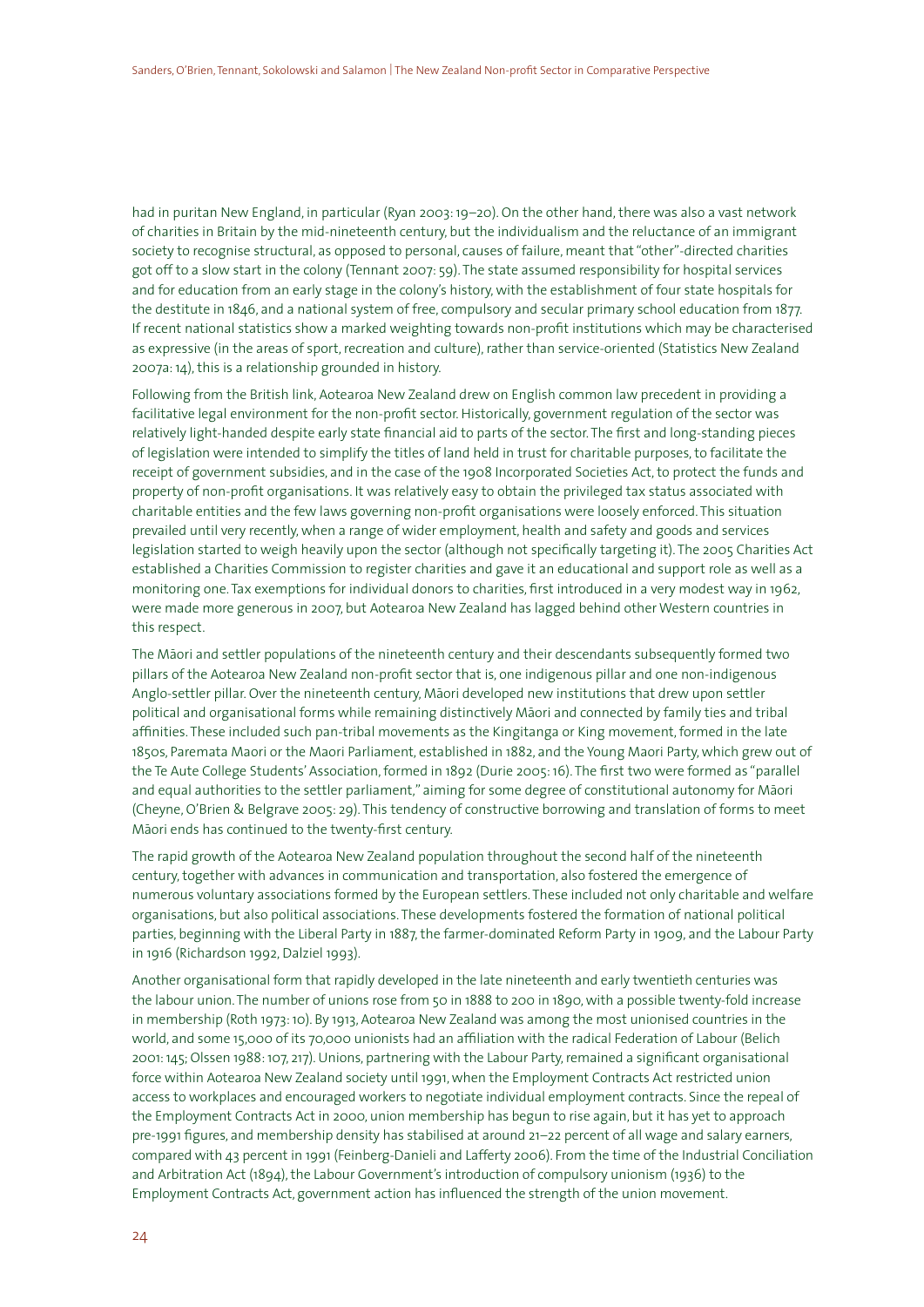Organising around gender was another factor promoting growth of the non-profit sector in Aotearoa New Zealand. The first women's organisation to gain national prominence cemented its position through leadership of the women's suffrage campaign. The Women's Christian Temperance Union (WCTU) was introduced to Aotearoa New Zealand by an American temperance missionary in 1885, advocating women's suffrage as the means to temperance ends (Dalziel 1993: 55). Various non-temperance franchise leagues were also formed, and they assisted the WCTU to organise massive national petitions in support of women's franchise (Grimshaw 1987: 117–8). Largely as a result of such activity, Aotearoa New Zealand became the first nation state to enfranchise women in September 1893.

Nationally organised recreational and sporting associations emerged from the late 19th century. Among the men, the most popular were rugby clubs, attracting some 40,000 members, and horseracing clubs (over 23,000 members). Among women, the most popular were tennis clubs (over 8,000 female members), followed by golf, hockey and croquet (*New Zealand Official Year Book* 1925: 762). Māori sporting bodies similarly emerged in this period, at first with marae competitions and then with a spate of national associations such as the Maori Tennis Association in 1926, the Maori Golf Association in 1931, and the Maori League Board of Control in 1934 (Palmer 2006: 264). In subsequent decades, sport in Aotearoa New Zealand has followed international trends, becoming increasingly professionalised at national level, and in the upper echelons of management. However, the nineteenth century's informal sporting inheritance remains in the broad mass of amateur involvement at local level and in youth activities.

After the passing of the 1938 Social Security Act by New Zealand's first Labour Government, the non-profit sector was strongly influenced by the emerging contours of the welfare state. Building upon a trajectory established in the previous century, under the welfare state hospital services were provided for free through public hospitals, and a number of other medical services became free as a matter of citizen entitlement. General practitioner services, although privately provided, were at first totally subsidised by government. Primary and secondary education were also free in state schools and higher education was mostly provided through public universities. Fees were charged to those attending the country's four university colleges, though from 1937 students passing (or accredited with) the national university entrance examination gained free tuition for four years. While some government supports to these areas were later undermined, the early commitment to state-delivered health services and to a state education system from primary to tertiary level helps explain why these components of the non-profit sector in Aotearoa New Zealand are small by international standards.

The elaboration of the welfare state was initially reinforced by World War II regulations and by a strong post-war faith in centralised planning. At the same time, there was still space for non-profit activity and for partnership between key agencies and government in specialised fields – Aotearoa New Zealand shows how a strong state and a flourishing non-profit sector can co-exist and complement each other (Tennant 2007: 217–8). The relatively small size of Aotearoa New Zealand intensified the influence of government departments, but also gave an intimacy and informality to their dealings with non-profit organisations, especially within the social service sector. Consequently, many organisations gained, and retained, government financial support. This included both direct grants and grants via the national lottery, which came under the direction of the Department of Internal Affairs. For example, from 1950 the Department of Health provided subsidies to religious and welfare organisations willing to provide residential care for the elderly, a deliberate attempt to reduce public sector involvement in this area. Funding from the Department of Justice rejuvenated welfare organisations, such as Marriage Guidance and Prisoners' Aid and Rehabilitation, in the late 1950s and 1960s, mandating them to experiment and undertake new activities on the government's behalf. By the 1960s government departments giving assistance to welfare organisations usually required the different branches to federate, so that they could deal with a single agency at national level (Tennant 2004: 51–2). Government therefore influenced the internal dynamics of such organisations even prior to the contracting arrangements which became more prevalent in the 1990s.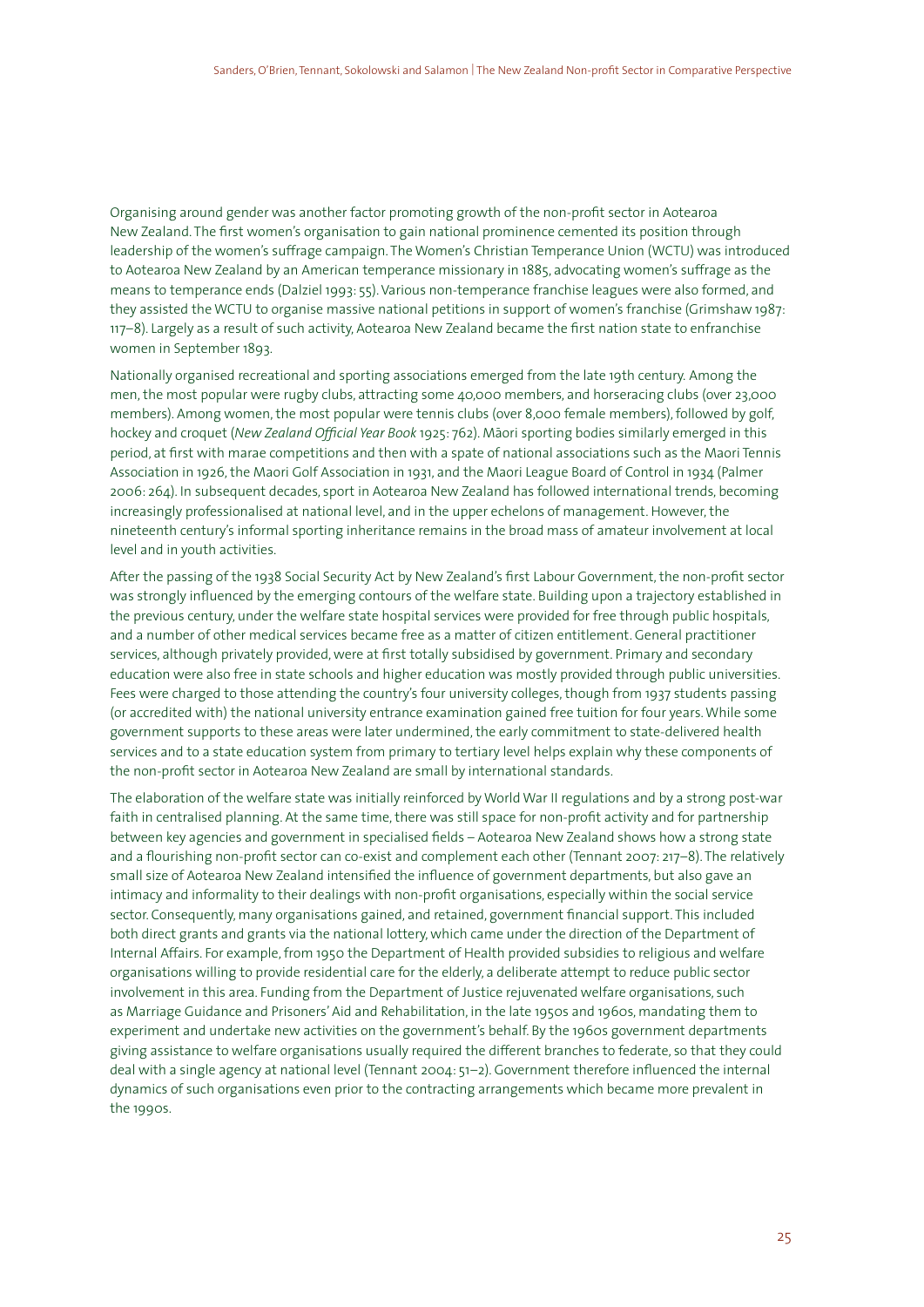While service-oriented organisations flourished in the 1950s and 1960s, Aotearoa New Zealand, like other Western countries, saw the emergence of a new generation of organisations linked with specific social causes in the 1970s. These competed for the allegiance of potential "joiners", especially those in the younger age groups. Prominent among the new causes were environmentalism, feminism, and Māori sovereignty.

Over the twentieth century, Māori had participated in wider organisations such as the Country Women's Institutes and the mainstream churches, increasingly claiming a distinctive voice on the basis of their collective Māori identity. However, separate Māori organisations emulating organisational forms of European origin also increased in number over the twentieth century. As the Māori population became more urbanised, these associations became the key to the adjustment to urban life. Examples include sports and culture clubs, family and tribal organisations, benevolent societies, and welfare bodies such as the pan-tribal Maori Women's Welfare League (formed in 1951) (Walker 1992: 503).

Heavily promoted by the Department of Maori Affairs and its welfare officers, the League was another example of state sponsorship and support to the sector, and the League has since become a highly significant body both in the landscape of Māori organisations and in the non-profit sector more broadly.

In the 1970s a new generation of educated young Māori radicals formed protest and civil rights groups (eg Nga Tamatoa), which focused on issues such as Māori language and land rights under the Treaty of Waitangi. In the 1980s biculturalism became an official part of government policy and an acknowledgement of biculturalism and "Treaty principles" an expectation of bodies interacting with government. The first Kōhanga Reo, or pre-school Māori language nests, opened in 1982 with assistance from a government seeding grant; they provided a successful model for later Māori service providers (Rei and Hamon 1993: 40-2).

That period also saw the formation of civil rights and advocacy organisations by other interest groups, such as the feminist movement, disabled persons, and senior citizens. The Vietnam War protest movement of course pre-dates this. The range of organisations generated by the feminist movement was considerable; some eventually faded, but others, like Women's Refuge, have survived to become major service providers under contract to government. Disabled persons claimed their own voice through organisations such as the Disabled Persons' Assembly (formed in 1983, with strong links to Disabled Peoples International). Senior citizens formed Grey Power in 1985 in reaction to policy changes which undermined the state superannuation scheme, showing that even the elderly, formerly regarded as a relatively quiescent group, were becoming politically active on their own account.

In the 1980s, more than ever before, ethnicity became a force in shaping the non-profit sector in Aotearoa New Zealand. Longstanding policies which favoured British migrants were overturned in favour of a more diversified immigration stream. There had been other significant ethnic presences in Aotearoa New Zealand ever since Chinese miners joined the gold rushes of the 1860s, sparking an anti-Asian backlash from the dominant population. Although Chinese and later migrants of Asian origin did form their own support and cultural groups, they remained small in number and generally maintained a low profile.

Aotearoa New Zealand's legal annexation and administrative oversight of the Cook Islands, Niue, Tokelau and Western Samoa led to Aotearoa New Zealand becoming the preferred migration destination for many Pacific peoples from the 1940s–1960s. Their numbers subsequently came to include significant numbers of Tongan and Fijian people (Tamasese, Waldegrave and King 2000: 26–7, Phillips 2006: 40). Like the indigenous Māori of Aotearoa New Zealand, growing populations of Pacific peoples formed communal organisations often based on cultural groupings, often backed by church ministers, in order to support one another in a new context. Examples of the community projects of the time include PIC Newton and the Pacific Islands Resource Centre, both located in central Auckland, in the early 1970s.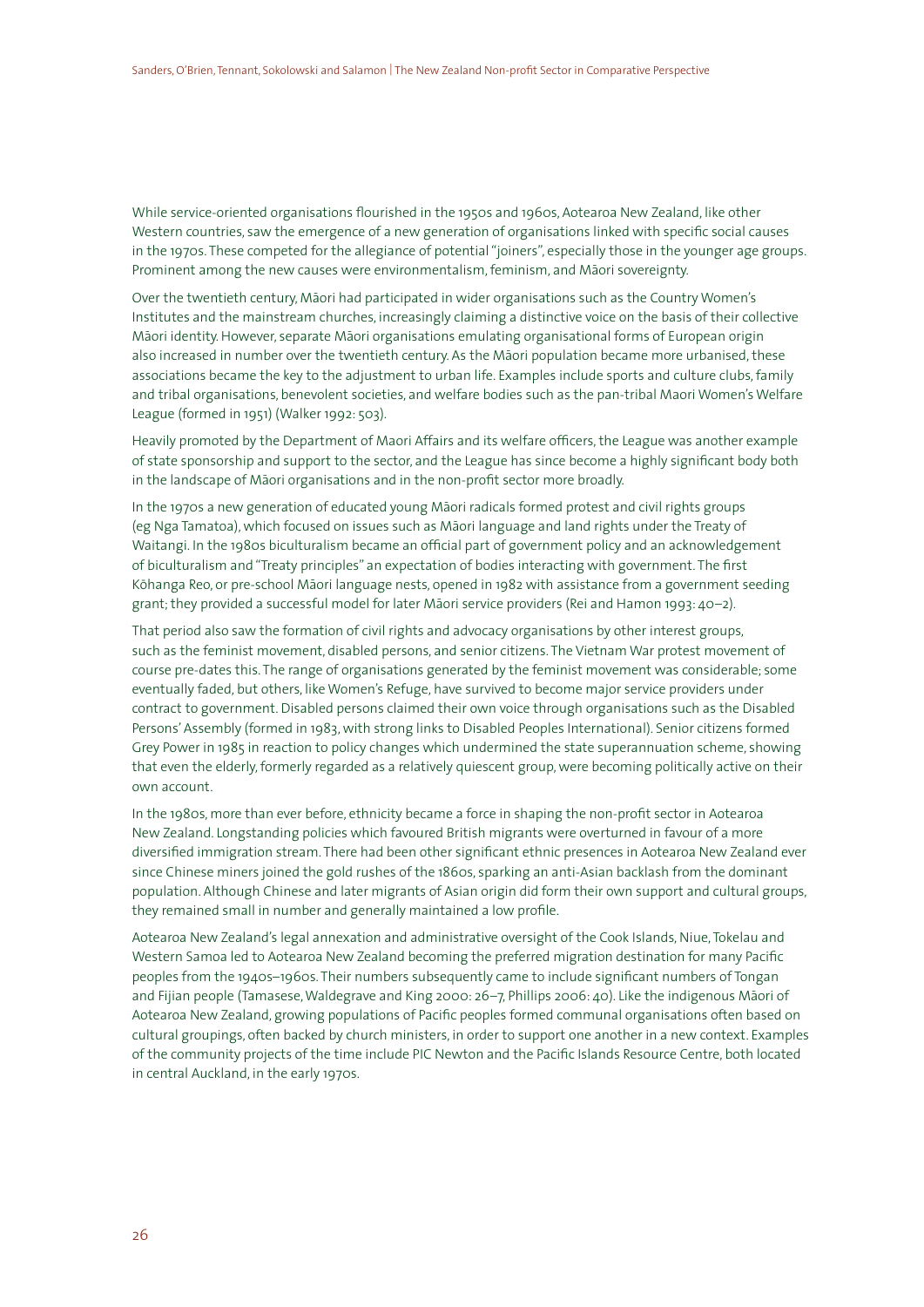The opening up of immigration from the 1980s then brought in a new generation of Chinese and other Asian migrants and even newer migrant communities from the Middle East and African countries, including refugees from places such as Somalia, Zimbabwe and Ethiopia. As well as forming their own non-profit organisations, this generation of "new settlers" also created umbrella organisations, such as the New Zealand Federation of Ethnic Councils, formed in 1989 to represent collective interests. Ethnic organisations were characterised by a new cultural assertiveness, and became markers of difference as much as bodies assisting integration into the mainstream culture. Biculturalism as an official policy was challenged by this new "superdiversity", and existing non-profit organisations had to respond to its challenge.

However, an even greater challenge came in the late 1980s and 1990s. A major reshaping of the economy and challenges to state welfare were features of many Western democracies over the late 1980s and 1990s, but in Aotearoa New Zealand, a centralised political system, limited constitutional checks on the executive and a first-past-the-post electoral system,<sup>24</sup> enabled these developments to be taken further, more quickly. A massive restructuring of the public service undermined relationships with existing organisations, removing many officials with knowledge of the non-profit sector. The basis of government funding to the sector was already moving from direct grants to contractual arrangements whereby organisations undertook to supply specific services on behalf of government (Nowland-Foreman 1997). However, from the late 1980s purchase-of-service contracts became the dominant mechanism for government funding of the non-profit sector, most of these contracts being renewable, short-term, partial and the result, in many cases, of hard bargaining on the part of state agencies. While the contracting process has been under review, in order to be more amenable to the organisations concerned, the long-term implications of this intense period of change are still unfolding.

<sup>&</sup>lt;sup>24</sup> The voting system was changed in 1996, the introduction of a "mixed member proportional" system resulting in more power to a new generation of minor parties in the New Zealand Parliament.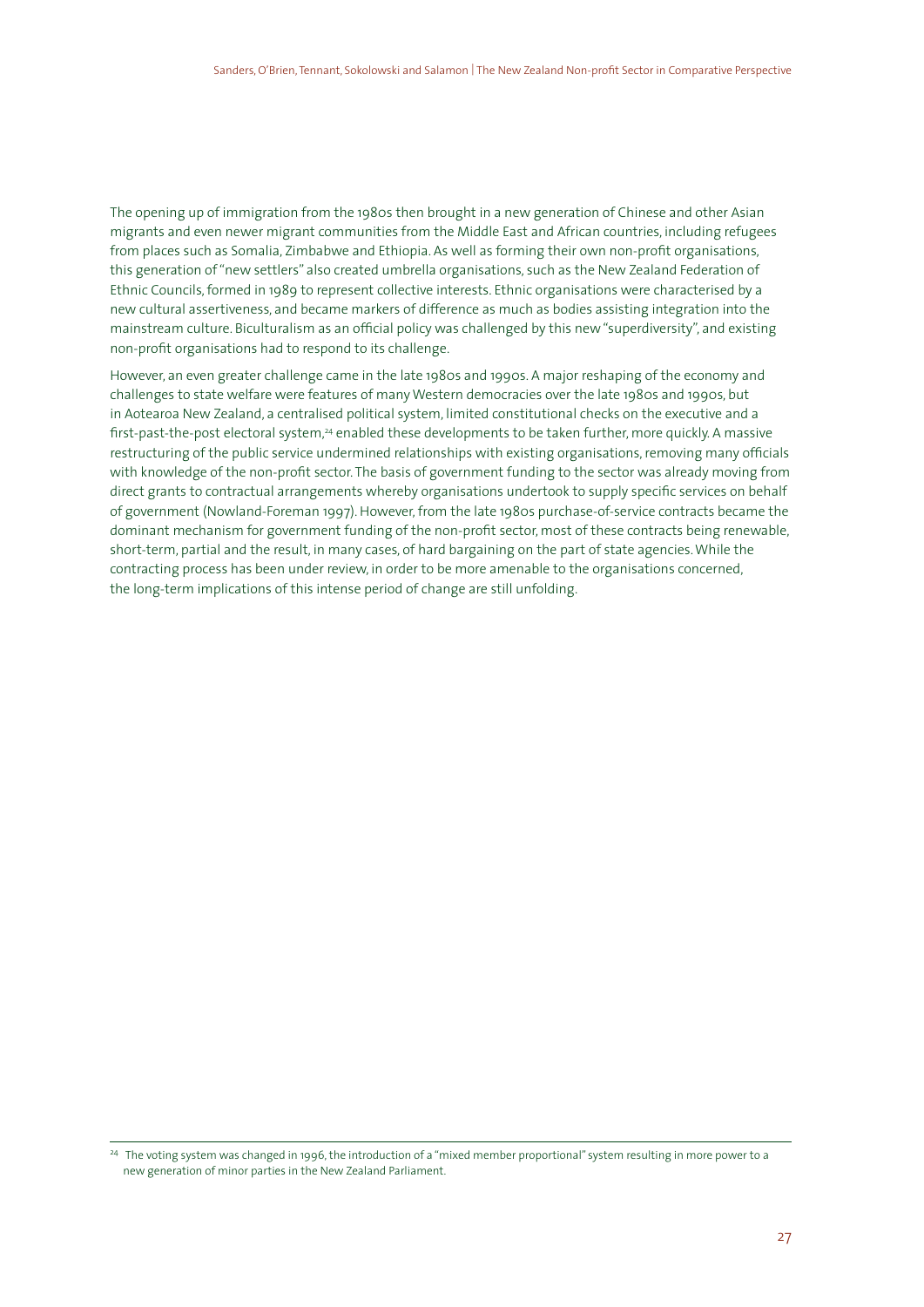# Chapter 5 Contemporary issues confronting the non-profit sector

The Aotearoa New Zealand non-profit sector is a rich and diverse reservoir of energy and resources that touches all aspects of citizens' lives. It has developed a unique flavour drawing on the country's history, the development of state welfare provision and its uniquely Māori traditions and principles.

The influences of Māori cultural values and practices have played an important role, shaping not only the sector itself but also the ways in which the non-profit sector intersects with the household, public and private sectors. The non-profit sector overlaps with the household sector, and public and private sector institutions and activities in complex ways. It is often difficult to define where non-profit activity becomes private, familial/household activity on the one hand, and where it intersects with public sector and for-profit activity on the other.

Discussions about the non-profit sector also need to reflect the impact of Pacific peoples' cultural and social practices and values, and indigenous Pacific patterns of social relationships as well as the Western approaches to associational life. Citing Krishnan (1994), Tamasese, Waldegrave and King (2000: 26) identify that the relationship between the Aotearoa New Zealand government and Pacific peoples extends back into the nineteenth century and has been described in terms of a "Polynesian Empire".

The close relationship between the non-profit and state sectors is a particular feature of the Aotearoa New Zealand environment. The central issues that confront the non-profit sector thus touch upon this relationship both directly and indirectly. The key imperatives that shape many organisations across the full spectrum of non-profit activity are equity, access, fairness, autonomy and engagement/participation. This means that issues that sector organisations often grapple with frequently reference these key imperatives.

During this study, a range of organisations and individuals who were either part of or had a strong interest in the non-profit sector were invited to identify key issues that confront the contemporary sector. The following discussion provides a brief overview of these key issues.

The Treaty of Waitangi and the Crown–Māori relationship are issues of considerable importance to the non-profit sector, as they are in society more generally. The Treaty is a fundamental part of the constitutional framework for Aotearoa New Zealand and for the purposes of the relationships and activities reviewed here, its bicultural basis constitutes the framework for many aspects of the sector's work.

While there are extensive debates, and in some instances considerable uncertainty, about how to effectively put the Treaty's bicultural requirements into practice, acting on a commitment to the Treaty nevertheless forms a central issue for many non-profit organisations and for their relationships with government. Many individuals interviewed in this project stated that a commitment to the Treaty had shaped their work significantly, some identifying the Treaty, and the learning that it had required within the sector, as one of the most influential aspects of the sector's development in the last several decades. While considerable attention has been given to the best way to progress the tangata whenua-Crown relationship over the past three decades, there remains work to be done in order to achieve a meaningful partnership that meets both parties' expectations. In many ways this set of issues shapes the development of the sector overall.

Independence is a fundamental characteristic of non-profit organisations. It is not surprising, therefore, that protecting the ongoing capacity of non-profit organisations to function as independent entities featured prominently as an issue of concern. Independence allows non-profit organisations to fearlessly advocate for citizens and to openly engage in democratic processes. It also provides an environment within which organisations are able to respond to specifically local needs and to innovate. Advocacy may be weakened directly for those groups funded by government to provide services, because it is often an excluded activity in contractual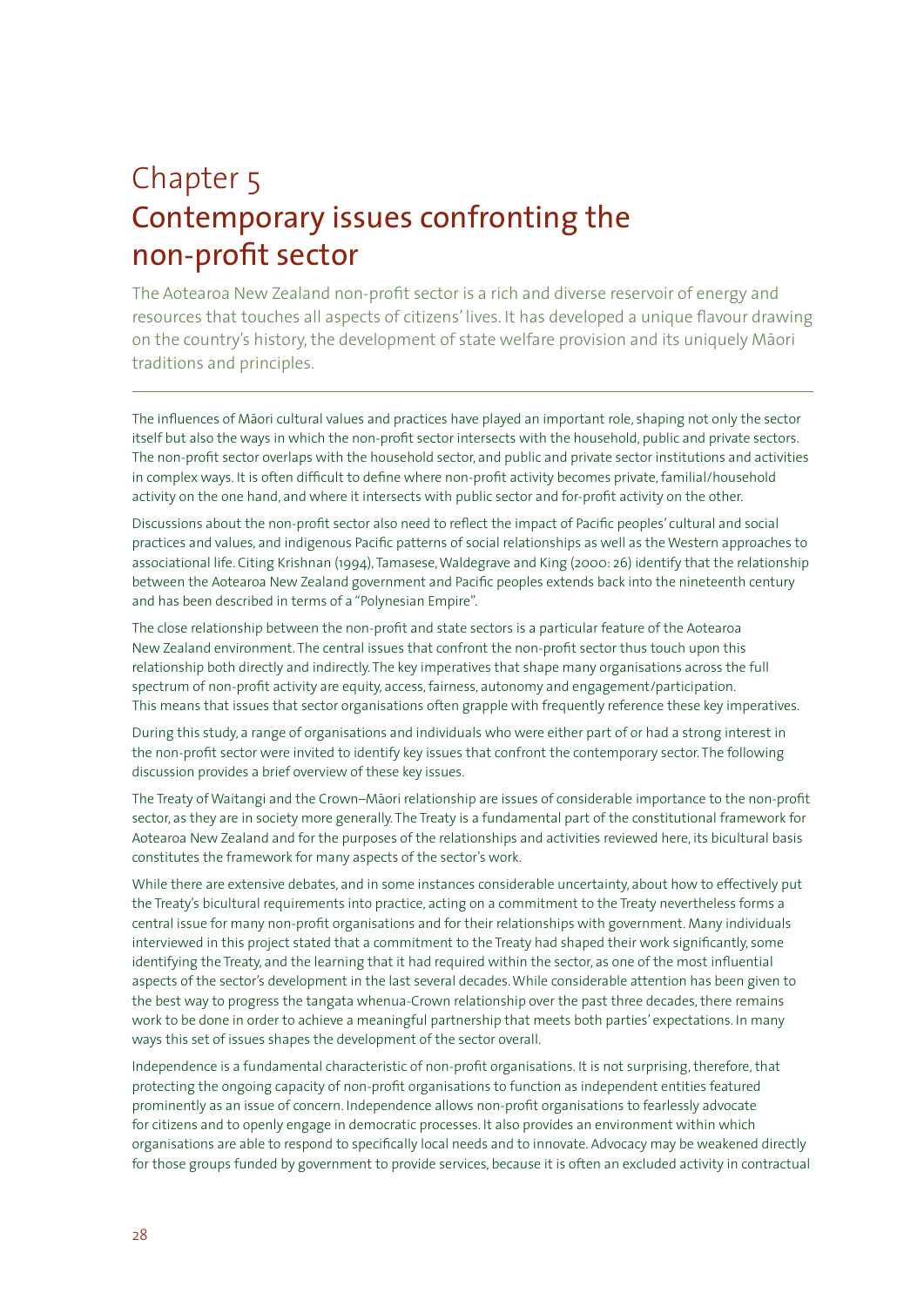arrangements, particularly in the health and social services fields. Independence is thus a particularly prominent issue for non-profit organisations that operate in these areas. A recent statement from the newly established Charities Commission (2007)<sup>25</sup> confirms the traditional position articulated in the Statute of Elizabeth from which Westminster-style democracies draw their definitions of charities: an organisation that has advocacy as its primary purpose is disqualified from registration as a charity, but if the advocacy function is undertaken as part of activities which meet the definition of charitable purpose then registration will be possible. A revisiting of the definition of a charity, including treatment of advocacy functions, may well be warranted, taking into account how other jurisdictions have managed this (see, for example, Hall et al 2005: 29).

Alongside the issue of independence, non-profit organisations also identify the development of a sustainable, healthy, mutually respectful working relationship with government as a key issue of contemporary concern. The experiences of the 1990s and the development of the contracting environment of that period caused stresses in both the extent to which non-profit organisations that received government funding were able to act independently and in the overall quality of the relationship with the state. In the early part of the twenty-first century a more positive and hopeful view of this relationship began to emerge as a result of efforts from both the state and non-profit organisations to learn new ways of working together. Sustaining the momentum created by initiatives such as the Community-Government Sector Working Party and the *Statement of Government Intentions for an Improved Community-Government Relationship* (New Zealand Government 2001)<sup>26</sup> is seen as an important challenge facing both state and non-profit sector organisations. An improved relationship would not mean the absence of tension but does imply good working mechanisms to address these. Recognition of the importance to the country of a strong, independent sector that does more than simply provide goods and services on behalf of the state is seen as an important part of the development of this improved relationship.

The 2000s have seen a number of initiatives from government that have focused on fostering the development of a more positive and constructive working relationship with non-profit organisations across all fields, with recent emphasis on development of collaborative relationships, including partnerships. In some areas, such as health, it has been explicit state policy to encourage the development of new non-profit organisations to facilitate the achievement of key state policy objectives.27 There appears to be increasing recognition of the value of, and diverse roles played by, non-profit organisations in daily life by political parties across the board. Increased engagement with the policy development process brings challenges for non-profit organisations which may struggle to find the resources to participate fully and effectively. Non-profit resources are thinly spread and new opportunities to participate, while welcome, can divert attention away from core activities. Some suggested that they had become swamped by discussion and consultation exercises engaged in by central and local government and had been drawn into complex bureaucratic processes, sometimes with little to show for their efforts. In this connection, James (2001) noted practical challenges government confronted in being able to engage with the many and diverse organisations that are part of the non-profit sector. He also raised the related issue for governments of knowing when they have consulted with or involved all key groups with a legitimate interest in particular issues.

There are issues that state and non-profit sector organisations face in working together because of the inevitable power imbalance between these two parties. While it may not be realistic to expect that there can be an equal relationship between the state and non-profit organisations, it is possible for the state to manage consultative and policy development processes in ways that provide opportunities for active and meaningful engagement by non-profit organisations. Such approaches invite shared agenda setting at the outset and encourage early and active involvement in processes right through to the implementation of decisions.

<sup>&</sup>lt;sup>25</sup> Charities Commission (undated) "Advocacy and the Charities Act" http://www.charities.govt.nz/news/fact sheets/advocacy.htm.

<sup>26</sup> See Community and Voluntary Sector Working Party (2001) and Ministry of Social Development (2001). The *Statement of Government Intentions for an Improved Community-Government Relationship* was signed by the Prime Minister and the Minister for Social Development in 2001.

<sup>&</sup>lt;sup>27</sup> The development of Primary Health Organisations (PHOs) are one example of this (see Tennant et al 2006:29).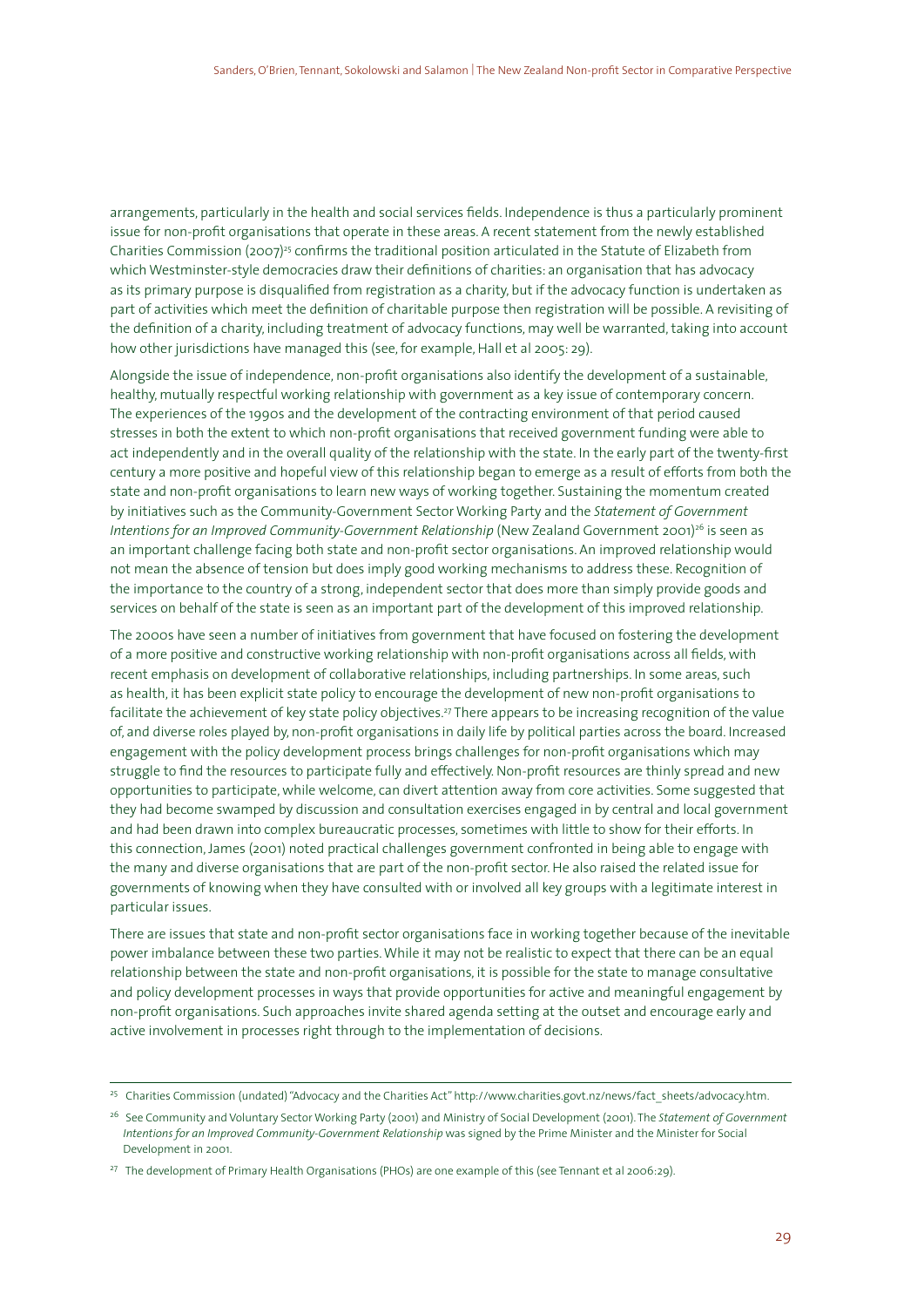Funding and financial issues have been widely identified as critical issues for all parts of the sector. Indeed these are recognised internationally as key issues confronting non-profit organisations (see for example, Hall et al 2005). A number of funding issues were identified by sector organisations participating in this project and these included: insufficient funding – partial, short-term and project-related; increased competition for resources; linkage of government funding to broad government rather than sector goals; and unpredictable shifts in government priorities and policies. Recent moves to increase multi-year funding, provide for full funding of contracted services, and enable more 'relational' contracting through, for example the Treasury *Guidelines for contracting with non-government organisations for services sought by the Crown* (2003), the Auditor-General's *Principles to underpin management by public entities of funding to non-government organisations* (2006) and the Pathway to Partnership initiative (2008) may help to address some of these concerns with government funding arrangements.

While limitations on funding affects service provision directly, it also has an important indirect impact on the capacity of non-profit organisations to recruit and retain highly skilled and creative personnel. One study estimates that the median base salary in non-profit organisations is 17.6 percent less than that of the overall labour market.<sup>28</sup> Given the better working conditions offered by many government and private sector organisations, the relatively tight labour market, increases in female labour force participation in Aotearoa New Zealand in the 2000s, and the increasing professionalisation in many fields, non-profit organisations face challenges in recruiting and retaining staff, particularly in the areas of policy development, research, and senior management. Many non-profit organisations across all fields contacted as part of this project directly commented upon the challenges of being in direct competition with the private and state sectors for staff, given their significantly reduced capacity to offer benefits to potential employees.

In addition to the challenge of being able to compete for staff with state and private sector organisations, Aotearoa New Zealand is a small country, and this means that the pool of experienced staff overall is small. There are work programmes both within the sector and within government aimed at addressing some of these capability issues. For instance, the government, through such initiatives as the establishment of Office for the Community and Voluntary Sector (OCVS) and various work streams in key agencies such as the Ministry of Social Development, Ministry of Health, Sport and Recreation New Zealand and the Department of Internal Affairs, has directed resources at building workforce capacity and capability with some effect (OCVS 2007b). There are debates about the best way of achieving the goals of enhancing sector capability and capacity. Some have suggested that it is desirable that resources be given directly to sector groups to grow their own capacity because this would encourage the development of a more equal partnership with government. On the other hand, many of the initiatives from government have been managed from within government agencies and involved the provision by state agencies of a range of supports and resources that have undoubtedly brought benefits to the sector. Nowland-Foreman (2006: 11–13) highlights the very different approaches required and outcomes achieved in improving an organisation's capability to better deliver and be accountable for contracted programmes, compared to building robust, independent and sustainable organisations, capable of mobilising people and resources to work on what is important to them. Capacity building by government can have the objective of contributing to the development of stronger provider organisations and it can also seek to contribute to building long-term sustainability of communities and independent community activity.

The contribution that volunteers make to non-profit activity is significant, and issues around recruiting and retaining volunteers are daily concerns for most non-profit organisations. Indeed, many interviewees in this project commented on declining availability of volunteers. While there is not clear evidence of an overall decline in volunteer numbers, demand for volunteers appears to exceed supply for many organisations, which report difficulties in recruiting and retaining sufficient volunteers to meet their needs. It is certainly true that the nature of volunteering and who volunteers is changing, and that changes in the way many non-profit organisations need to operate are making it more difficult for some 'traditional' volunteers to remain (Wilson 2001).

<sup>28</sup> Strategic Pay (2007) *Not-for-profit sector remuneration survey, May 2007*.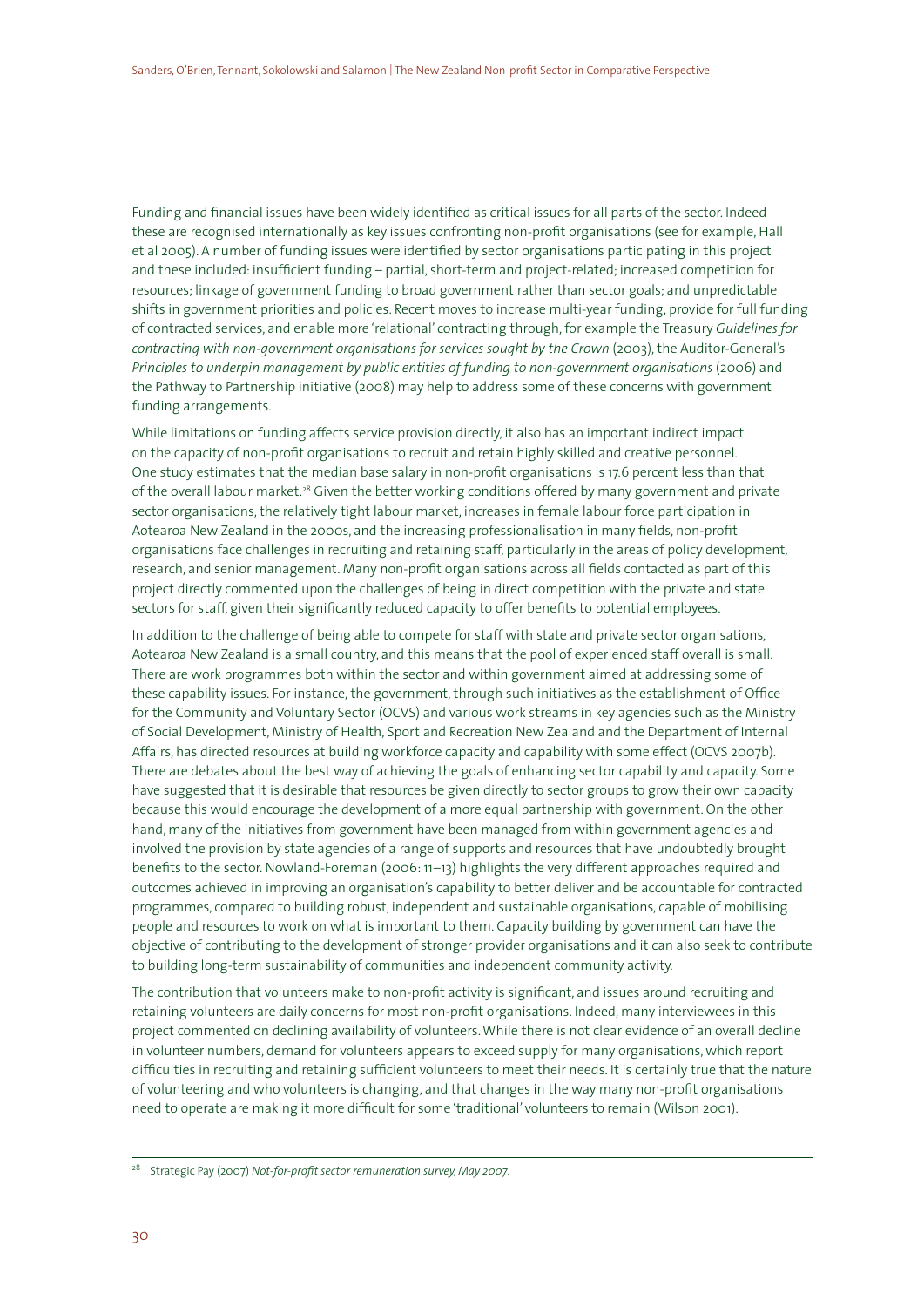Where there are insufficient volunteers, service delivery, governance and management are affected. It becomes difficult for non-profit organisations to sustain and build their work, and there is greater pressure to use paid professionals to deliver services and programmes.

A growth in professional staff may in itself lead to a reduction in the numbers of volunteers (Wilson 2001), as organisational members come to expect that with the appointment of paid staff their direct, active contribution may not be required. Of course, a growth in the use of professionals also means greater resources are required. There are significant demographic, social and workforce changes at play here. Increasing demands and expectations on non-profit organisations that are likely to continue to exert an influence upon the extent and nature of volunteering include specific demands arising from increased regulatory pressures, tighter accountability requirements from funders, more general pressures from increasing professionalisation and increasing societal expectations of non-profits. However, there are also new opportunities in cause-related volunteering, volunteering for personal or professional development, and short-term and episodic volunteering. The adjustments to new ways of engaging with volunteers may create organisational stresses, but the success of doing so may fundamentally determine how well non-profit organisations can continue to be a vehicle for citizen participation and engagement.

Resource and expertise shortages, important factors across the sector generally, have been suggested to be of particular significance for Māori because of the additional demands arising from maintenance of core cultural components such as marae and maintenance of the Māori language (te reo). This is compounded by the comparatively poor economic position of many Māori. Additional burdens are also experienced resulting from the frequent demands for cultural consultation on a wide range of fronts which draws resources away from internal Māori initiatives. While incorporated societies can have a limited life, iwi continue forever and this means that they have an ongoing need to participate in community, social and political processes in which other non-profit organisations are not required to engage. Mahi Aroha: Māori Perspectives on Volunteering and Cultural Obligations (OCVS 2007a) provides a detailed discussion of the dimensions surrounding the demands on Māori arising from and associated with volunteering in an iwi, hapū and whānau context. It is in relatively recent times that attention has been explicitly paid to resourcing and encouraging the development of specific Māori activity in the non-profit sector. Accordingly, many of these organisations are relatively new and this means that resource and capability issues are especially significant.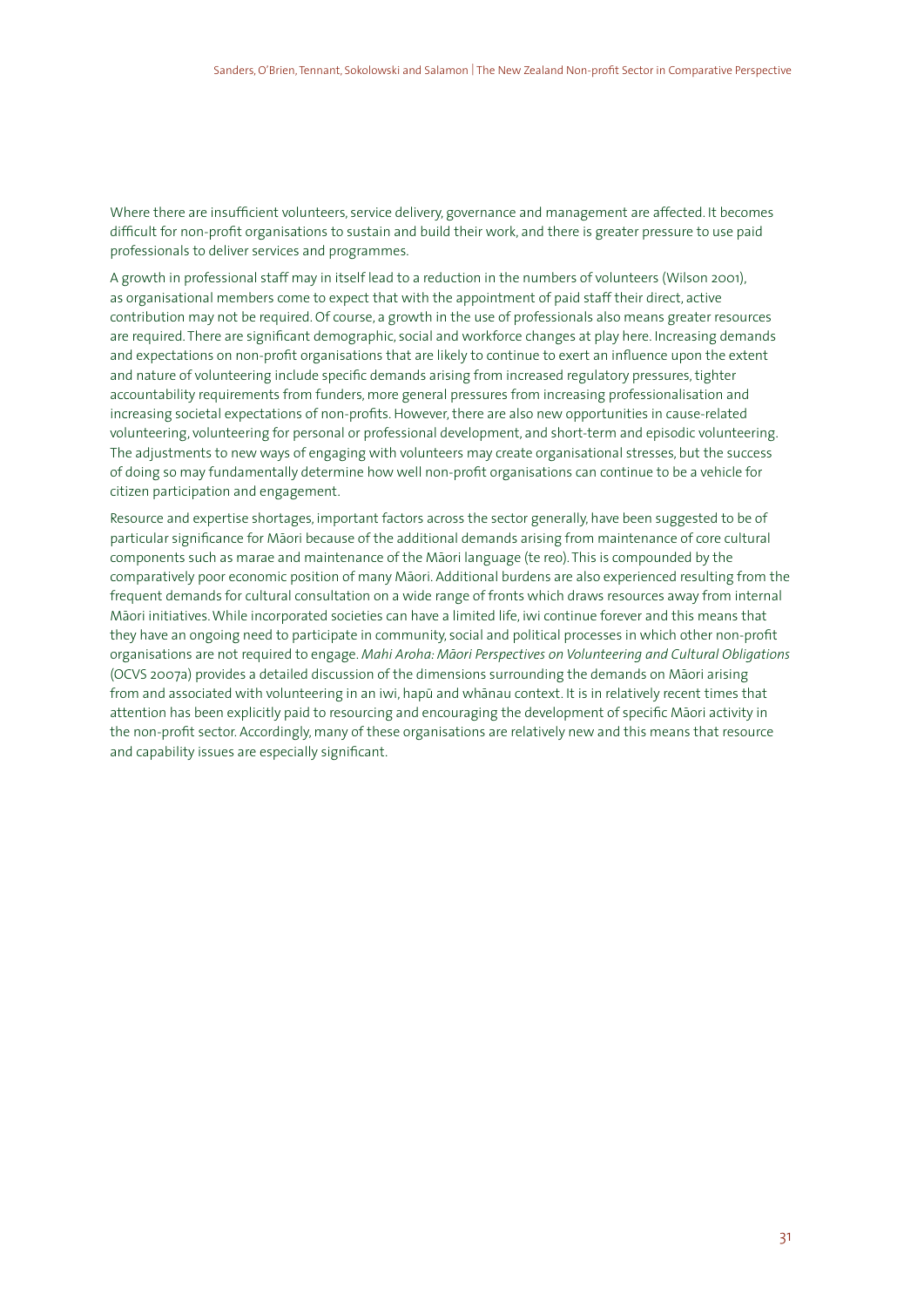# Chapter 6 Conclusions and implications

Aotearoa New Zealand has not only one of the largest non-profit sectors in the world in proportional terms, but also one of the most distinctive, at least for a country with a significant Anglo-Saxon heritage.

These features can be traced to the coexistence in this country of two populations with distinct cultural identities and heritage, European and Māori, and the nature of the welfare state developed in Aotearoa New Zealand from the 1930s. The welfare state saw significant levels of direct involvement by government in the delivery of services, particularly in the health and education fields, alongside an expansion of government funding of health and social services delivery by non-profit organisations. Retrenchment of direct State provision in a number of areas after the 1980s public sector reforms was a later major influence on the non-profit sector.

While non-profit organisations are widespread in Aotearoa New Zealand, and comprise a significant part of the national economy, government funding appears relatively modest in international comparison (even taking into account some of the difficulties with data), and non-profit organisations have a high level of volunteer engagement. While health, education and social services dominate the economic activity among non-profit organisations, there are many small, all-volunteer organisations, and compared to other countries the expressive non-profit organisations (particularly those involved sport and recreation) are especially strong.

Government support of the non-profit sector has been evolving from discretionary backing of favoured organisations in the 1950s to a more systematic, policy-based approach in recent times. Although the relationship between the state and non-profit organisations in Aotearoa New Zealand has been generally co-operative by international standards, the 1980s and 1990s were a period of tension as the state sought to reconfigure its relationship in general with the sector and its approach to funding the activities of non-profit sector organisations in particular. There was a widely spread perception among non-profit leadership and many commentators that the use of contracts as the predominant method for effecting funding transfers from the state to sector organisations created a number of significant issues for these organisations. These issues included reduction in capacity of funded non-profit organisations to pursue their own agendas independently, funding shortfalls, and administrative burdens. This led to a strain in non-profit–government relations. At the same time, organisations were feeling the impact of increased regulation (even though mostly not targeted at non-profit organisations) and increased social pressures towards 'professionalisation'. Major demographic and workforce changes also seemed to make it harder to recruit traditional volunteers.

Nonetheless, the government developed relationships with a more diverse range of organisations than had been the case previously. In particular, smaller non-profit groups, iwi and other kaupapa Māori services, and organisations governed by and working with Pacific peoples began to establish working and contractual relationships with government. During the late 1990s, reflecting a growing recognition of the communitybuilding and democratisation potential of the sector, government began to recognise the need to place emphasis on ways in which "community–government partnerships … help create social capital and social cohesion" (Ministry of Social Policy 2000: 7). This shift continued into the 2000s, although sometimes contradicted by calls for tighter accountability, which seemed to retreat to a view of non-profit organisations as little more than contracted "little fingers of the state" (Nyland 1993).

Since 2000, the most recent chapter in government–non-profit sector relations in Aotearoa New Zealand has been characterised by an ongoing interest in re-evaluating this relationship and developing it in more open and constructive ways. There is an interest in repairing relationships damaged during the period 1984–2000. There is some evidence of a re-emergence of recognition that non-profit organisations have unique goals, values, and objectives that make them valuable in their own right, in addition to the potential they have to contribute to the achievement of state objectives. At the same time, however, there remains a strong emphasis on funding and support for agencies based on the extent to which they are undertaking work that is consistent with and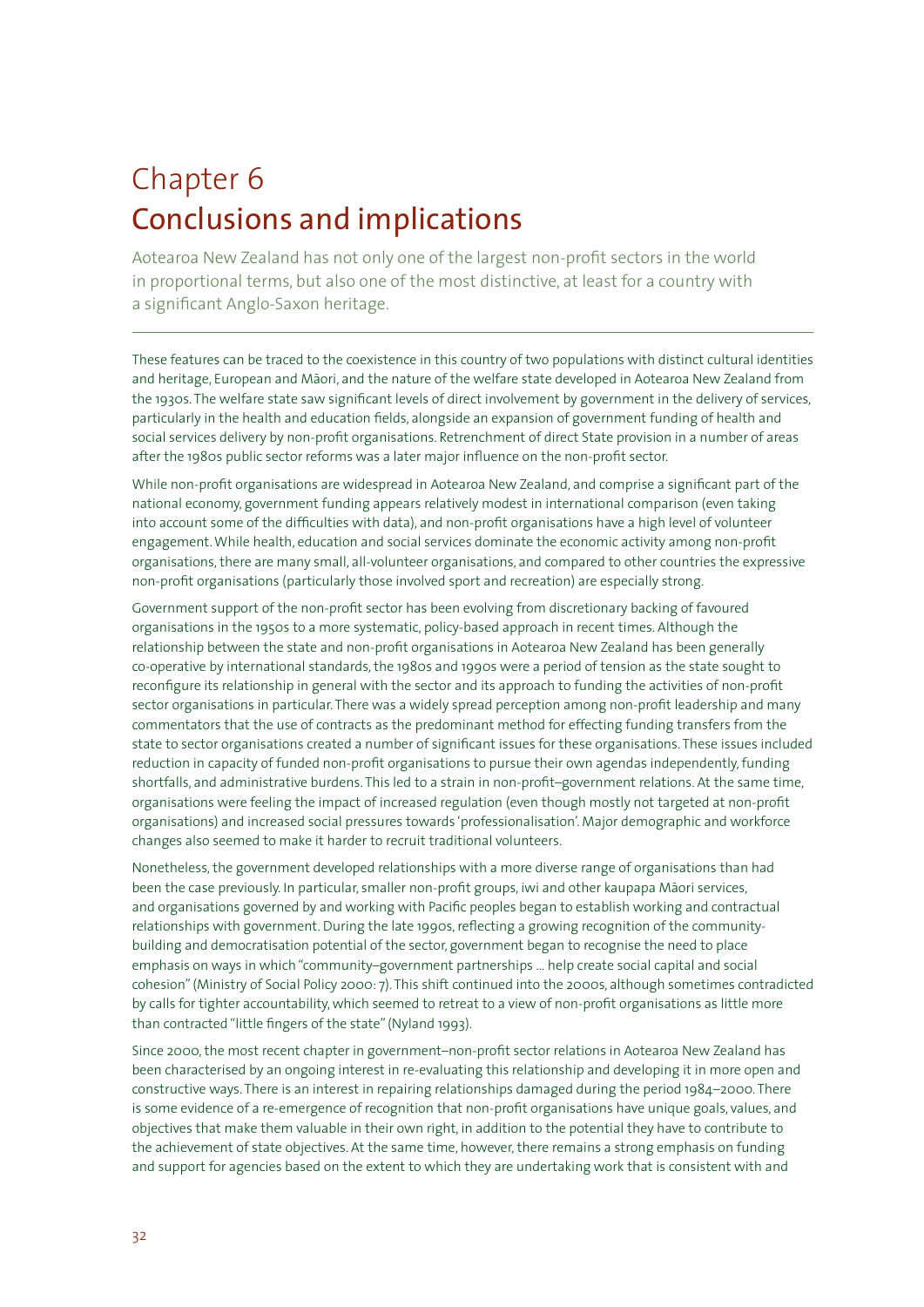supportive of government strategic goals. This is especially the case in the health, social services and sports fields, though this has also occurred with some of the larger and/or nationally organised heritage, arts and culture, and recreation groups.

While the government has clearly signalled its intention to encourage engagement and partnership, and to invest time, energy, and resources in improving the quality of the working relationship, there are constraints on this. Partnership and collaborative models imply an equality of status, if not resources, that may be difficult to achieve in practice where one party is the state. Moreover, some parts of the sector have been concerned that non-profit organisations have become focused more on meeting government goals and less on independently meeting and responding to community needs. While it is desirable that these parties work together to help achieve each other's desired outcomes, current funding and contractual approaches make this difficult to achieve. Therefore, a central challenge for the future is to move away from centrally driven, prescriptive approaches toward negotiated models that aim at achieving more collaborative working relationships while at the same time preserving the independent value of the sector. The greater commercialisation and professionalisation in the sector, and the impact of changing work and employment patterns on volunteering also point to new challenges facing the sector and its relationship with the state.

The profile of indigenous associational life and the role of government, especially with regard to the service (health, education and social services) component of the non-profit sector, are distinctive elements in the history of New Zealand's non-profit sector and continue to shape the non-profit sector today. Aotearoa New Zealand shows that a strong state and a strong non-profit sector can co-exist and provide a rich and varied milieu for associational life in both service and expressive domains. These matters are part of the ongoing story of the non-profit sector.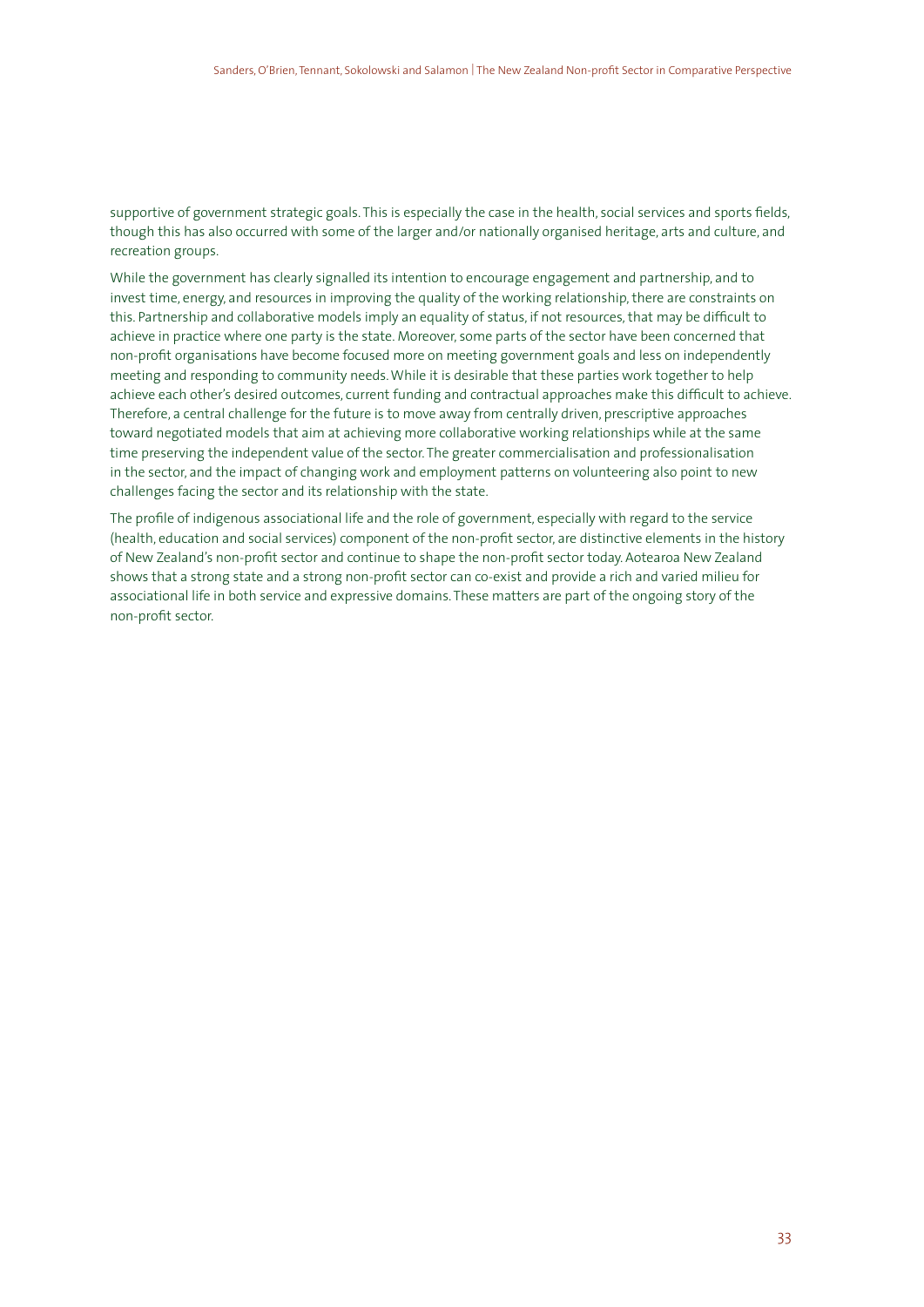# Appendix A Methodology

# **Defining non-profit institutions**

Non-profit institutions are defined using the United Nations structural-operational definition. This definition, which was first developed in the Johns Hopkins University study, brings together those entities that meet the following five criteria:

- organised to the extent that they can be separately identified
- not for profit and do not distribute any surplus they may generate to those who own or control them
- institutionally separate from government
- self-governing and in control of their own destiny
- non-compulsory in terms of both membership and members' input.

To be classified as a non-profit institution, an organisation has to meet all five criteria. Statistics New Zealand developed decision trees for each of the criteria which assisted in determining whether an entity was a non-profit institution. These decision trees had some elements which were unique to the Aotearoa New Zealand environment, but could be more generically applied for international use. Further information can be found in *Identifying Non-profit Institutions in New Zealand* (Statistics New Zealand 2006b).

# Tangata whenua governance organisations<sup>29</sup>

The main difference between the New Zealand Standard Classification of Non-profit Organisations (NZSCNPO) and the International Classification of Non-profit Organisations (ICNPO), is the inclusion under the category "Development and housing" of a new subgroup of tangata whenua governance organisations. This subgroup covers a rich array of organisations which provide stewardship for the affairs of iwi, hapū, and marae. The roles that these organisations take in relation to the Māori people vary in terms of the origins of their mandates:

- Most have roles that originate in the past, prior to European settlement and which encompass the ongoing governance or stewardship of the iwi in perpetuity.
- Some have statutory responsibilities, such as those resulting from financial settlements based on claims against the Crown.
- Still others may be established at different points by iwi in response to contemporary issues.

What all of these entities share in common is a focus on the ongoing health and vitality of the iwi, the transfer from generation to generation of the essence of the iwi, as well as the care and protection of iwi interests in general and specific matters. For the purposes of the Comparative Nonprofit Sector Project, these organisations were identified and counted separately from other, field-specific Māori centred organisations, such as Māori health providers, iwi social services, or Māori or iwi art, culture, and sporting organisations.

# **Population of non-profit institutions**

Three key sources were used to identify the population of non-profit institutions in New Zealand:

- the Statistics New Zealand Business Frame, which includes all 'economically significant' non-profit institutions<sup>30</sup>
- administrative databases maintained by Inland Revenue, the New Zealand taxation department
- the Companies Office list of incorporated societies and charitable trusts.

<sup>29</sup> Adapted from Tennant et al 2006: 31.

<sup>&</sup>lt;sup>30</sup> To be included on the Business Frame, an enterprise must meet at least one of the following criteria:

<sup>•</sup> annual goods and services tax expenses or sales of more than \$30,000

<sup>•</sup> an employment count greater than zero

<sup>•</sup> IR10 income (rent received, interest and dividends and total income) greater than \$40,000.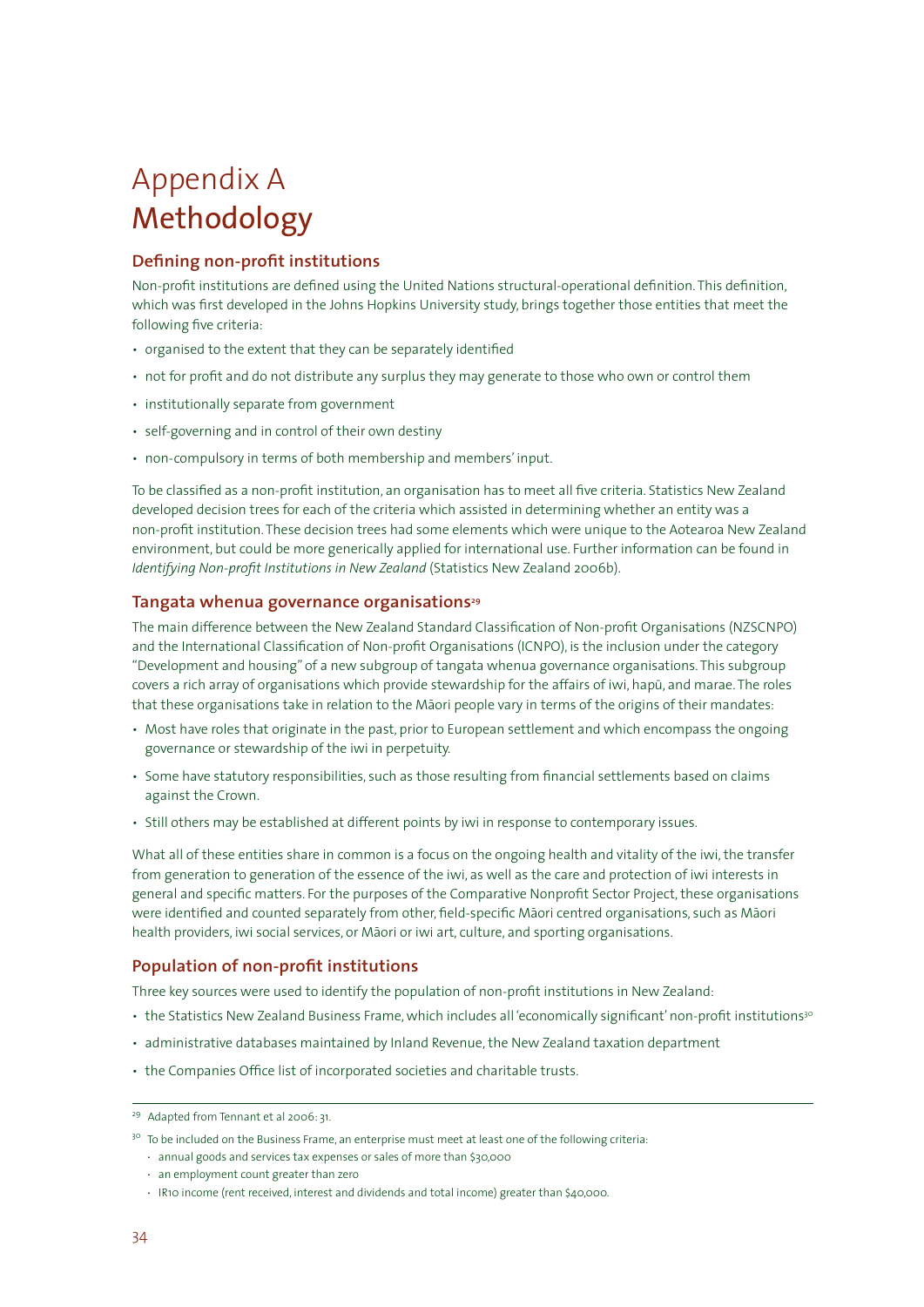# **Paid employment in non-profit institutions**

Statistics New Zealand reported the head count of employees, which was obtained primarily from administrative databases maintained by Inland Revenue.

However, the Johns Hopkins University study used a full-time equivalent measure of employment both for paid staff and volunteers. This measure converts part-time employees and volunteers into an equivalent number of full-time employees based on the normal number of weekly hours of a full-time job in the country.

For this report, Statistics New Zealand converted their non-profit institution employment count data to full-time equivalents. This was done using paid hours data from the Quarterly Employment Survey. The average weekly hours worked by non-profit institution employees was calculated, and divided by the average weekly hours worked in Aotearoa New Zealand for a full-time job during the same period. This ratio (approximately 0.63) was then multiplied by the total employment count as reported by Statistics New Zealand, to give a full-time equivalent number of employees.

For other industries, as displayed in Figure 1, Statistics New Zealand converted employment count data to full-time equivalent data using a standard assumption that one full-time worker is equivalent to two part-time workers.

#### **Volunteering for non-profit institutions**

The data on formal volunteering, ie volunteering in organisations, in Aotearoa New Zealand were assembled by Statistics New Zealand in two different parts. Information on the number of volunteers and the hours they volunteer came from three sources:

- 1998/1999 Time-Use Survey
- 2001 Census of Population and Dwellings
- 2006 Census of Population and Dwellings.

The census data were solely used to adjust the total number of volunteers from the 1998/1999 Time-Use Survey, to the March 2004 year reference period in the *Non-profit Institutions Satellite Account: 2004*. Information on the value of volunteers was derived using a replacement cost method, with average hourly wage rate data sourced from the New Zealand Income Survey.

The activity-based data from the Time-Use Survey was assigned to similar paid occupations from the New Zealand Income Survey, and its corresponding wage rate used. The number of hours spent on each formal volunteering activity was multiplied by the wage rate the volunteer would have received for providing an equivalent service in the market, to provide an estimate of the total notional wage bill for formal volunteering.

However, the activity-based classification from the Time-Use Survey, which was used in the collection of the volunteering data, was different from the one used for the employment data (NZSCNPO). While there is some consistency between the two classifications, it is impossible to report them at the same level of detail.<sup>31</sup> Therefore, the Aotearoa New Zealand volunteering data have not been provided at the full ICNPO level in Tables 3 and 4.

Statistics New Zealand reported the number of full-time equivalent volunteer positions in the *Non-profit Institutions Satellite Account: 2004*. This was calculated similarly to the full-time equivalent methodology for paid staff.

<sup>31</sup> For further details see Statistics New Zealand (2007) *Non-profit Institution Satellite Account: 2004* (pp35–38).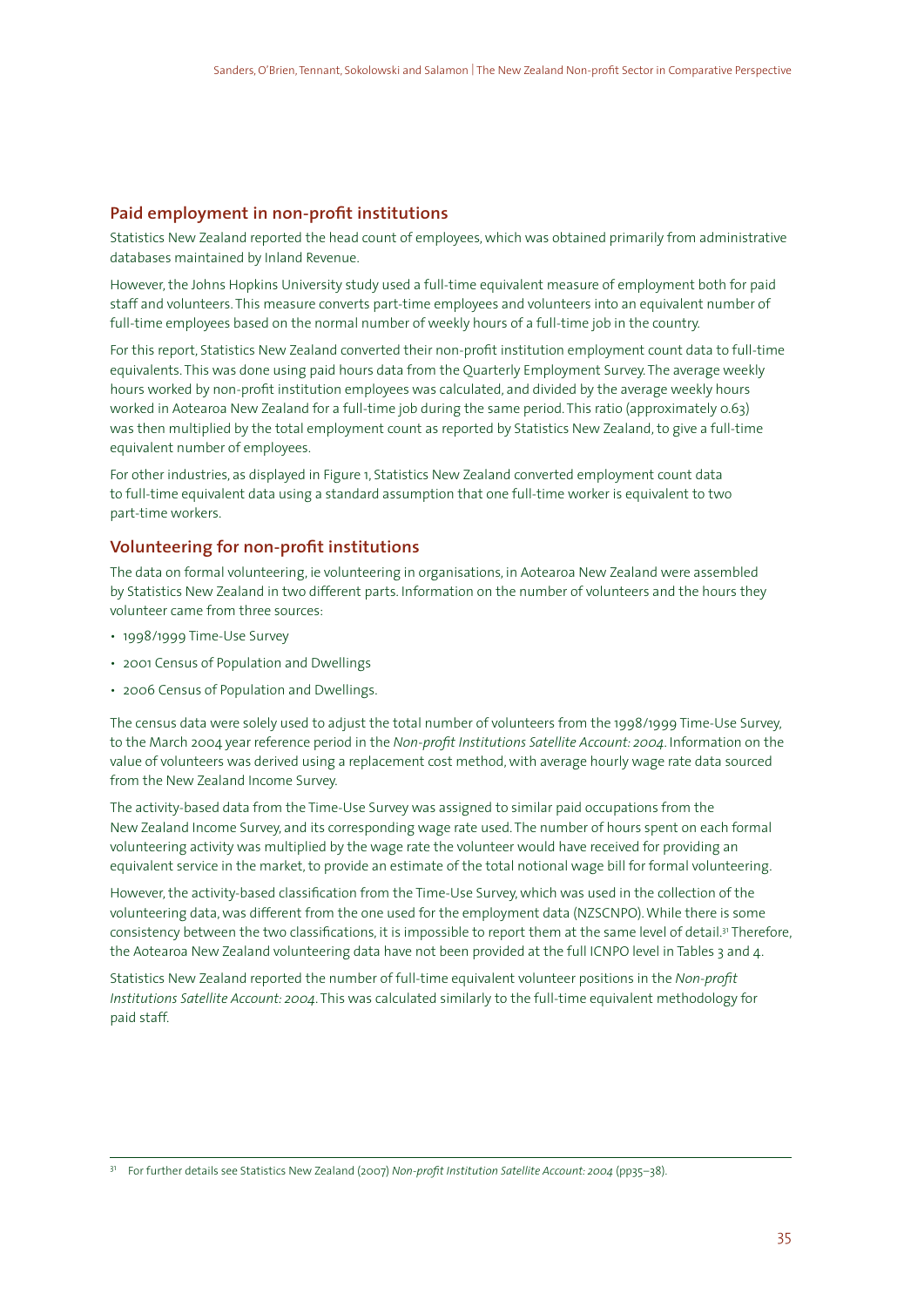# **Estimation of gross domestic product**

The Aotearoa New Zealand data include detailed information on the "value added" by non-profit organisations. The value added is synonymous with the gross domestic product (GDP) of a firm or industry. While estimates were made of the value added by non-profit organisations in other countries through the Johns Hopkins University study, these estimates have not been included in the comparative data reported here. Accordingly, the comparisons in this report focus more heavily on the scale of the labour force, both paid and volunteer.

Aotearoa New Zealand value added (GDP) data were mainly sourced from the Annual Enterprise Survey, which provides financial information by industry and sector groups. This includes measures of financial performance and financial position. The Annual Enterprise Survey is the principle data collection vehicle for the Aotearoa New Zealand national accounts.

# **Government funding to non-profit institutions**

The Johns Hopkins University study calculated the shares of non-profit income coming from government, fees, and philanthropy, respectively. Statistics New Zealand, however, used a more standard national accounts approach, which groups government grants with philanthropic transfers and government contract purchases with private market sales.

For the purposes of the international comparisons in this report, Statistics New Zealand developed an estimate of the total government funding from the following sources:

- Statistics New Zealand's Annual Enterprise Survey
- a report commissioned by the Department of Internal Affairs (2008) *A Survey of Government Funding to Non-profit Organisations*
- the limited available data from District Health Boards regionally operated and government-administered boards – which allocate funding within the health system in New Zealand.

This is thought to yield a conservative estimate of the extent of government support to non-profit organisations in New Zealand. It is likely that the full extent of government contracting for services from health non-profit organisations has not yet been identified.

### **Calculation of membership dues and subscriptions**

Statistics New Zealand used a different treatment for membership dues and subscriptions paid to non-market non-profit institutions from that used in the Johns Hopkins University study. Statistics New Zealand classified these as philanthropic income, however, the Johns Hopkins University study classifies such payments as fee income.

To be consistent with the Johns Hopkins University study, Statistics New Zealand separately identified total membership dues and subscriptions and split them into those paid to market non-profit institutions, and similarly for non-market non-profit institutions. The payments made to non-market non-profit institutions in the form of membership dues and subscriptions (a not insubstantial NZ\$297 million) have been taken out of philanthropic funding, and placed in fee income.

The membership and subscription data were largely sourced from the Annual Enterprise Survey, the 2004 Household Expenditure Survey, and trade union data.

### **Estimation of private philanthropy**

Private philanthropy encompasses transfers to non-profit institutions from business enterprises, other non-profit institutions and households. Transfers received from government, usually in the form of grants, are excluded, as are insurance claims made by non-profit institutions. Philanthropic funding from community trusts, energy trusts, gaming trusts and other non-profit institutions specifically established as grant-making foundations and charitable trusts are included within the overall estimates of private philanthropy.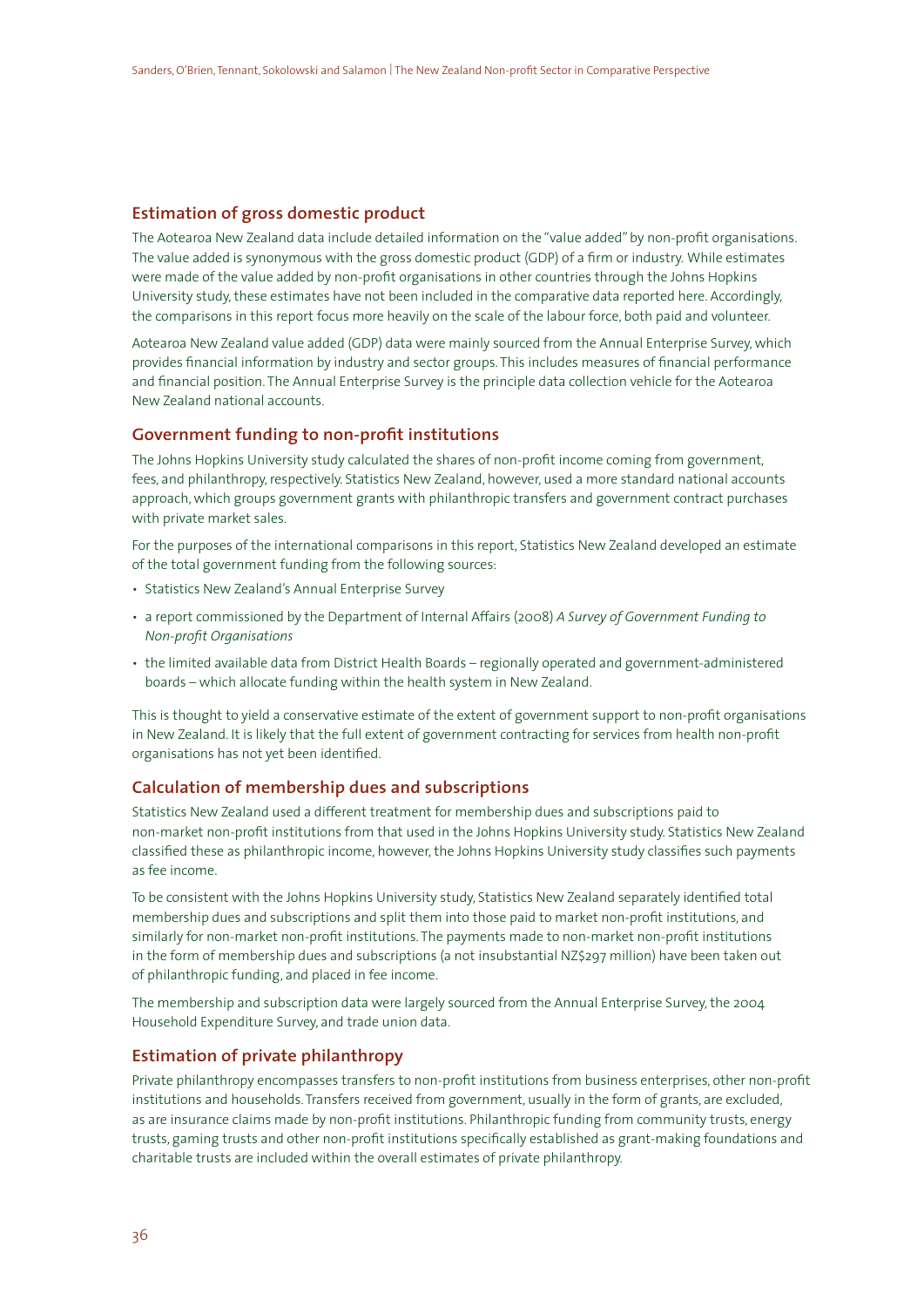# Appendix B New Zealand Standard Classification of Non-profit Organisations (NZSCNPO)

| Group                         | Subgroup                                                                                     |
|-------------------------------|----------------------------------------------------------------------------------------------|
| 01 Culture and recreation     | 01100 Culture and arts                                                                       |
|                               | 01200 Sports                                                                                 |
|                               | 01300 Other recreation and social clubs                                                      |
|                               | 01 999 Culture and recreation support and ancillary services                                 |
| 02 Education and research     | 02 110 Early childhood education                                                             |
|                               | 02 120 Primary and secondary education                                                       |
|                               | 02 200 Higher education                                                                      |
|                               | 02 300 Other education                                                                       |
|                               | 02 400 Research                                                                              |
|                               | 02 999 Education and research support and ancillary services                                 |
| 03 Health                     | 03 100 Hospitals and rehabilitation                                                          |
|                               | 03 200 Nursing homes                                                                         |
|                               | 03 300 Mental health and crisis intervention                                                 |
|                               | 03 400 Other health services                                                                 |
|                               | 03 999 Health support and ancillary services                                                 |
| 04 Social services            | 04 100 Social services                                                                       |
|                               | 04 200 Emergency and relief                                                                  |
|                               | 04 300 Income support and maintenance                                                        |
|                               | 04 999 Social services support and ancillary services                                        |
| 05 Environment                | 05 100 Environment                                                                           |
|                               | 05 200 Animal protection                                                                     |
|                               | 05 999 Environment support and ancillary services                                            |
| 06 Development and housing    | 06 100 Economic, social and community development                                            |
|                               | 06 120 Tangata whenua governance organisations                                               |
|                               | 06 200 Housing                                                                               |
|                               | 06 300 Employment and training                                                               |
|                               | 06 999 Development and housing support and ancillary services                                |
| 07 Law, advocacy and politics | 07100 Civic and advocacy organisations                                                       |
|                               | 07 200 Law and legal services                                                                |
|                               | 07300 Political organisations                                                                |
|                               | 07 999 Law, advocacy and politics support and ancillary services                             |
| 08 Grant making, fundraising  | 08 100 Grant making foundations                                                              |
| and voluntarism promotion     | 08 210 Fundraising organisations                                                             |
|                               | 08 220 Voluntarism promotion                                                                 |
|                               | 08 999 Grant making, fundraising and voluntarism promotion support<br>and ancillary services |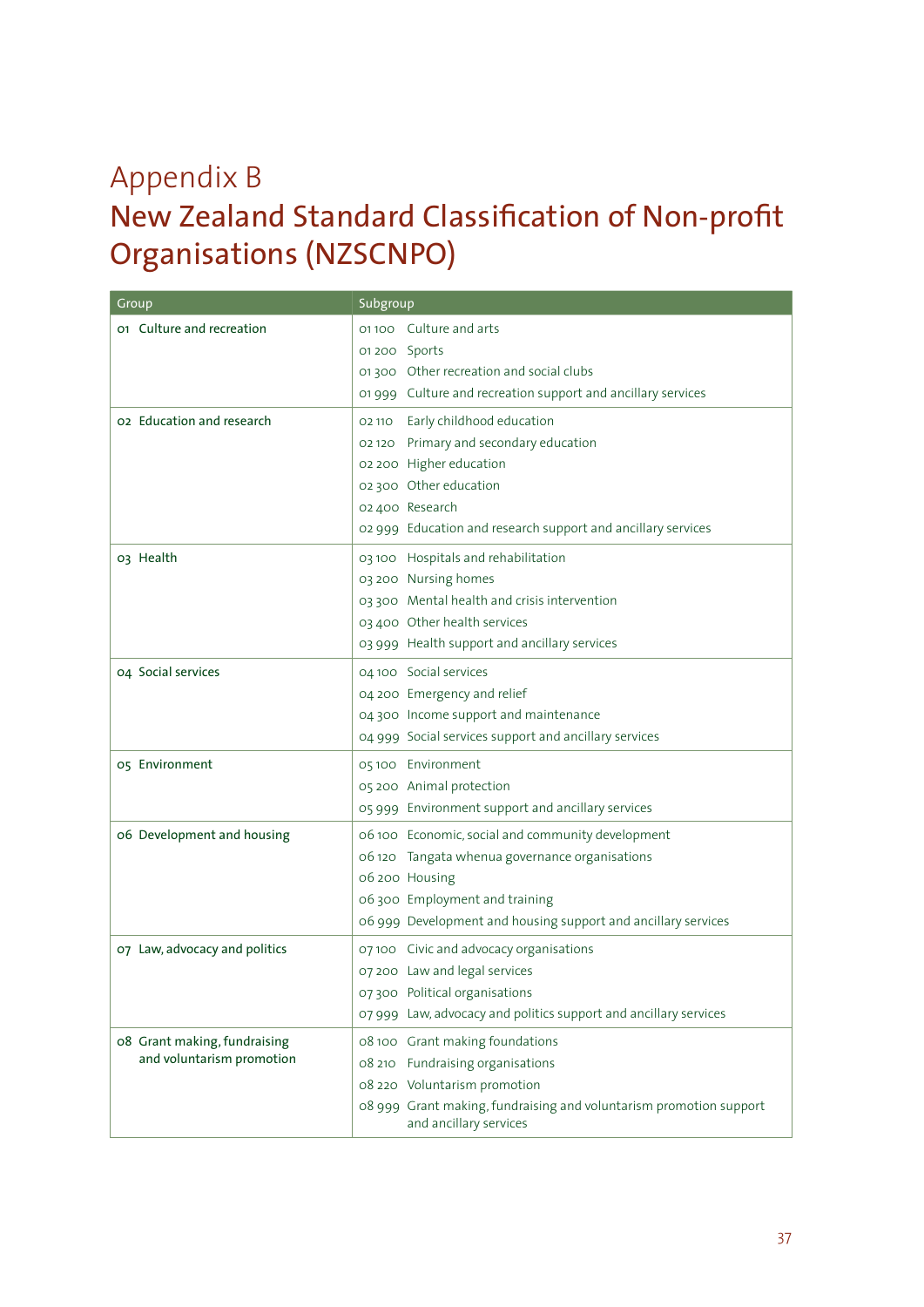| Group                           | Subgroup                                                                                  |
|---------------------------------|-------------------------------------------------------------------------------------------|
| og International                | 09 100 International activities                                                           |
|                                 | 09 999 International support and ancillary services                                       |
| Religion<br>10 <sub>o</sub>     | Religious congregations and associations<br>10 10 0                                       |
|                                 | Religion support and ancillary services<br>10 9 9 9                                       |
| Business and professional<br>11 | Business associations<br>11100                                                            |
| associations, unions            | Professional associations<br>11 2 0 0                                                     |
|                                 | Labour unions<br>11300                                                                    |
|                                 | Business and professional associations, unions support<br>11999<br>and ancillary services |
| 99 Not elsewhere classified     | 99 100 Other                                                                              |
| (residual categories)           | 99 444 Don't know                                                                         |
|                                 | Refused to answer<br>99 555                                                               |
|                                 | Response unidentifiable<br>99 777                                                         |
|                                 | 99 888 Response outside scope                                                             |
|                                 | Not stated<br>99 999                                                                      |

# **Subgroup descriptions and examples**

| Subgroup |                                                          | Subgroup description                                                                                                                                                                                                      |
|----------|----------------------------------------------------------|---------------------------------------------------------------------------------------------------------------------------------------------------------------------------------------------------------------------------|
| 01100    | Culture and arts                                         | Media and communications, visual arts, architecture and ceramic art,<br>performing arts, historical, literary, heritage and humanistic societies,<br>museums and zoos and aquariums.                                      |
| 01 2 0 0 | Sports                                                   | Provision of amateur sport, training, physical fitness and sport<br>competition services and events.                                                                                                                      |
| 01300    | Other recreation and<br>social clubs                     | Provision of recreational facilities and services to individuals and<br>communities. Also includes service clubs, which are membership<br>organisations providing services to members and local communities.              |
| 01999    | Culture and recreation<br>support and ancillary services | Non-profit institutions not adequately covered in the activity descriptors<br>above but related in purpose.                                                                                                               |
| 02 110   | Early childhood education                                | Organisations with a focus on providing early childhood education<br>(excludes child-minding services).                                                                                                                   |
| 02 120   | Primary and secondary<br>education                       | School education at primary and secondary levels.                                                                                                                                                                         |
| 02 200   | Higher education                                         | Higher learning, providing academic degrees. Includes business<br>management schools, law and medical schools.                                                                                                            |
| 02 300   | Other education                                          | Vocational and technical training geared towards gaining employment.<br>Includes adult/continuing education where institutions are engaged in<br>providing education/training in addition to the formal education system. |
| 02 400   | Research                                                 | Research organisations in the areas of science and technology, social<br>sciences, policy studies or medicine.                                                                                                            |
| 02 9 9 9 | Education and research<br>support and ancillary services | Non-profit institutions not adequately covered in the activity descriptors<br>above but related in purpose.                                                                                                               |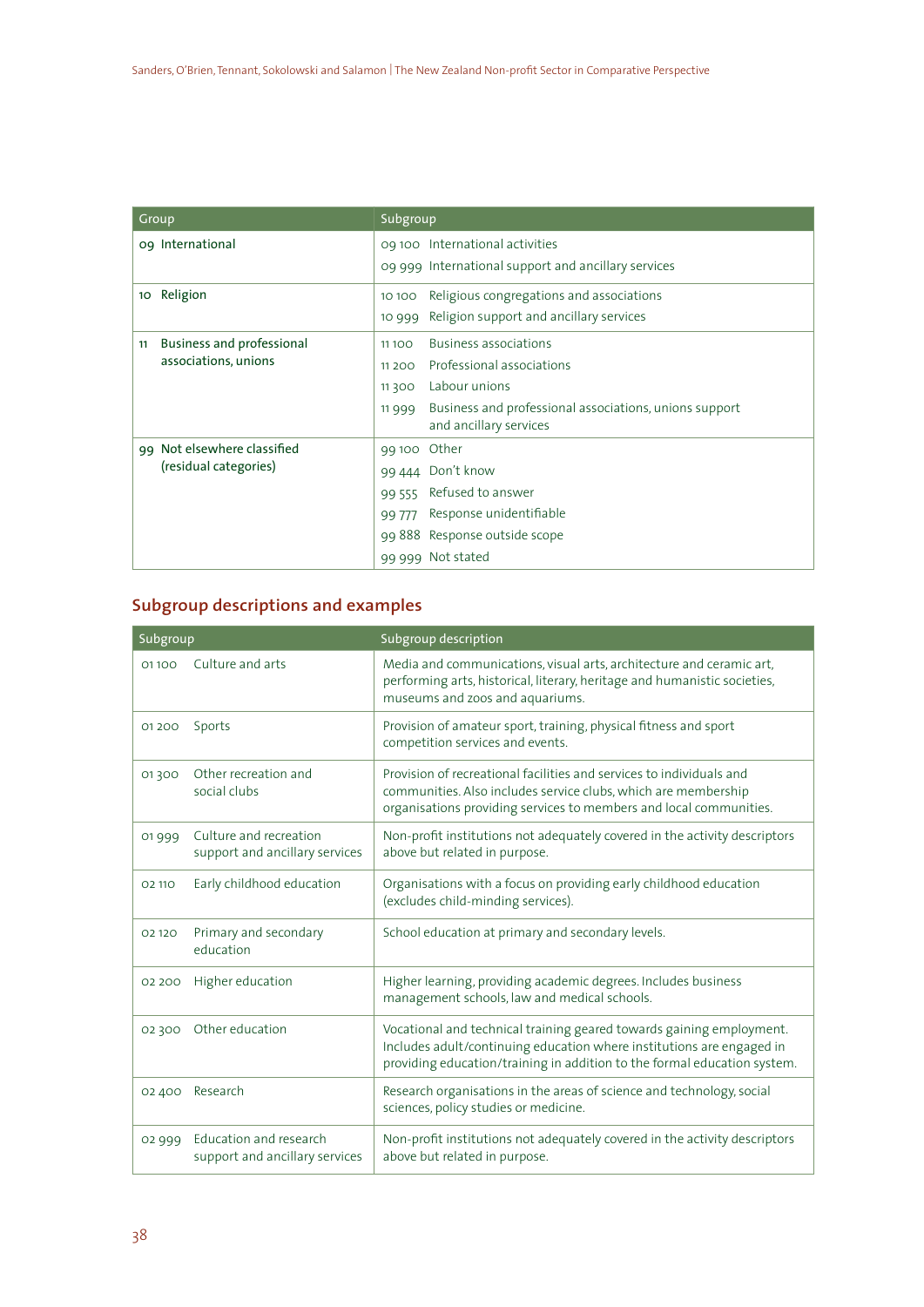| Subgroup |                                                           | Subgroup description                                                                                                                                                                               |
|----------|-----------------------------------------------------------|----------------------------------------------------------------------------------------------------------------------------------------------------------------------------------------------------|
| 03100    | Hospitals and rehabilitation                              | Hospitals providing in-patient healthcare including physiotherapy and<br>other rehabilitative therapy for those suffering from injury, genetic defect<br>or disease.                               |
| 03 200   | Nursing homes                                             | In-patient convalescent care and residential care, nursing homes for the<br>severely handicapped, hospice services.                                                                                |
| 03300    | Mental health and crisis<br>intervention                  | Psychiatric hospitals, outpatient treatment for mentally ill and outpatient<br>services and counsel in acute mental health situations.                                                             |
|          | 03 400 Other health services                              | Public health promotion and health education, outpatient health<br>treatment, outpatient rehabilitative medical services and emergency<br>medical services.                                        |
| 03999    | Health support and ancillary<br>services                  | Non-profit institutions not adequately covered in the activity descriptors<br>above but related in purpose.                                                                                        |
| 04 100   | Social services                                           | Child welfare, child services and day care, youth services and youth<br>welfare, family services, services for the handicapped and elderly and<br>self-help and other personal social services.    |
|          | 04 200 Emergency and relief                               | Disaster/emergency prevention and control, temporary shelters and<br>refugee assistance.                                                                                                           |
| 04300    | Income support and<br>maintenance                         | Organisations providing cash assistance, food, clothing, transport and<br>other forms of assistance to people unable to maintain a livelihood.                                                     |
| 04999    | Social services support and<br>ancillary services         | Non-profit institutions not adequately covered in the activity descriptors<br>above but related in purpose.                                                                                        |
| 05100    | Environment                                               | Organisations that promote pollution abatement and control, natural<br>resources conservation and protection and environmental beautification<br>and open spaces.                                  |
|          | 05 200 Animal protection                                  | Organisations involved in animal protection and welfare, wildlife<br>preservation and protection and veterinary services.                                                                          |
| 05999    | Environment support and<br>ancillary services             | Non-profit institutions not adequately covered in the activity descriptors<br>above but related in purpose.                                                                                        |
| 06100    | Economic, social and<br>community development             | Organisations working towards improving the quality of life within<br>communities, the economic and institutional infrastructure and capacity<br>to improve general public wellbeing.              |
| 06 120   | Tangata whenua governance<br>organisations                | Tangata whenua governance organisations.                                                                                                                                                           |
|          | 06 200 Housing                                            | Organisations involved with development, construction, management,<br>leasing, financing and rehabilitation of housing as well as organisations<br>related with housing assistance.                |
|          | 06 300 Employment and training                            | Organisations that provide and support job training programmes,<br>vocational counselling and guidance, and promote self-sufficiency and<br>income generation through job training and employment. |
| 06 999   | Development and housing<br>support and ancillary services | Non-profit institutions not adequately covered in the activity descriptors<br>above but related in purpose.                                                                                        |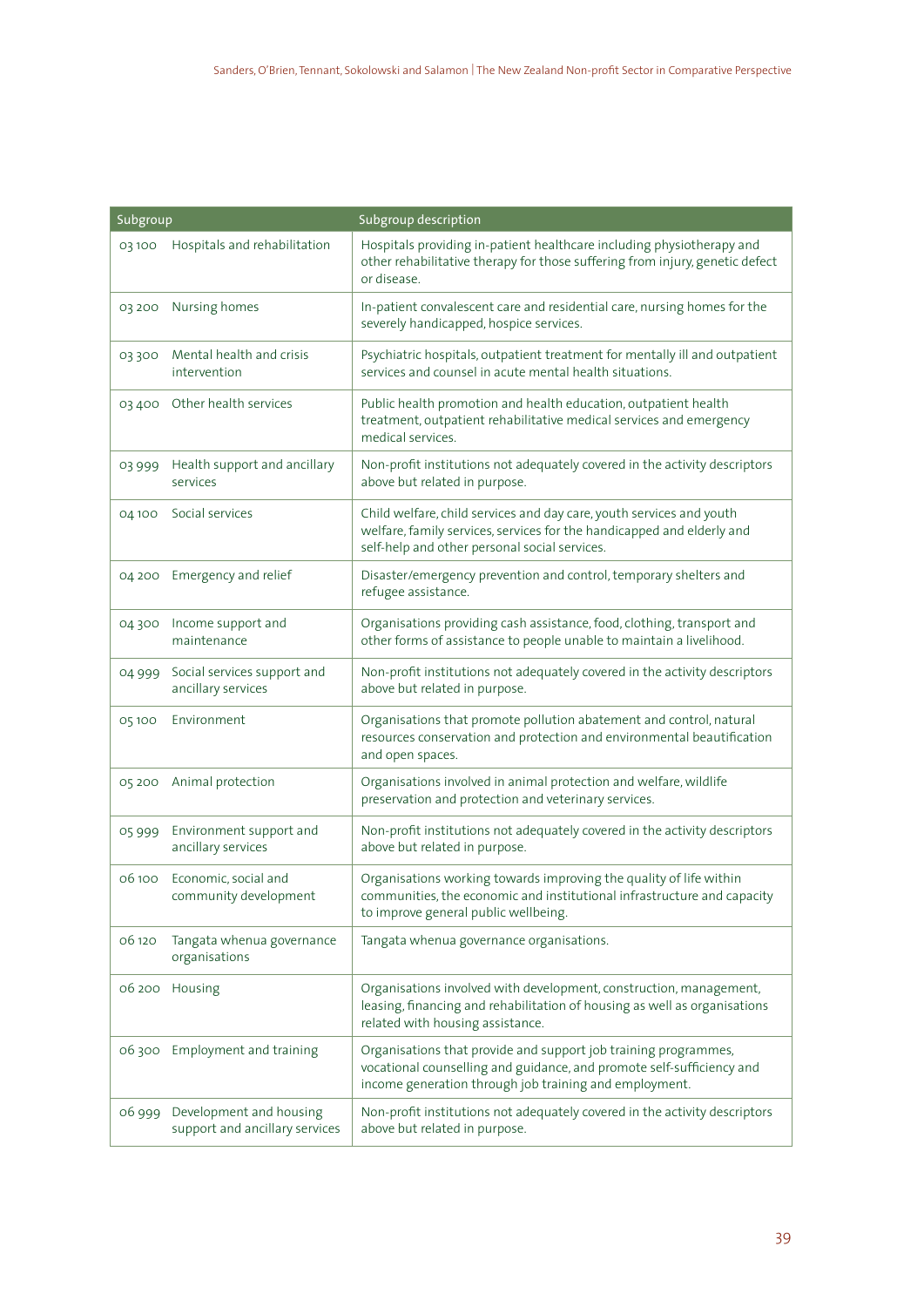| Subgroup |                                                                                          | Subgroup description                                                                                                                                                                                           |
|----------|------------------------------------------------------------------------------------------|----------------------------------------------------------------------------------------------------------------------------------------------------------------------------------------------------------------|
| 07100    | Civic and advocacy<br>organisations                                                      | Advocacy organisations, civil rights, ethnic and civic associations.                                                                                                                                           |
| 07 200   | Law and legal services                                                                   | Legal services, crime prevention and public policy, rehabilitation of<br>offenders, victim support and consumer protection associations                                                                        |
| 07300    | Political organisations                                                                  | Activities and services to support the placing of particular candidates into<br>political office.                                                                                                              |
| 07999    | Law, advocacy and politics<br>support and ancillary services                             | Non-profit institutions not adequately covered in the activity descriptors<br>above but related in purpose.                                                                                                    |
| 08100    | Grant making foundations                                                                 | Private grant making foundations.                                                                                                                                                                              |
| 08 210   | Fundraising organisations                                                                | Fundraising organisations.                                                                                                                                                                                     |
| 08 220   | Voluntarism promotion                                                                    | Organisations that recruit, train and place volunteers and promote<br>volunteering.                                                                                                                            |
| 08 999   | Grant making, fundraising<br>and voluntarism promotion<br>support and ancillary services | Non-profit Institutions not adequately covered in the activity descriptors<br>above but related in purpose.                                                                                                    |
| 09 100   | International activities                                                                 | Exchange/friendship/cultural programmes, development assistance<br>associations, international disaster and relief organisations and<br>international human rights and peace.                                  |
| 09 999   | International support and<br>ancillary services                                          | Non-profit institutions not adequately covered in the activity descriptors<br>above but related in purpose.                                                                                                    |
| 10 10 0  | Religious congregations and<br>associations                                              | Churches, and similar organisations promoting religious beliefs and<br>administering religious services and rituals.                                                                                           |
| 10 9 9 9 | Religion support and ancillary<br>services                                               | Non-profit institutions not adequately covered in the activity descriptors<br>above but related in purpose.                                                                                                    |
| 11 100   | <b>Business associations</b>                                                             | Organisations that work to promote, regulate and safeguard interests of<br>branches of business.                                                                                                               |
| 11 200   | Professional associations                                                                | Organisations promoting, regulating and protecting professional<br>interests.                                                                                                                                  |
| 11300    | Labour unions                                                                            | Organisations that promote, protect and regulate the rights and interests<br>of employees.                                                                                                                     |
| 11999    | Business and professional<br>associations, unions support<br>and ancillary services      | Non-profit institutions not adequately covered in the activity descriptors<br>above but related in purpose.                                                                                                    |
| 99 100   | Other                                                                                    | Other activities, not generally typical of non-profit institutions or not<br>adequately covered elsewhere, such as agriculture, accommodation not<br>elsewhere classified and retail not elsewhere classified. |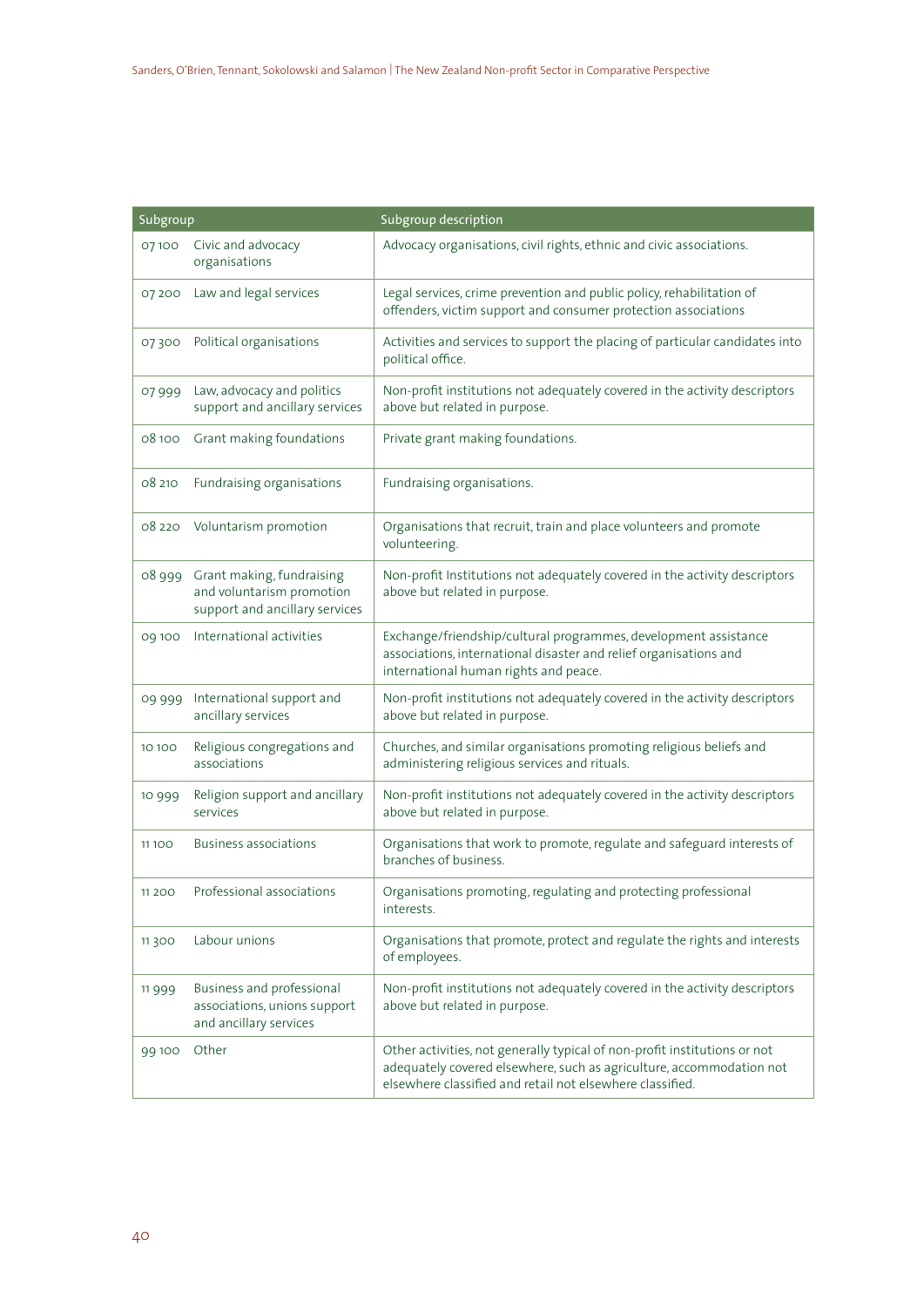# Appendix C Country clusters

In order to understand the various patterns of non-profit development in different countries, the Johns Hopkins University study has grouped countries into "country clusters" for analytical purposes. Countries within a given cluster share similarities in relative non-profit size, volunteer participation, revenue and structure, as well as cultural similarities and sometimes geopolitical proximity. Countries assigned to a particular cluster are rarely identical. But the country clusters nevertheless serve a heuristic purpose in calling attention to some salient similarities in the dimensions of the non-profit sector among countries. For a more detailed discussion, see Chapter 1 of Salamon, Sokolowski, and Associates (2004).

# **Welfare Partnership**

The Welfare Partnership cluster, which consists mostly of Western European countries, is characterised by a large non-profit sector engaged mostly in the delivery of publicly funded human services (about two-thirds of the non-profit sector workforce). The distinctive characteristic of this cluster is a large share of government support – more than half of the total non-profit income on average. It includes: Austria, Belgium, Canada, France, Germany, Ireland, Israel, Italy, Netherlands, Portugal, and Spain.

# **Anglo-Saxon**

The Anglo-Saxon pattern, which includes New Zealand, is also characterised by a large non-profit sector, but the level of government support is considerably smaller (only about a third of total revenue on average), and has larger shares of fee income and private philanthropy. This is a result of markedly lower levels of government social spending than in most Western European countries. It also includes Australia, United Kingdom, and United States of America.

# **Nordic**

The Nordic model is characterised by a high level of volunteer input, well over half of the non-profit sector workforce engaged in a high share of expressive activities. The level of government support is also lower than in Welfare Partnership countries. This pattern is an outcome of welfare policies adopted in these countries, which relies heavily on public funding and public delivery venues. It includes: Denmark, Finland, Norway and Sweden.

# **Eastern European**

The Eastern European model, which includes post-communist countries of Central and Eastern Europe, is characterised by a rather small non-profit sector with even smaller levels of volunteer participation. This is a legacy of the institutional pattern set during the communist era, which relied on the state in the delivery of welfare services and prohibited contracting out these services to the private sector. This, however, is changing as these countries join the European Union. It includes: Czech Republic, Hungary, Poland, Romania and Slovakia.

# **Asian Industrialised**

The Asian Industrialised pattern is characterised by a non-profit workforce somewhat smaller than in Western Europe, engaged mainly in service activities, with a relatively low level of volunteer participation. The level of government support is also relatively low – about a third of the total non-profit sector revenue. This is a legacy of government policies that emphasised rapid industrialisation, while supplying only the bare minimum of social protection and not actively encouraging the development of civil society institutions. It includes: Japan and Republic of Korea.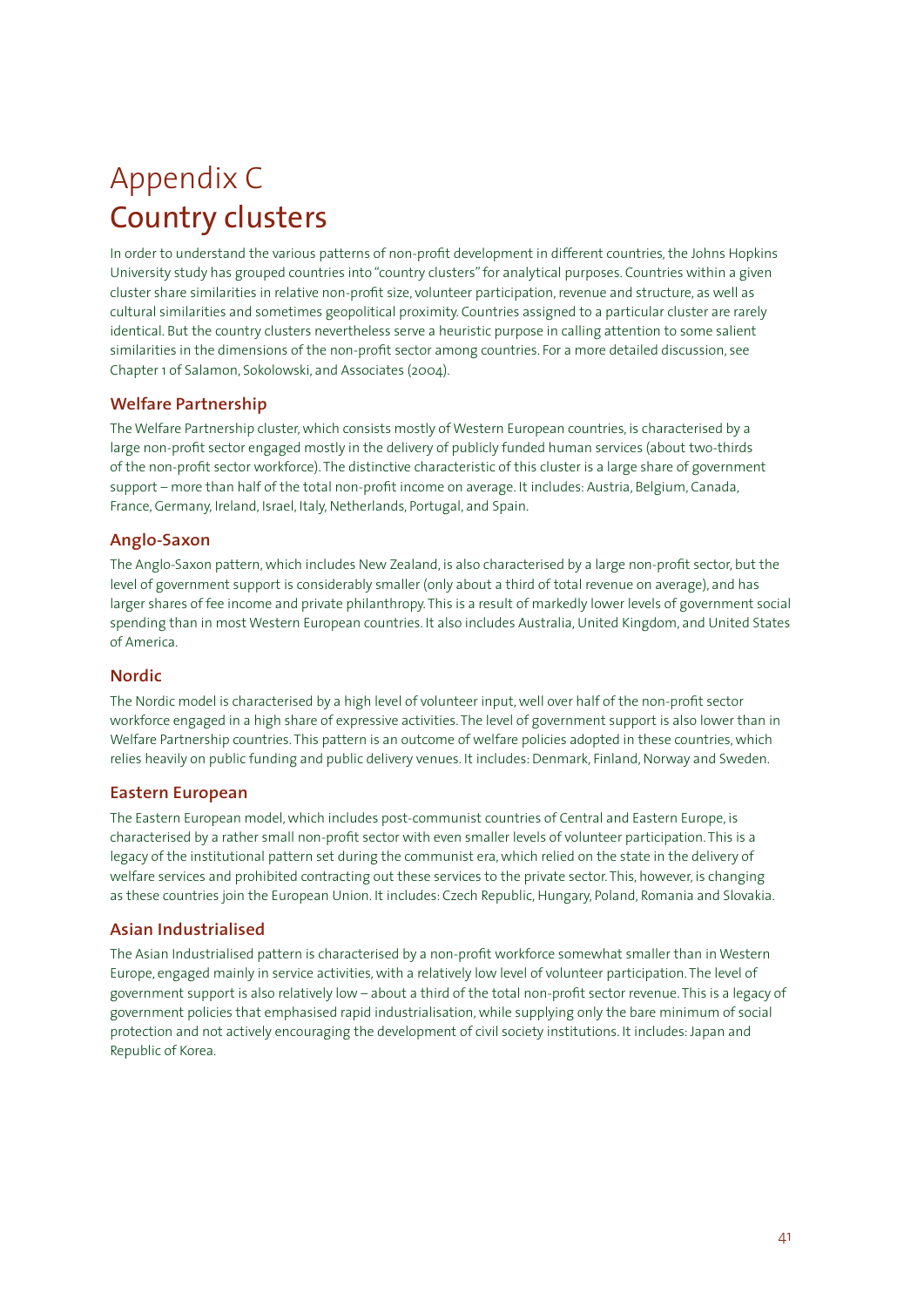# **Latin American**

The Latin American model is characterised by a still smaller non-profit workforce, engaged mainly in service activities. The government share of non-profit revenue is also small, only about a fifth of the total income, while fees account for more than two-thirds of that income. This is, again, a legacy of government policies toward civil society institutions, characterised by the lack of support or even suppression (in the past). It includes: Argentina, Brazil, Chile, Colombia, Mexico and Peru.

# **African**

The African pattern is characterised by a rather small civil society workforce, of which volunteers constitute more than a half. This small size of the non-profit sector is a result of the prevalence of kin-based institutions in these societies, and low levels of government support, which on average accounts for only about a fifth of the total non-profit sector income. It includes: Kenya, South Africa, Tanzania and Uganda.

# **Other developing**

Finally, the category "other developing countries" does not form a more or less coherent group, but rather a collection of developing countries on which there is insufficient data available to discern any patterns. It includes: Egypt, India, Morocco, Pakistan and the Philippines.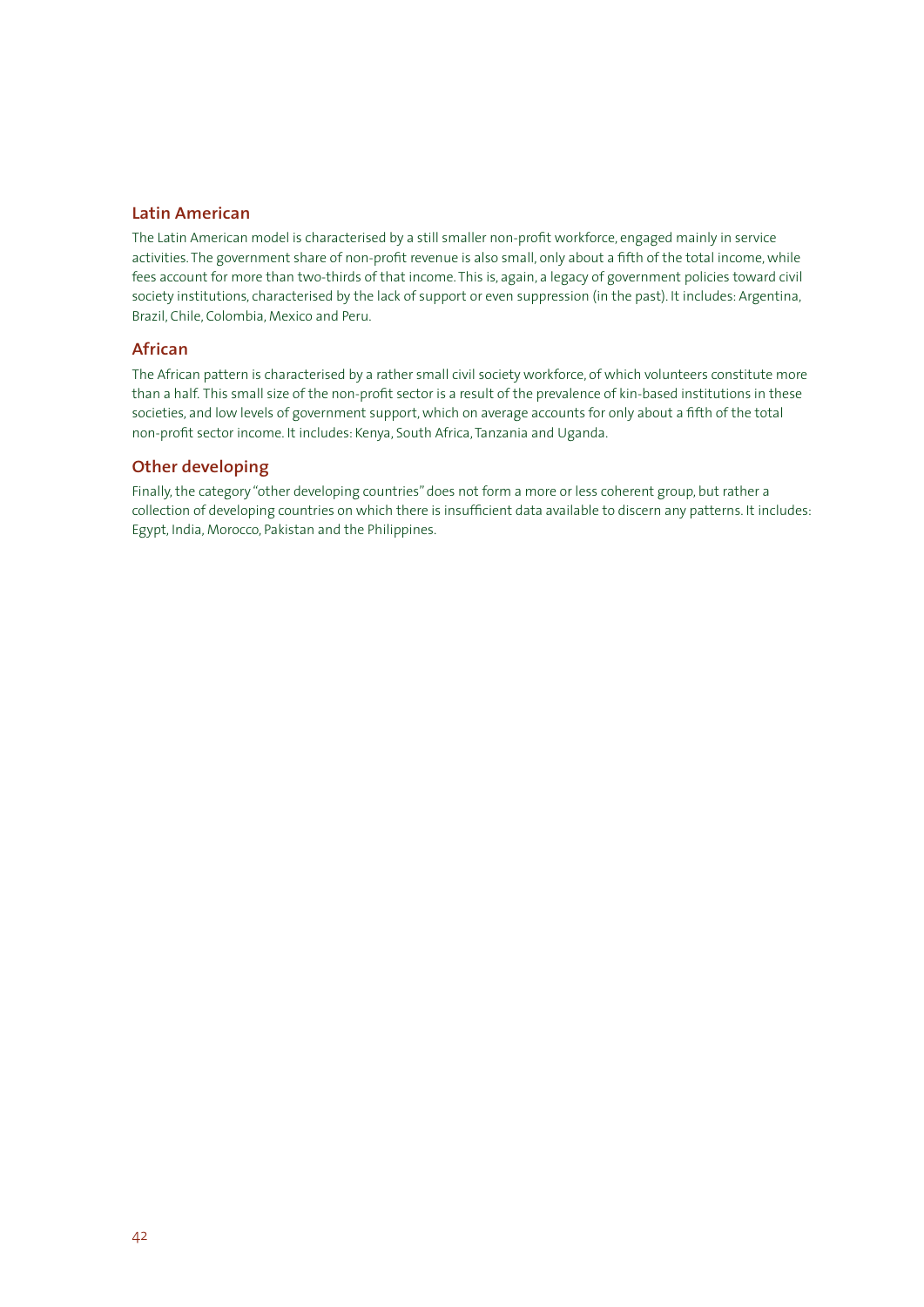# References

Belich, James (2001) *Paradise Reforged. A History of the New Zealanders from the 1880s to the Year 2000*. Auckland, New Zealand: Allen Lane/The Penguin Press.

Charities Commission (2007) *"Advocacy" and the Charities Act. Fact Sheet 19*. http://www.charities.govt. nz/news/facts\_sheets.htm [accessed 20/08/07].

Cheyne, Christine, Mike O'Brien, and Michael Belgrave (2005) *Social Policy in Aotearoa/New Zealand. A Critical Introduction*. Auckland, New Zealand: Oxford University Press.

Community and Voluntary Sector Working Party (2001) *Communities and Government: Potential for Partnership*. Wellington, New Zealand: Ministry of Social Policy.

Dalziel, Raewyn (1993) Political Organisations. In Anne Else (Ed.) *Women Together – A History of Women's Organisations in New Zealand. Ngā Rōpū W¯ahine o te Motu*, 55–69. Wellington, New Zealand: Historical Branch, Department of Internal Affairs/ Daphne Brassell Press.

Durie, Mason (2005) *Ng¯a Tai Matat-u: Tides of M¯aori Endurance*. Melbourne, Australia: Oxford University Press.

Feinberg-Danieli, Goldie and George Lafferty (2006) *Unions and Union Membership in New Zealand. Annual Review for 2006*. Wellington, New Zealand: Industrial Relations Centre, Victoria University of Wellington. http://www.victoria.ac.nz/vms/ documents/IRC%20documents/union%20membershi p%20in%20New%20Zealand%202006.pdf

Grimshaw, Patricia (1987) *Women's Suffrage in New Zealand*, 2nd edition. Auckland, New Zealand: Auckland University Press.

Hall, Michael, Cathy Barr, M. Easwaramoorthy, Wojciech Sokolowski, and Lester Salamon (2005) *The Canadian Non-profit and Voluntary Sector in Comparative Perspective*. Toronto, Canada: Imagine Canada.

James, Colin (2001) *"'Freedom' and 'Security'"* Speech to the National Party Northern Region Conference, 5 May. http://www.colinjames.co.nz/ speeches\_briefings/Auck\_Nat\_speech\_May\_0501. htm[accessed 20/11/06].

Ministry of Social Policy (2000) *Models of Community-Government Partnerships and their Effectiveness in Achieving Welfare Goals: A Review of the Literature*. Wellington, New Zealand: Ministry of Social Policy.

New Zealand Government (2001) *Statement of Government Intentions for an Improved Community-Government Relationship*. Wellington, New Zealand: New Zealand Government.

# *New Zealand Official Yearbook 1925*.

Nowland-Foreman, Garth (1997) "Can voluntary organisations survive the bear hug of government funding under a contracting regime? A view from Aotearoa/New Zealand". *Third Sector Review*, 3: 5–39.

Nowland-Foreman, Garth (2006) *Investing in Capacity*. Hamilton, New Zealand: Trust Waikato.

Nyland, Julie (1993) Little Fingers of the State: Aggressive Instrumentalism in the Australian Welfare State. In *Power, Politics and Performance. Community Management in the '90s – Conference Proceedings* (Vol 1). Sydney: Centre for Australian Community Organisations and Management (CACOM), University of Technology, Sydney.

Office for the Community and Voluntary Sector (2007a) *Mahi Aroha. M¯aori Perspectives on Volunteering and Cultural Obligations*. Wellington, New Zealand: Office for the Community and Voluntary Sector.

Office for the Community and Voluntary Sector (2007b) *A Community-Government Relationship. The Road to a Cross-Sectoral Forum*. Background Paper. Wellington, New Zealand: Office for the Community and Voluntary Sector.

Olssen, Erik (1988) *The Red Feds. Revolutionary Industrial Unionism and the New Zealand Federation of Labour 1908–1913*. Auckland, New Zealand: Oxford University Press.

Palmer, Farah Rangikoepa (2006) State of Māori Sport. In Malcolm Mulholland and contributors, *State of the M¯aori Nation: Twenty-first century issues in Aotearoa*, 261–75. Auckland, New Zealand: Reed.

Phillips, Jock (2006) History of Immigration. In Jock Phillips (Ed.) *Settler and Migrant Peoples of New Zealand*, 20–42. Auckland, New Zealand: David Bateman.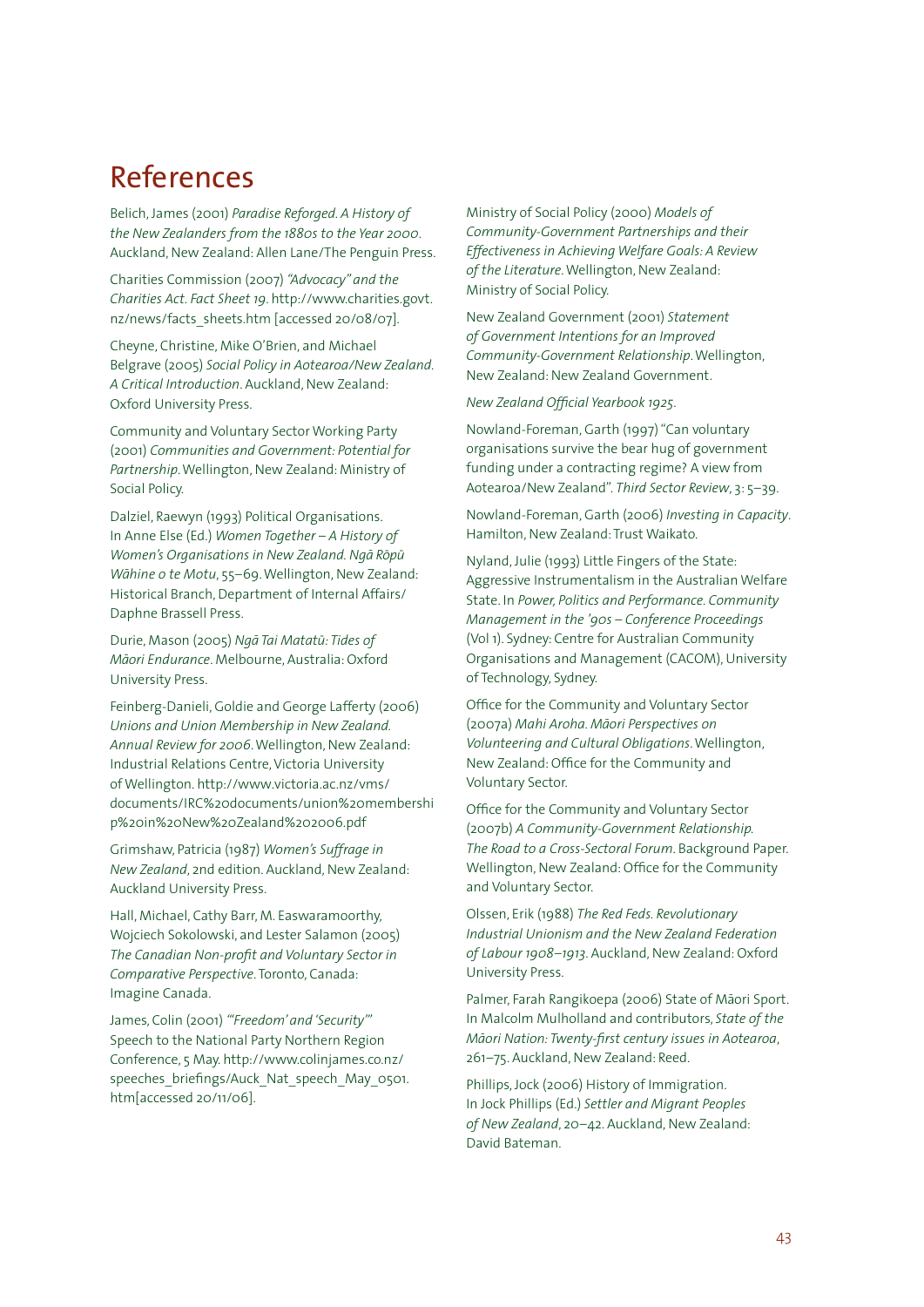Rei, Tania and Cara Hamon (1993) Te Kōhanga Reo 1982–. In Anne Else (Ed.) *Women Together – A History of Women's Organisations in New Zealand. Ng¯a R-op - u W¯ahine o te Motu*, 40–2. Wellington, New Zealand: Historical Branch, Department of Internal Affairs/Daphne Brassell Press.

Richardson, Len (1992) Parties and Political Change. In Geoffrey W. Rice (Ed.) *The Oxford History of New Zealand*, 2nd edition, 201–29. Auckland, New Zealand: Oxford University Press.

Roth, Bert (1973) *Trade Unions in New Zealand Past and Present*. Wellington, New Zealand: Reed Education.

Ryan, Greg (2003) *The Making of New Zealand Cricket 1832–1914*. London: Frank Cass Publishers.

Salamon, Lester, Wojciech Sokolowski, and Associates (2004) *Global Civil Society: Dimensions of the Non-profit Sector*, Vol. 2. Bloomfield, CT: Kumarian Press.

Salamon, Lester, Wojciech Sokolowski and Regina List (2003) *Global Civil Society: An Overview*. Baltimore, United States of America: The Johns Hopkins Center for Civil Society Studies.

Statistics New Zealand (2006a) *Classifying Non-Profit Institutions in New Zealand*. http://www.stats.govt.nz/NR/rdonlyres/ 87A889AC-FF4A-4032-BCF2-D3D75A82A361/0/ ClassifyingNonProfitInstitutionsJun063.pdf

Statistics New Zealand (2006b) *Identifying the Non-profit Institutions in New Zealand*. http://www.stats.govt.nz/NR/rdonlyres/ A439E76B-8386-4398-A2C2-A027516EDE21/0/ IdentifyingtheNonProfitInstitutionsApril2006.pdf

Statistics New Zealand (2007a) *Non-profit Institutions Satellite Account: 2004*. Wellington, New Zealand: Statistics New Zealand, Tatauranga Aotearoa.

Statistics New Zealand (2007b) *Counting Non-profit Institutions: 2005*. Wellington, New Zealand: Statistics New Zealand, Tatauranga Aotearoa.

Tamasese, Kiwi, Charles Waldegrave and Peter King (2000) *A Review of Lottery Responsiveness to Pacific Community Groups. A Pacific Cultural Audit of the NZ Lottery Grants Board*. Lower Hutt, New Zealand: The Family Centre Social Policy Research Unit.

Tennant, Margaret (2004) Mixed Economy or Moving Frontier? Welfare, the Voluntary Sector and Government. In Bronwyn Dalley and Margaret Tennant (Eds.) *Past Judgement. Social Policy in New Zealand History*, 39–55. Dunedin, New Zealand: Otago University Press.

Tennant, Margaret (2007) *The Fabric of Welfare. Voluntary Organisations, Government and Welfare 1840–2005*. Wellington, New Zealand: Bridget Williams Books.

Tennant, Margaret, Jackie Sanders, Michael O'Brien and Charlotte Castle (2006) *Defining the Nonprofit Sector: New Zealand*. Working Papers of the Johns Hopkins Comparative Nonprofit Sector Project, No.45. Baltimore, United States of America: The John Hopkins Center for Civil Society Studies.

Walker, Ranginui (1992) Māori People Since 1950. In Geoffrey W. Rice (Ed.) *The Oxford History of New Zealand*, 2nd edition, 498–519. Auckland, New Zealand: Oxford University Press.

Wilson, Carla (2001) *"Lady Bountiful" and the "Virtual Volunteers": The Changing Face of Social Service Volunteering*. Wellington, New Zealand: Ministry of Social Development.